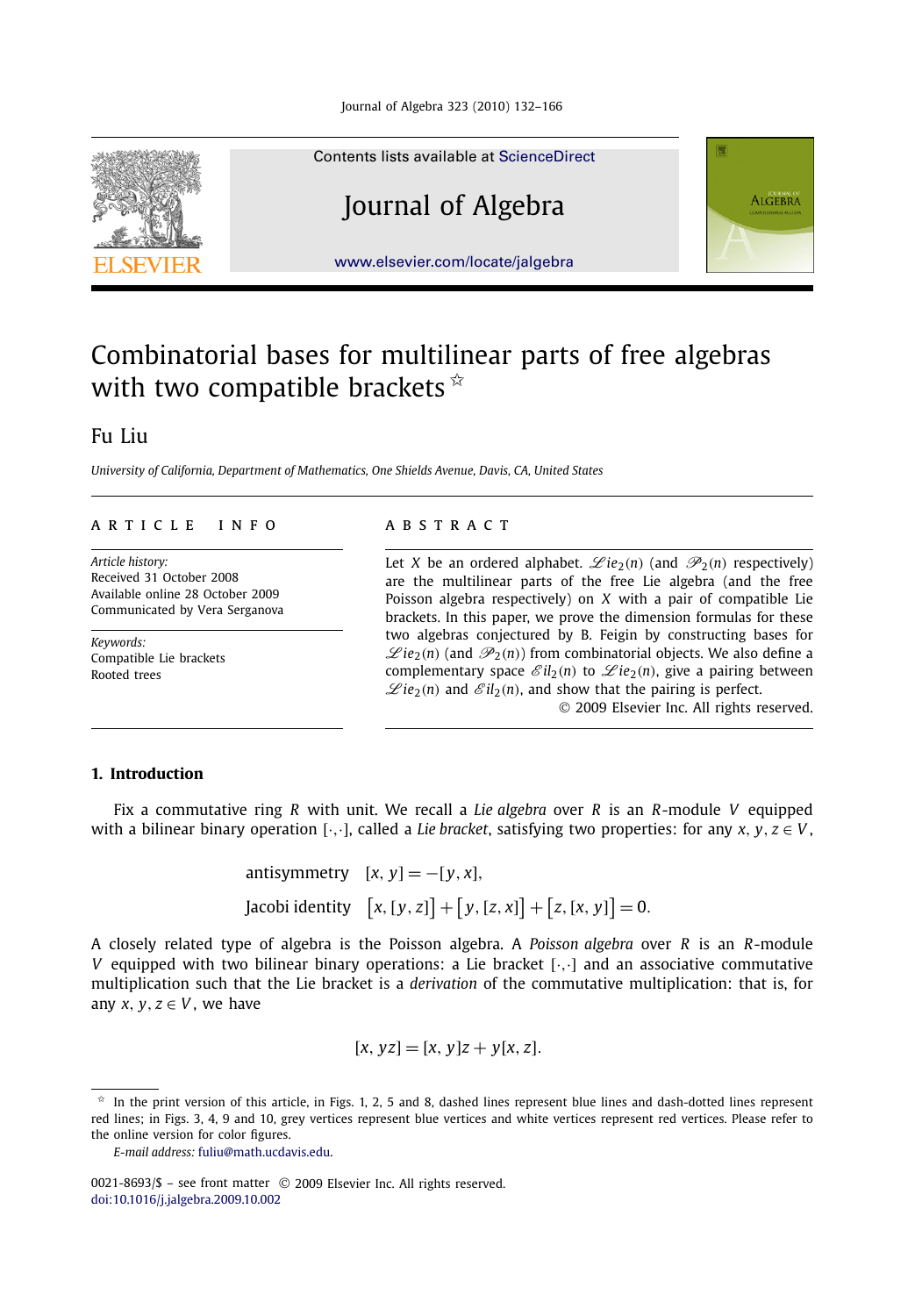Let  $X = \{x_1 < x_2 < \cdots < x_n\}$  be an ordered alphabet. The *free Lie algebra* on *X* over *R* is the Lie algebra over *R* that is generated by all possible Lie bracketings of elements of *X* with no relations other than antisymmetries and Jacobi identities. Let  $\mathscr{L}ie(n)$  be the *multilinear part* of this free Lie algebra: i.e., the subspace consisting of all elements containing each *xi* exactly once. We define the free Poisson algebra on *X* similarly, and let  $\mathcal{P}(n)$  be its multilinear part. It is well known that the rank of  $\mathcal{L}ie(n)$  is  $(n-1)!$  and  $\mathcal{P}(n)$  is n!.

In this paper, we consider a free algebra on *X* with two Lie brackets  $[\cdot, \cdot]$  and  $\langle \cdot, \cdot \rangle$ , which are *compatible*: that is, any linear combination of them is a Lie bracket. In fact, if we write out this condition explicitly, the compatibility gives one condition in addition to the antisymmetry and Jacoby identity for each of the two brackets. We call this additional condition the *mixed Jacobi identity*. For easy reference, we put these five relations together here: for any *x, y, z*,

 $(51)$   $[x, y] + [y, x] = 0$ ,  $(S2)$   $\langle x, y \rangle + \langle y, x \rangle = 0$ ,  $([1] [x, [y, z]] + [y, [z, x]] + [z, [x, y]] = 0,$  $\langle$  ([2]  $\langle x, \langle y, z \rangle \rangle + \langle y, \langle z, x \rangle \rangle + \langle z, \langle x, y \rangle \rangle = 0$ , (MI)  $[x, \langle y, z \rangle] + [y, \langle z, x \rangle] + [z, \langle x, y \rangle] + \langle x, [y, z] \rangle + \langle y, [z, x] \rangle + \langle z, [x, y] \rangle = 0.$ 

Let  $\mathscr{L}ie_2(n)$  be the multilinear part of this free algebra. Similarly, we let  $\mathscr{P}_2(n)$  be the multilinear part of the free algebra with two compatible Lie brackets and one associative commutative multiplication, where both of the Lie brackets are derivations of the commutative multiplication. Therefore, in addition to (S1), (S2), (J1), (J2) and (MJ), there are two more kinds of relations in  $\mathcal{P}_2(n)$ : for any *x, y, z*,

(D1) [*x, yz*]−[*x, y*]*z* − *y*[*x, z*] = 0, (D2)  $\langle x, yz \rangle - \langle x, y \rangle z - y \langle x, z \rangle = 0.$ 

Several years ago, B. Feigin conjectured that these spaces may be connected with the work of M. Haiman. As a result, Feigin gave conjectural formulas for the ranks of  $\mathscr{L}ie_2(n)$  and  $\mathscr{P}_2(n)$ , which are two of the main theorems of this paper.

**Theorem 1.1.**  $\mathscr{L}ie_2(n)$  *is free of rank*  $n^{n-1}$ *.* 

**Theorem 1.2.**  $\mathscr{P}_2(n)$  is free of rank  $(n + 1)^{n-1}$ .

It turns out these two theorems are equivalent to each other (Corollary 9.4). Therefore, it is enough to show one of the theorems. We will focus on Theorem 1.1 in this paper. The basic idea is to construct a set of  $n^{n-1}$  monomials which spans  $\mathcal{L}ie_2(n)$ , and to prove linear independence via the use of a perfect pairing.

The plan of this paper is as follows: In Sections 2 and 3, we define basic combinatorial objects  $\overline{\mathcal{G}}_n$ , construct a set of monomials  $\mathcal{B}_n(X)$  from  $\overline{\mathcal{G}}_n$  and show  $\mathcal{B}_n(X)$  spans  $\mathcal{L}ie_2(n)$ . Section 4 is independent from the rest of the paper. It gives a purely algebraic way to show the independence of  $\mathcal{B}_n(X)$ , and thus conclude Theorem 1.1. In Sections 5–7, we give another approach to proving the independence of  $\mathcal{B}_n(X)$ . We introduces new combinatorial objects to describe  $\mathscr{L}ie_2(n)$  as well as another space  $\mathcal{E}$ il<sub>2</sub>(*n*), and define a pairing between these two spaces. Then by showing this pairing is a perfect pairing (Theorem 7.1), we conclude  $\mathcal{B}_n(X)$  is a basis for  $\mathcal{L}ie_2(n)$  and Theorem 1.1. In Section 8, we give a sufficient condition for a set of monomials of  $\mathscr{L}ie_2(n)$  to be a basis (Theorem 8.6), which provides us more bases for  $\mathcal{L}ie_2(n)$ . Based on the relation between  $\mathcal{L}ie_2(n)$  and  $\mathcal{P}_2(n)$ , in Section 9, we build bases for  $\mathcal{P}_2(n)$  from bases for  $\mathcal{L}ie_2(n)$  (Proposition 9.1), which we show in Section 10 are indeed bases for  $\mathcal{P}_2(n)$ . The equivalence between Theorem 1.1 and Theorem 1.2 is an immediate corollary to this result, and then we can complete the proof of Theorem 1.2. We complete our paper with Section 11, where we propose some possible direction for future research.

Finally, we mention that Dotsenko and Khoroshkin independently prove Theorems 1.1 and 1.2 in [3] using the theory of operads. They also obtain character formulas for the representation of the sym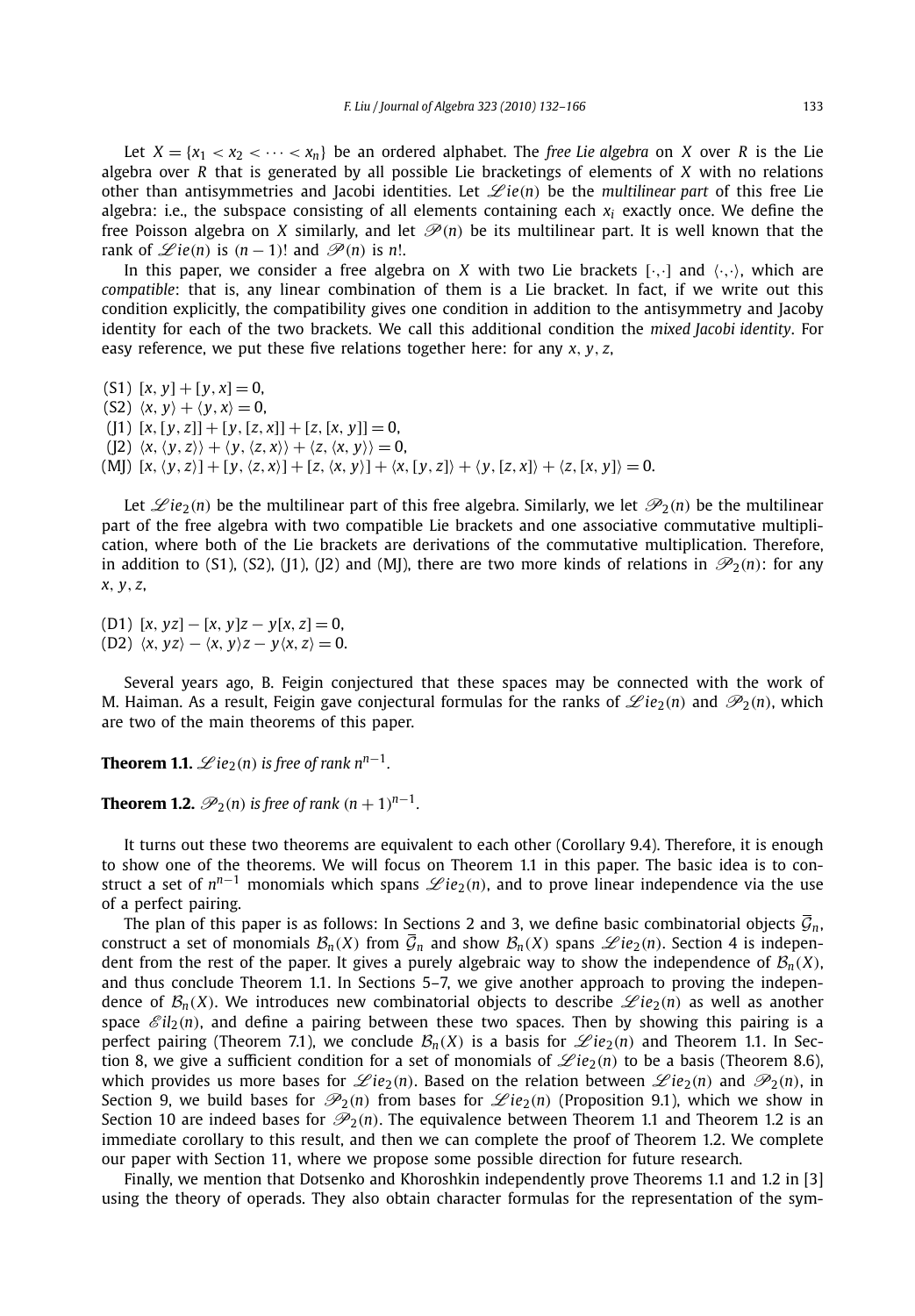metric groups and the *SL*<sub>2</sub> group in  $\mathscr{L}ie_2(n)$  and  $\mathscr{P}_2(n)$ . The approach in our paper is quite different from [3]. Our method is more combinatorial, and we create more bases for  $\mathscr{L}ie_2(n)$ . We expect that our additional bases will have applications to the theory of operads [2].

#### **2. Two-colored graphs and rooted trees**

Our chosen alphabet  $X = \{x_1 < x_2 < \cdots < x_n\}$  will form the vertex set of the combinatorial objects we are going to define.

**Definition 2.1.** A *two-colored graph* is a connected graph whose edges are colored by two colors, red and blue. We denote by  $\mathcal{G}_n$  the set of all two-colored graphs on *X*.

**Definition 2.2.** A *tree* is a connected acyclic graph. A *rooted tree* is a tree with one special vertex, which we call it the *root* of the tree. (Note the edges of rooted trees here are not colored.) Let  $\mathcal{R}_n$  be the set of all rooted trees on *X*.

For any edge {*i, j*} in a rooted tree, if *i* is closer to the root than *j*, then we call *i* the *parent* of *j* and *j* a *child* of *i*. (It is clear that any non-root vertex has a unique parent, but can have multiple children.) Furthermore, if *i* is the parent of *j*, we call the edge {*i, j*} an *increasing edge* if *i < j* and a *decreasing edge* if *i > j*.

It is well known that the cardinality of  $\mathcal{R}_n$  is  $|X|^{X-1} = n^{n-1}$  [7, Proposition 5.3.2].

We define a color map *c* from  $\mathcal{R}_n$  to  $\mathcal{G}_n$  as follows. Given any tree  $T \in \mathcal{R}_n$ , we color all of the increasing edges by red and all of the decreasing edges by blue, and denote the resulting two-colored tree by  $c(T)$  (by treating the root of  $T$  as a regular vertex).

Before we discuss the color map, we define a special subset of  $\mathcal{G}_n$ .

**Definition 2.3.** Let *G* be a two-colored graph,

- (i) If  $\exists i < j < k$ , such that  $\{i, k\}, \{j, k\}$  are both red edges in T, we say T has pattern 1r3r2 (or 2r3r1) where "*r*" stands for a red edge.
- (ii) If ∃*i < j < k*, such that {*i, j*}*,*{*i,k*} are both blue edges in *T* , we say *T* has pattern 2*b*1*b*3 (or 3*b*1*b*2), where "*b*" stands for a blue edge.
- (iii) If  $\exists i < j < k$ , such that  $\{i, j\}$  is a red edge and  $\{j, k\}$  is a blue edge in *T*, we say *T* has pattern 1*r*2*b*3 (or 3*b*2*r*1).

Let  $\overline{G}_n$  be the set of all two-colored trees in  $\mathcal{G}_n$  avoiding patterns 1r3r2, 2b1b3, and 1r2b3.

#### **Lemma 2.4.** *The color map c gives a bijection between*  $\mathcal{R}_n$  *and*  $\overline{\mathcal{G}}_n$ *. Hence, the cardinality of*  $\overline{\mathcal{G}}_n$  *is*  $n^{n-1}$ *.*

**Proof.** Given any rooted tree *T* with root *r*, suppose pattern 1*r*3*r*2 appears in  $c(T)$ , which means  $\exists i < j < k$ , such that  $\{i, k\}$ ,  $\{j, k\}$  are both red edges in  $c(T)$ . That  $\{i, k\}$  is a red edge in  $c(T)$  implies that it is an increasing edge in *T* , and thus *i* is the parent of *k*. However, we similarly see that *j* is the parent of *k*. This contradicts the fact that *k* can only have a unique parent. Hence,  $c(T)$  does not have pattern 1*r*3*r*2. By similar arguments, we can exclude patterns 2*b*1*b*3 and 1*r*2*b*3. Therefore, *c(T )* is a two-colored tree in  $\bar{\mathcal{G}}_n$ , for any  $T \in \mathcal{R}_n$ . Thus, we can consider our color map to be a map from  $\mathcal{R}_n$ to  $\overline{\mathcal{G}}_n$ .

Conversely, for any two-colored tree  $G \in \overline{\mathcal{G}}_n$ , we construct an oriented graph *G'* on *X* from *G* as follows: for each edge  $e = \{i, j\}$  in *G* with  $i < j$ , we point *i* to *j* in *G'* if *e* is red in *G*, and point *j* to *i* in *G* if *e* is blue in *G*. Then the condition that *G* avoids the patterns 1*r*3*r*2, 2*b*1*b*3, and 1*r*2*b*3 implies that each vertex in  $G'$  can have at most one edge pointing towards it. Because  $G$  is acyclic, there is a unique vertex *r* in *G* without edges pointing towards it. Therefore, we can recover a rooted tree in  $\mathcal{R}_n$  from *G* by choosing *r* to be the root and forgetting the colors.  $\Box$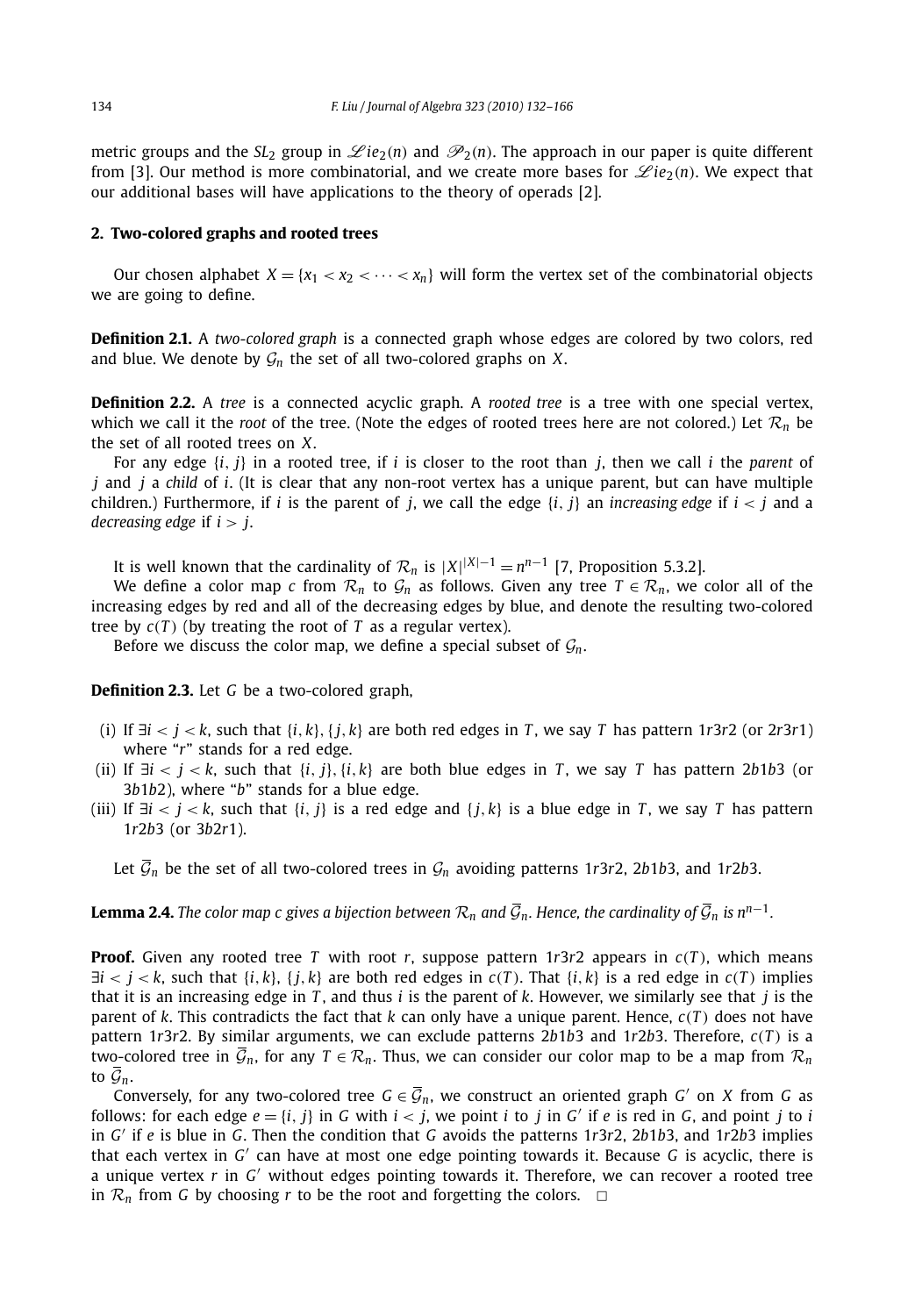

**Fig. 1.** Examples of the bijection between  $\mathcal{R}_n$  and  $\overline{\mathcal{G}}_n$ .

**Remark 2.5.** Because of this bijection between  $\mathcal{R}_n$  and  $\bar{\mathcal{G}}_n$ , in the rest of the paper, we will always consider these two sets to be the same set. In other words, when we talk about a rooted tree or an acyclic graph  $G \in \mathcal{R}_n = \overline{\mathcal{G}}_n$ , we consider it is a two-colored rooted tree such that

- (a) *G* avoids patterns 1*r*3*r*2, 2*b*1*b*3, and 1*r*2*b*3;
- (b) each red edge is an increasing edge, and each blue edge is a decreasing edge.

**Example 2.6.** In Fig. 1, we show an example of how the color map gives a bijection between  $\mathcal{R}_n$ and  $\overline{G}_n$ . The tree on the left side is a rooted tree in  $\mathcal{R}_3$ . We circle  $x_3$  to indicate it is the root. Under the color map *c*, we map the tree to the graph on the right side, which is in  $\overline{G}_3$ . The graph in the middle is the two-colored rooted tree in  $\overline{G}_3 = \mathcal{R}_n$  we will consider from now on. In Fig. 1, we still include the circle to indicate  $x_3$  is the root, but in the figures of the rest of the paper, we will always draw the root on the highest level of a rooted tree to indicate the root instead of drawing circles.

#### **3.** A basis candidate for  $\mathscr{L}ie_2(n)$

We will give a set of monomials of  $\mathscr{L}ie_2(n)$  constructed from  $\overline{\mathcal{G}}_n = \mathcal{R}_n$ , and show it spans  $\mathscr{L}ie_2(n)$ . We denote by  $M_n$  the set of all monomials of  $\mathscr{L}ie_2(n)$ .

#### *3.1. The construction of*  $\mathcal{B}_n(X)$

**Definition 3.1.** For any graph *G* in  $\overline{G}_n = \mathcal{R}_n$  with root *r*, we define a monomial  $b_G \in M_n$  recursively as follows:

- (i) If  $G = r$ , let  $b_G := r$ .
- (ii) If  $G \neq r$ , let  $c_1 < \cdots < c_k$  be the vertices connected to r, and  $G_1, \ldots, G_k$  be the corresponding subtrees:
	- If  $r < c_k$ , i.e., there are red edges adjacent to *r*, choose the smallest  $c_i$  such that  $\{r, c_i\}$  is a red edge. Let  $b_G := [b_{G \setminus G_i}, b_{G_i}]$ .
	- If  $r > c_k$ , i.e., all the edges adjacent to *r* are blue, let  $b_G := \langle b_{G_k}, b_{G \setminus G_k} \rangle$ .

We define  $\mathcal{B}_n(X)$  to be the set of all monomials obtained from  $\overline{\mathcal{G}}_n = \mathcal{R}_n$ :

$$
\mathcal{B}_n(X) := \{b_G \mid G \in \overline{\mathcal{G}}_n\}.
$$

**Remark 3.2.** From the way we construct  $b<sub>G</sub>$ , it is clear that each red edge (or increasing edge) becomes  $[\cdot, \cdot]$ , and each blue edge (or decreasing edge) becomes  $\langle \cdot, \cdot \rangle$ .

One checks that different trees give different monomials. Thus, the cardinality of  $\mathcal{B}_n(X)$  is  $n^{n-1}$  as well.

**Example 3.3.** When  $n = 3$ , there are  $3^{3-1} = 9$  rooted trees in  $\overline{G}_n = \mathcal{R}_n$ . In Fig. 2, we show these 9 graphs together with their corresponding *bG* 's defined in Definition 3.1. The 9 monomials *bG* 's shown in Fig. 2 are the elements in  $\mathcal{B}_3(X)$ .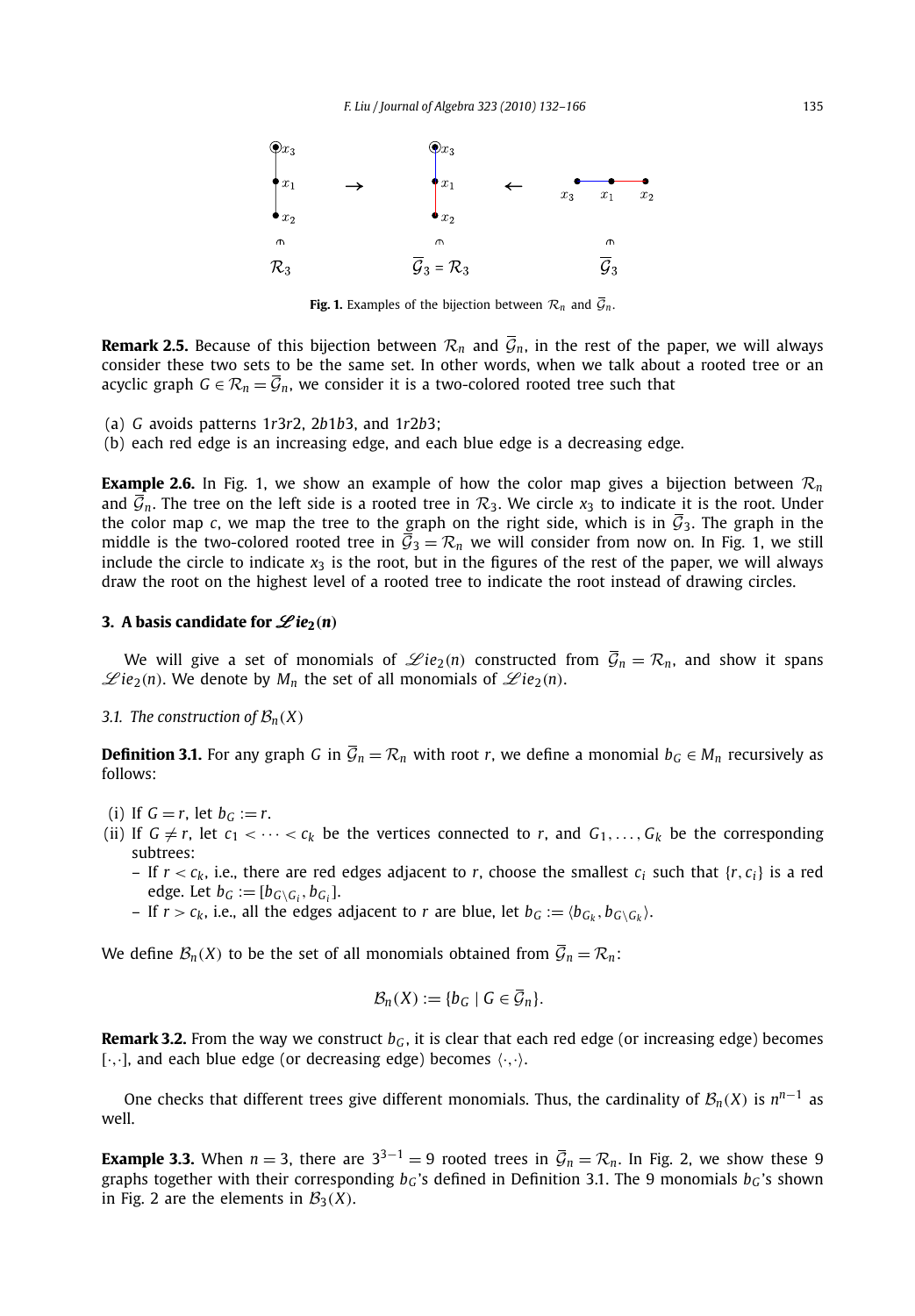

**Fig. 2.** Examples of the construction of  $\mathcal{B}_n(X)$ .

We need to discuss properties of  $\mathcal{B}_n(X)$  before showing it spans  $\mathscr{L}ie_2(n)$ .

**Definition 3.4.** For any monomial  $m \in M_n$ , we define the *graphical root* of *m* recursively:

- (i) If  $m = x$ , a single variable, let  $gr(m) := x$ .
- (ii) If  $m = [m_1, m_2]$ , let  $gr(m) := min\{gr(m_1), gr(m_2)\}.$
- (iii) If  $m = \langle m_1, m_2 \rangle$ , let  $gr(m) := \max\{gr(m_1), gr(m_2)\}.$

It is clear from our definition that for  $G \in \overline{\mathcal{G}}_n = \mathcal{R}_n$ , the graphical root of the monomial  $b_G$  is exactly the root of *G*. Using this definition, we are able to give an equivalent definition of  $B_n(X)$ .

**Lemma 3.5.**  $\mathcal{B}_n(X)$  is the set of all monomials m in  $\mathcal{L}ie_2(n)$  satisfying:

- (a) *If*  $n = 1$  *and*  $X = \{x\}$ *, then*  $m = x$ *.*
- (b) If  $m = \{m_1, m_2\}$ , where  $\{\cdot, \cdot\} = [\cdot, \cdot]$  or  $\langle \cdot, \cdot \rangle$ , and suppose  $X_i$  is the set of letters in  $m_i$ , for  $i = 1, 2$ , then  $gr(m_1) < gr(m_2)$  *and*  $m_i \in B_{|X_i|}(X_i)$ , for  $i = 1, 2$ .
- (c) *If*  $m = [[m_1, m_3], m_2]$ *, then*  $gr(m_2) < gr(m_3)$ *.*
- (d) If  $m = \langle m_1, m_2 \rangle$ , then  $m_2$  is a letter or has the form  $\langle \cdot, \cdot \rangle$ .
- (e) If  $m = \langle m_2, \langle m_1, m_3 \rangle \rangle$ , then  $gr(m_1) < gr(m_2)$ .

**Proof.** One checks that the conditions (b)–(e) correspond to the recursive step (ii) in Definition 3.1. Using this, the lemma can be checked by induction on  $n.$ 

*3.2.*  $B_n(X)$  *spans*  $\mathscr{L}ie_2(n)$ 

We define an algorithm recursively that takes a monomial  $m \in M_n$  as input, and expresses m as a linear combination of monomials in  $\mathcal{B}_n(X)$ . We show the algorithm below first, and then prove the algorithm will terminate on any monomial  $m \in M_n$ .

#### **Algorithm LC.**

- (1) If *m* is in  $\mathcal{B}_n(X)$ , then output  $LC(m) = m$ . Otherwise,  $m \notin \mathcal{B}_n(X)$ , and then *m* must have the form  ${m_1, m_2}$ , where  ${\cdot, \cdot} = {\cdot, \cdot}$  or  ${\cdot, \cdot}$ . Suppose  $X_i$  is the set of letters in  $m_i$ , for  $i = 1, 2$ .
- (2) If  $m_1 \notin \mathcal{B}_{|X_1|}(X_1)$  or  $m_2 \notin \mathcal{B}_{|X_2|}(X_2)$ , then run **LC** on  $m_1$  and  $m_2$ . Suppose we get

$$
LC(m_1) = \sum_{b_i \in \mathcal{B}_{|X_1|}(X_1)} \alpha_i b_i, \qquad LC(m_2) = \sum_{b'_j \in \mathcal{B}_{|X_2|}(X_2)} \beta_j b'_j.
$$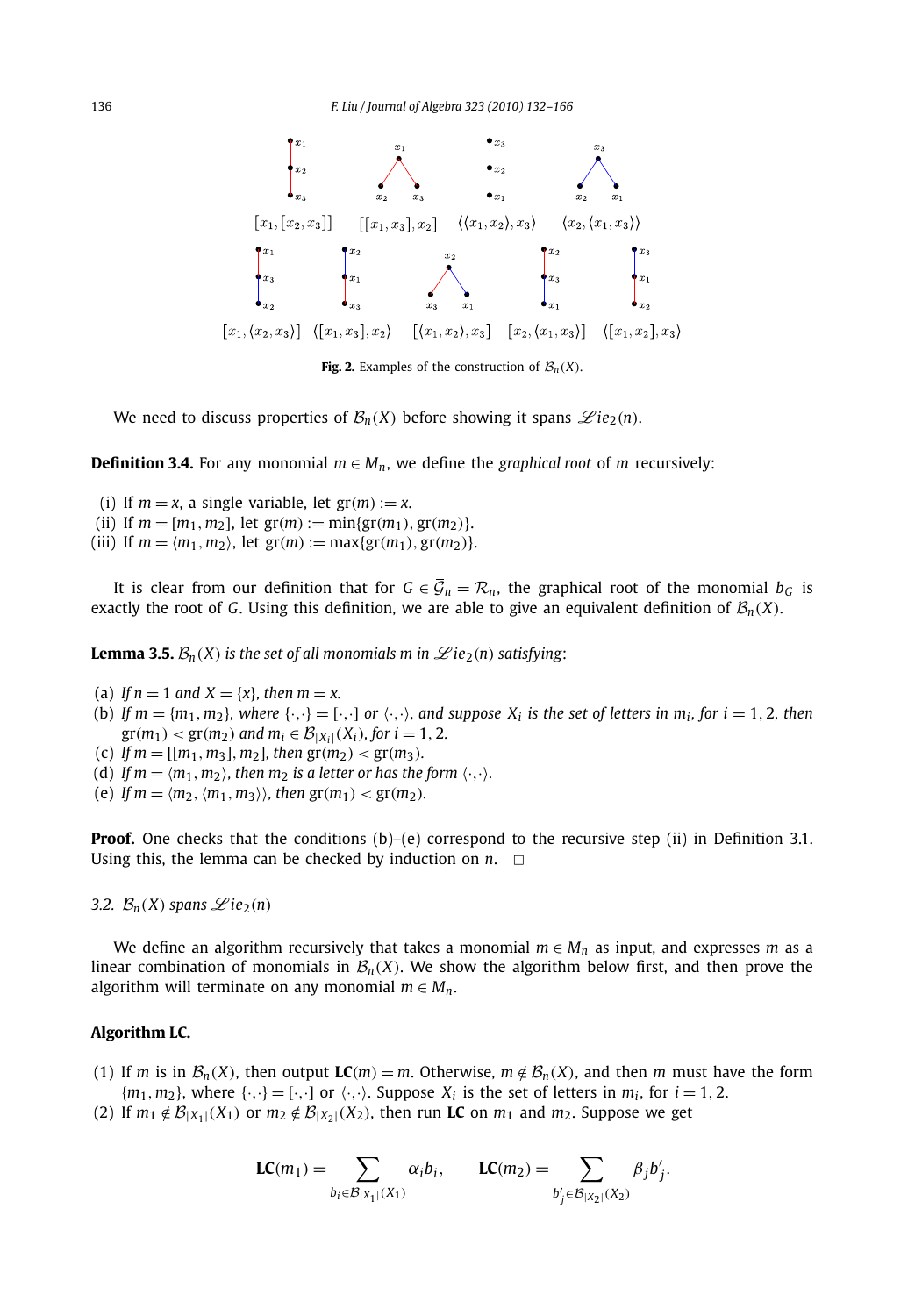Output

$$
LC(m) = \sum_{i,j} \alpha_i \beta_j LC(\{b_i, b'_j\}).
$$

- (3) If  $gr(m_1) > gr(m_2)$ , output  $LC(m) = -LC({m_2, m_1})$ .
- (4) If the algorithm reaches this step, we must have  $m \notin \mathcal{B}_n(X)$  and *m* satisfies condition (b) in Lemma 3.5. There are two more situations we need to deal with.
	- (i) If  $\{\cdot, \cdot\} = [\cdot, \cdot]$ , then *m* does not satisfy Lemma 3.5(c). Hence  $m_1 = [m'_1, m''_1]$ , so  $m =$  $[[m'_1, m''_1], m_2]$  where  $gr(m''_1) < gr(m_2)$ . Note  $m_1 \in B_{|X_1|}(X_1)$ , so  $gr(m'_1) < gr(m''_1) < gr(m_2)$ . **Output**

$$
LC(m) = LC([[m'_1, m_2], m''_1]) + LC([m'_1, [m''_1, m_2]]).
$$

(ii) If  $\{\cdot,\cdot\} = \langle \cdot,\cdot\rangle$ , then *m* does not satisfy either condition (d) or (c) of Lemma 3.5. Thus,  $m_2$ has the form  $[m'_2, m''_2]$  or  $\langle m'_2, m''_2 \rangle$ . In either case, one can conclude that  $gr(m_1) < gr(m'_2) <$  $gr(m''_2)$ .

(a) If  $m_2 = [m'_2, m''_2]$ , then  $m = \langle m_1, [m'_2, m''_2] \rangle$ . Output

$$
LC(m) = -LC([\{m_1, m_2''\}, m_2']) + LC([\{m_1, m_2'\}, m_2''])- LC([\{m_1, \langle m_2', m_2''\rangle]\} + LC([\{m_2', \langle m_1, m_2''\rangle\}]) + LC([\{m_1, m_2'\}, m_2'']).
$$

(b) If  $m_2 = \langle m'_2, m''_2 \rangle$ , then  $m = \langle m_1, \langle m'_2, m''_2 \rangle \rangle$ . Output

$$
LC(m) = LC(\langle m'_2, \langle m_1, m''_2 \rangle \rangle) + LC(\langle m_1, m'_2 \rangle, m''_2 \rangle).
$$

**Lemma 3.6.** Suppose m is a monomial in  $\mathscr{L}ie_2(n)$  satisfying condition (b) in Lemma 3.5, i.e.,  $m = \{m_1, m_2\}$ with  $gr(m_1) < gr(m_2)$  and  $m_i \in B_{|X_i|}(X_i)$ , for  $i = 1, 2$ , where  $\{\cdot, \cdot\} = [\cdot, \cdot]$  or  $\langle \cdot, \cdot \rangle$ , and  $X_i$  is the set of letters in  $m_i$ , for  $i = 1, 2$ . Then we have the following results:

- (1) If  $\{\cdot,\cdot\} = [\cdot,\cdot]$ , then **LC**(*m*) terminates. Furthermore, for any monomial  $b \in \mathcal{B}_n(X)$  appearing in **LC**(*m*) with *nonzero coefficient, we have*  $gr(b) = gr(m)$  *and the outermost bracket of b is* [ $\cdot$ , $\cdot$ ]*.*
- (2) If  $\{\cdot,\cdot\} = \langle\cdot,\cdot\rangle$ , then LC(m) terminates. Furthermore, for any monomial  $b \in \mathcal{B}_n(X)$  appearing in LC(m) with nonzero coefficient, if the outermost bracket of b is  $\langle\cdot,\cdot\rangle$  then  $\mathrm{gr}(b)\geqslant \mathrm{gr}(m)$ .

**Proof.** We prove the lemma by induction on *n*. The base case  $n = 1$  is clearly true. Assume the lemma is true when the size of the alphabet smaller than *n*. Under this assumption, we prove separately that (1) and (2) hold when  $|X| = n$ .

• If  $m = [m_1, m_2]$ , we prove (1) by induction on  $gr(m_2)$ . The smallest possibility for  $gr(m_2)$  is  $x_2$ in which case  $gr(m_1) = x_1$ . Hence, if  $m = [[m'_1, m''_1], m_2]$ , we must have  $gr(m''_1) > x_2 = gr(m_2)$ . Thus,  $m \in \mathcal{B}_n(X)$  and  $LC(m) = m$ , so (1) holds. Now we assume (1) holds for the cases where  $\int$ *gr*(*m*<sub>2</sub>) < *x<sub>k</sub>*. Suppose  $\int$ *gr*(*m*<sub>2</sub>) = *x<sub>k</sub>*. It is clear we only need to consider the case that *m*  $\notin$  *B*<sub>*n*</sub>(*X*). In this case, *m* has the form  $[[m'_1, m''_1], m_2]$ , where  $gr(m'_1) < gr(m''_1) < gr(m_2)$ . (Note since  $m_1 =$  $[m'_1, m''_1]$  is in  $\mathcal{B}_n(X)$ , we must have that  $m'_1 \in \mathcal{B}(X'_1)$  and  $m''_1 \in \mathcal{B}(X''_1)$ , where  $X'_1$  and  $X''_1$  are the corresponding alphabets.) By how the algorithm **LC** is designed, we will use the formula in step (4)(i), so it suffices to show that both  $LC([m'_1, m_2], m''_1]$  and  $LC([m'_1, [m''_1, m_2]])$  terminate, and for each monomial *b* appearing in the output, *b* satisfies  $gr(b) = gr(m) = gr(m'_1)$  and the outermost bracket of *b* is  $[\cdot, \cdot]$ .

We only show it for  $LC([m'_1, m_2], m''_1])$ , since a similar argument applies to  $LC([m'_1, [m''_1, m_2]])$ . Since the size of the supporting alphabet of  $[m'_1, m_2]$  is smaller than *n*, we can apply the induction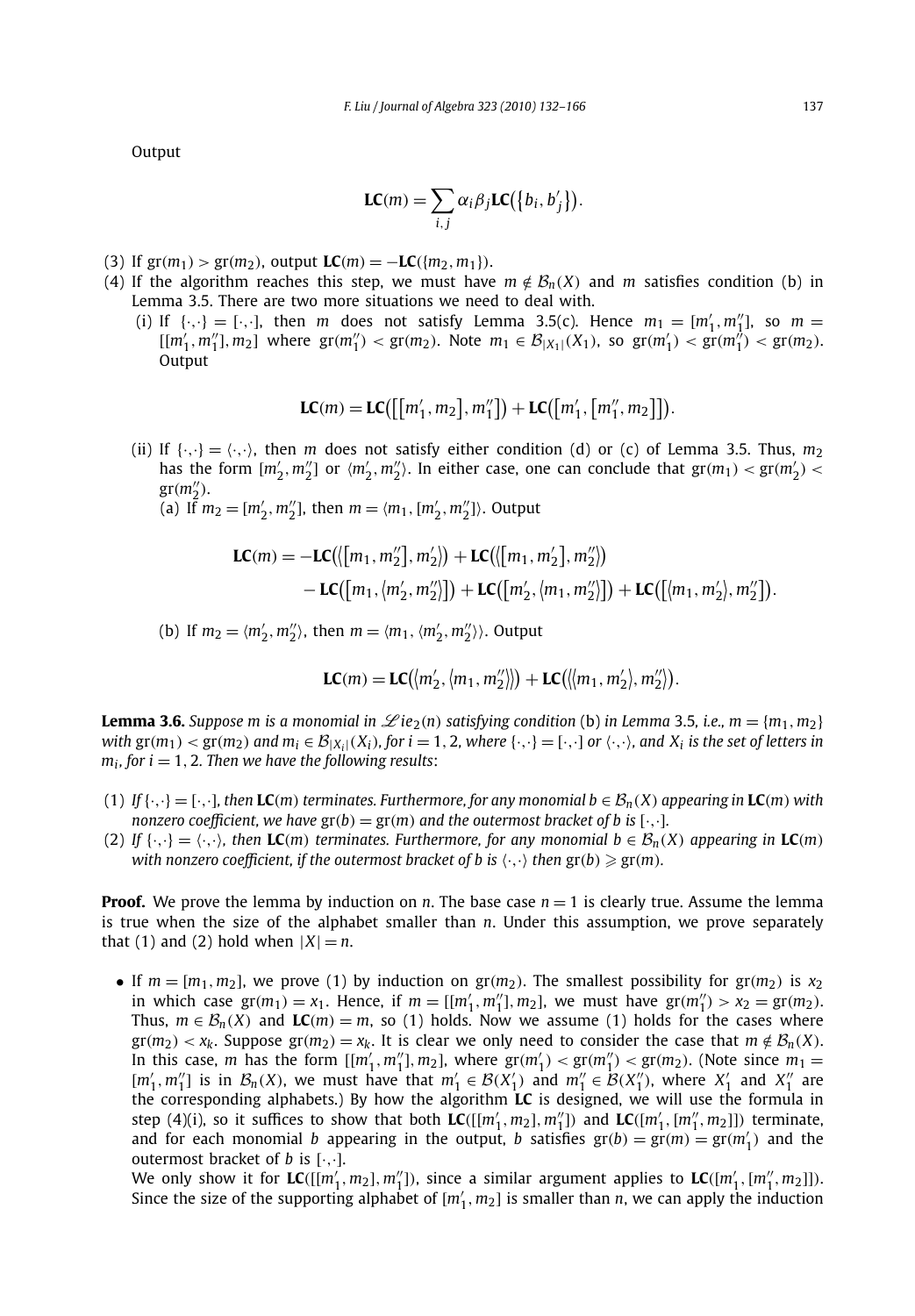hypothesis to get  $LC([m'_1, m_2]) = \sum_i \alpha_i b_i$ , where all the  $b_i$  appearing in the linear combination satisfy  $gr(b_i) = gr(m'_1, m_2) = gr(m'_1)$ . Using step (2) in the algorithm,  $LC([[m'_1, m_2], m''_1]) =$  $\sum_{i} \alpha_{i} \mathbf{LC}([b_{i}, m'_{1}])$ . For each  $b_{i}$ ,  $gr(b_{i}) = gr(m'_{1}) < gr(m''_{1})$ , so  $gr([b_{i}, m''_{1}]) = gr(m'_{1})$ . Hence  $[b_{i}, m''_{1}]$ satisfies the hypothesis in the lemma with  $gr(m''_1) < gr(m_2) = x_k$ . By the induction hypothesis, **LC**( $[b_i, m''_1$ )), and therefore **LC**( $[[m'_1, m_2], m''_1]$ ), terminates and outputs a linear combination of monomials satisfying the desired properties.

- If  $m = \langle m_1, m_2 \rangle$ , we prove (2) by reverse induction on  $gr(m_1)$ . The highest possible value for  $gr(m_1)$  is  $x_{n-1}$ , in which case  $gr(m_2) = x_n$ . Similarly to the case when  $m = [m_1, m_2]$ , one shows *m* ∈  $B_n(X)$  and so **LC***(m)* = *m*. Thus, (2) holds. Now assume (2) holds whenever gr(*m*<sub>2</sub>) > *x*<sub>k</sub>. Suppose  $gr(m_2) = x_k$ . We discuss two possibilities for  $m_2$ .
	- (i) If  $m_2 = \langle m'_2, m''_2 \rangle$ , we can show (2) holds by similar arguments to those we used for the cases where  $m = [m_1, m_2]$ .
	- (ii) If  $m_2$  is a single letter or  $m_2 = [m'_2, m''_2]$ , we use another level of induction on the size of *X*<sub>2</sub>, the supporting alphabet of *m*<sub>2</sub>. If  $|X_2| = 1$ , then *m*<sub>2</sub> is a single letter. Thus,  $m \in B_n(X)$  and **LC**(*m*) = *m*, so (2) holds. Assume (2) holds whenever  $|X_2| < \ell$ . Suppose  $|X_2| = \ell$ (>1); then *m*<sub>2</sub> has the form  $[m'_2, m''_2]$ . We have  $gr(m_1) < gr(m_2) = gr(m'_2) < gr(m''_2)$ . For this case, we will use the formula in step(4)(ii)(a), so it remains to show that  $LC(\{[m_1, m_2'], m_2'\})$ ,  $LC(\{[m_1, m_2'], m_2''\})$ , LC([ $m_1$ ,  $\langle m_2', m_2'' \rangle$ ]), LC([ $m_2', \langle m_1, m_2'' \rangle$ ]) and LC([ $\langle m_1, m_2' \rangle, m_2''$ ]) all terminate with output having the desired properties. However, the outermost brackets of the last three monomials are [·*,*·]. Thus, using step (2) of the algorithm, they all become linear combinations of monomials of the form [*m*3*,m*4], which we have already showed will terminate under **LC**, and all the monomials appearing in the output satisfy the desired properties in (1), which leads to the desired properties in (2). Therefore, we only need to check  $LC(\langle [m_1, m''_2], m'_2 \rangle)$  and **LC**({ $[m_1, m'_2], m''_2$ }).

We only check  $\mathbf{LC}(\{m_1, m_2'\}, m_2'')$ ; similar arguments would hold for  $\mathbf{LC}(\{m_1, m_2''\}, m_2')$ ). First, we have

$$
gr(\langle [m_1, m'_2], m''_2 \rangle) = gr(m''_2) \ge gr(m'_2) = gr(m).
$$

If  $m''_2$  has the form  $\langle m_3, m_4 \rangle$ , i.e., case (i), we have shown **LC** will terminate and for each monomial *b* in the output, if the outermost bracket is  $\langle \cdot, \cdot \rangle$ , then  $gr(b) \ge gr(\langle [m_1, m'_2], m''_2 \rangle) \ge$  $gr(m)$ . If  $m''_2$  is a letter or  $m''_2 = [m_3, m_4]$ , then since the supporting alphabet of  $m''_2$  is a proper subset of  $\bar{X}_2$ , it is strictly smaller than  $|X_2| = \ell$ . Therefore, we can apply the induction hypothesis to get the desired result.  $\Box$ 

**Lemma 3.7.** For any monomial  $m \in \mathcal{L}(e_2(n))$ , **LC**(*m*) terminates and the output expresses m as a linear com*bination of monomials in*  $\mathcal{B}_n(X)$ *.* 

**Proof.** First, as we discussed inside the algorithm, the steps  $(1)-(4)$  include all possible situations. Hence, it won't happen that the algorithm becomes stuck without giving output. Then, the statement of termination can be proved by induction on *n* and using Lemma 3.6.

It is left to show the linear combination of monomials **LC***(m)* output is equal to *m*. This can be done by checking all the formulas involved agree with the properties of the operations: bilinearity, antisymmetry, Jacobi identity and the compatibility of two brackets.  $\Box$ 

We have shown that our algorithm **LC** works. Hence, we conclude:

**Proposition 3.8.**  $\mathcal{B}_n(X)$  *spans*  $\mathscr{L}ie_2(n)$ *.* 

#### **4. The first proof of Theorem 1.1**

In this section, we will use the following two lemmas suggested by Brian Osserman to prove L *ie*2*(n)* is isomorphic to a free *<sup>R</sup>*-module of rank *nn*<sup>−</sup>1, thus conclude Theorem 1.1. Because we will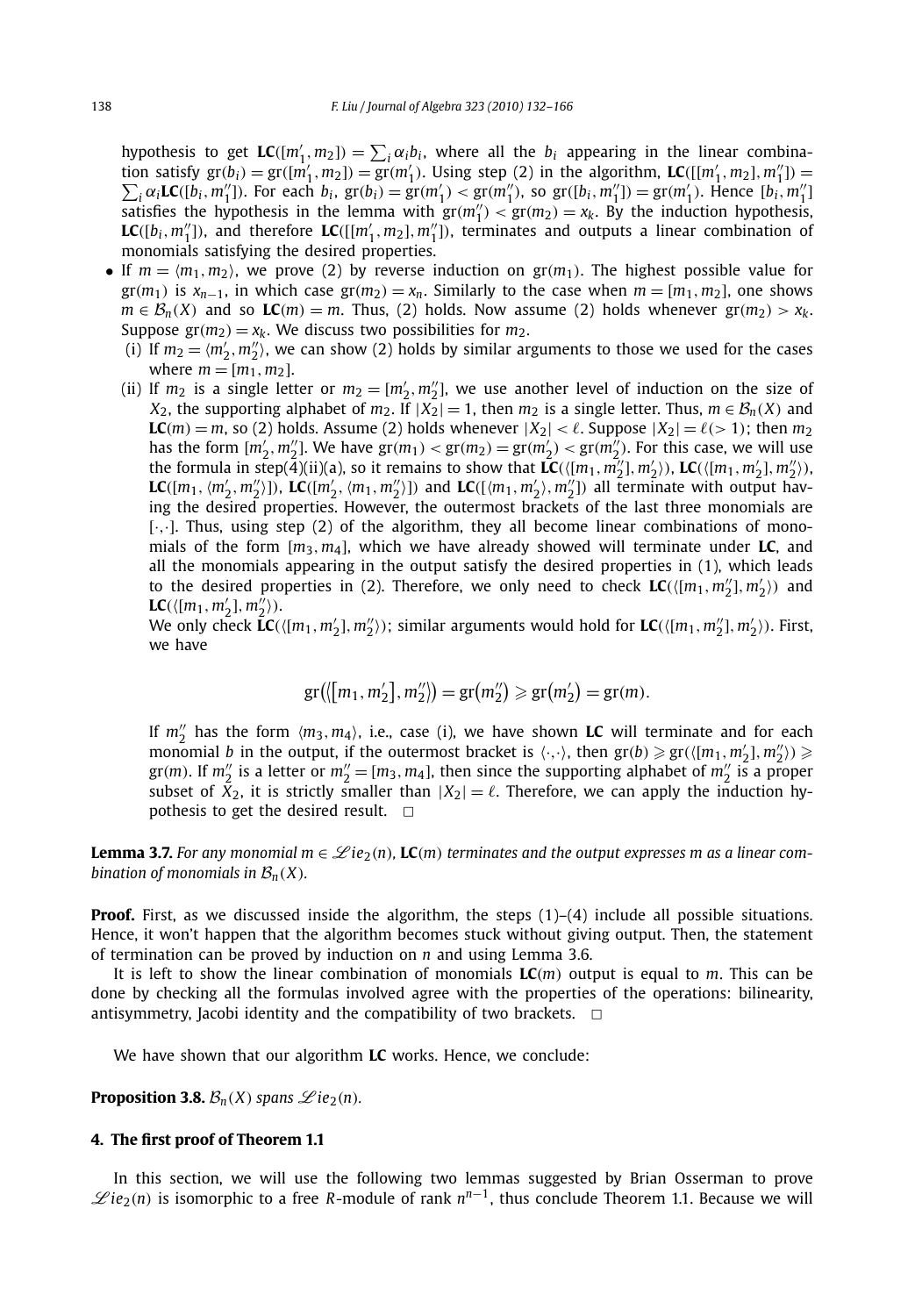give another proof of Theorem 1.1 in later sections, we only present the idea and give a partial proof. The reason we include this section is that the idea we use here does not require defining or using new objects and we believe it is easier to apply this idea more generally in similar situations, when one wants to prove a basis candidate is indeed a basis provided we know a way to write any element in the module as a linear combination of the elements in the basis candidate.

**Lemma 4.1.** Let U, V, W be three R-modules. Suppose there exist homomorphisms  $f: U \to V$ ,  $g: U \to W$ *and h* :  $W \rightarrow V$  *satisfying the following conditions:* 

- (i) *f , g and h are surjective.*
- (ii)  $f = h \circ g$ .
- (iii)  $\ker(f) \subset \ker(g)$ *.*

*Then*  $V \cong W$ 

**Proof.** It is enough to show that *h* is injective, i.e., ker $(h) = 0$ . Suppose we have  $x \in W$ , such that  $h(x) = 0$ . Since g is surjective, there exists  $y \in U$ , such that  $g(y) = x$ . Then we have  $f(y) = h(g(y)) =$ *h*(*x*) = 0. Thus, *y* ∈ ker(*f*). Since ker(*f*) ⊂ ker(*g*), we have *x* = *g*(*y*) = 0. ◯

This lemma gives one way to verify whether a set of elements spans a module is a basis.

**Lemma 4.2.** *Suppose V is an R-module spanned by a set of elements*  $M = \{m_1, \ldots, m_\ell\}$  *with relations given by the set Rel. Let*  $B = \{b_1, \ldots, b_k\}$  *be a subset of M such that B spans V. In particular, for any element*  $m_i$ *of M, it can be written as linear combination of* B*. Although there might be multiple ways to write mi , we fix one of them*:

$$
m_i = \sum_{j=1}^k \alpha_{i,j} b_j = (\alpha_{i,1}, \ldots, \alpha_{i,k}) \cdot (b_1, \ldots, b_k)^T.
$$

*We write*

$$
\alpha_i=(\alpha_{i,1},\ldots,\alpha_{i,k})\in R^k.
$$

*If for any relation r in Rel, we have*

$$
r \text{ is } \sum_{j} \gamma_{j} m_{j} = 0 \implies \sum_{j} \gamma_{j} \alpha_{j} = 0,
$$
\n(4.1)

*then V is free of rank k. Furthermore,* B *is a basis for V .*

**Proof.** We do the following setup.

- Let *U* be a free *R*-module of rank  $\ell$  with a basis  $\{u_1, \ldots, u_\ell\}.$
- Let *W* be a free *R*-module of rank *k* with a basis  $\{w_1, \ldots, w_k\}$ .
- Let *f* be the homomorphism from *U* to *V* obtained by mapping each  $u_i$  to  $m_i$  in *M*.
- Let *g* be the homomorphism from *U* to *W* obtained by mapping each *ui* to

$$
g(u_i) = \alpha_i \cdot (w_1, \ldots, w_k)^T = \sum_j \alpha_{i,j} w_j.
$$

• Let *h* be the homomorphism from *W* to *V* by mapping each  $w_i$  to  $b_i$ .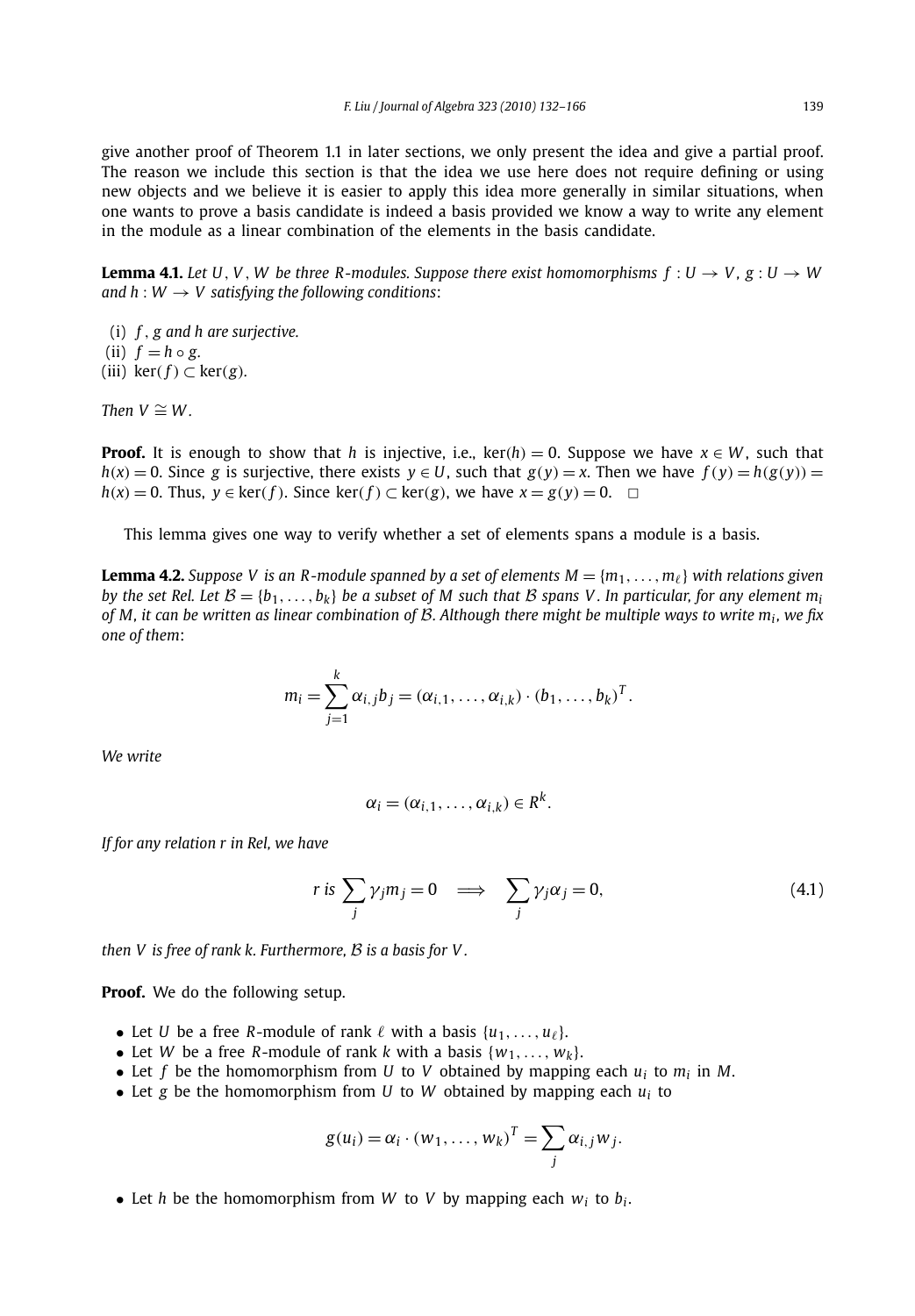If *f*, *g* and *h* satisfy all the conditions listed in Lemma 4.1, then we have  $V \cong W$ , which implies rank $(V)$  = rank $(W)$  = k, Since B has cardinality k and spans V, B is a basis for V. Therefore, our goal is to verify the three conditions in Lemma 4.1.

It is clear that *f , g* and *h* are all surjections. For any *ui* ,

$$
h(g(u_i)) = h\left(\sum_j \alpha_{i,j} w_j\right) = \sum_j \alpha_{i,j} b_j = m_i = f(u_i).
$$

Hence,  $f = h \circ g$ .

$$
\sum_{j} \gamma_{j} u_{j} \in \ker(f) \quad \Rightarrow \quad \sum_{j} \gamma_{j} m_{j} = f\left(\sum_{j} \gamma_{j} u_{j}\right) = 0 \in Rel
$$
\n
$$
\Rightarrow \quad \sum_{j} \gamma_{j} \alpha_{j} = 0
$$
\n
$$
\Rightarrow \quad g\left(\sum_{j} \gamma_{j} u_{j}\right) = \sum_{j} \gamma_{j} \alpha_{j} (w_{1}, \dots, w_{k})^{T} = 0
$$
\n
$$
\Rightarrow \quad \sum_{j} \gamma_{j} u_{j} \in \ker(g).
$$

Therefore,  $\text{ker}(f) \subset \text{ker}(g)$ .  $\Box$ 

**Remark 4.3.** Note that if we have a set of relations  $\{r_i\}$  that satisfy (4.1), then any finite linear combinations of *ri* 's satisfy (4.1) as well. Therefore, if *Rel* is an *R*-module generated by a set of relations {*ri*}, such that for each  $r \in \{r_i\}$ , *r* satisfies (4.1), then we can make the conclusions in Lemma 4.2.

We will use Lemma 4.2 (and this remark) to prove Theorem 1.1. We first describe the elements that generate the relation set for our problem.

**Definition 4.4.** We say a relation is *of the form* (S1) if it can be written as

 $[x, y] + [y, x] = 0$ , or a multiple of it, e.g.,  $[z, (x, y], w)] + [z, (y, x], w)],$ 

for some *x*, *y* (and *z*, *w*).

Similarly, we define relations that are *of the forms* (S2)*,* (J1)*,* (J2) *and* (MJ).

In our problem,  $V = \mathcal{L}ie_2(n)$  is an *R*-module spanned by the set of all monomials  $M_n$  of  $\mathcal{L}ie_2(n)$ with a set of relations *Rel<sub>n</sub>*, which are generated by relations that are of the forms (S1), (S2), (J1), (J2) and (MJ).  $B_n(X)$  spans  $\mathscr{L}ie_2(n)$ . In particular, the algorithm **LC** gives one way to write any monomial  $m \in M_n$  as a linear combinations of  $b_G \in B_n(X)$ . We naturally define  $\alpha$  in terms of **LC**. For any  $m \in M_n$ , if  $LC(m) = \sum_{i,T} \alpha_G b_G$ , let

$$
\alpha_m=(\alpha_G\mid G\in\overline{\mathcal{G}}_n).
$$

Note that we can fix an ordering of graphs in  $\overline{G}_n = \mathcal{R}_n$ , and consider  $\alpha_m$  as a vector in  $R^{n^{n-1}}$ .

**Lemma 4.5.** For any relation  $\sum \gamma_m m = 0$  of monomials in  $\mathscr{L}ie_2(n)$  of the form (S1), (S2), (J1), (J2), or (MJ), *we have*  $\sum \gamma_m \alpha_m = 0$ .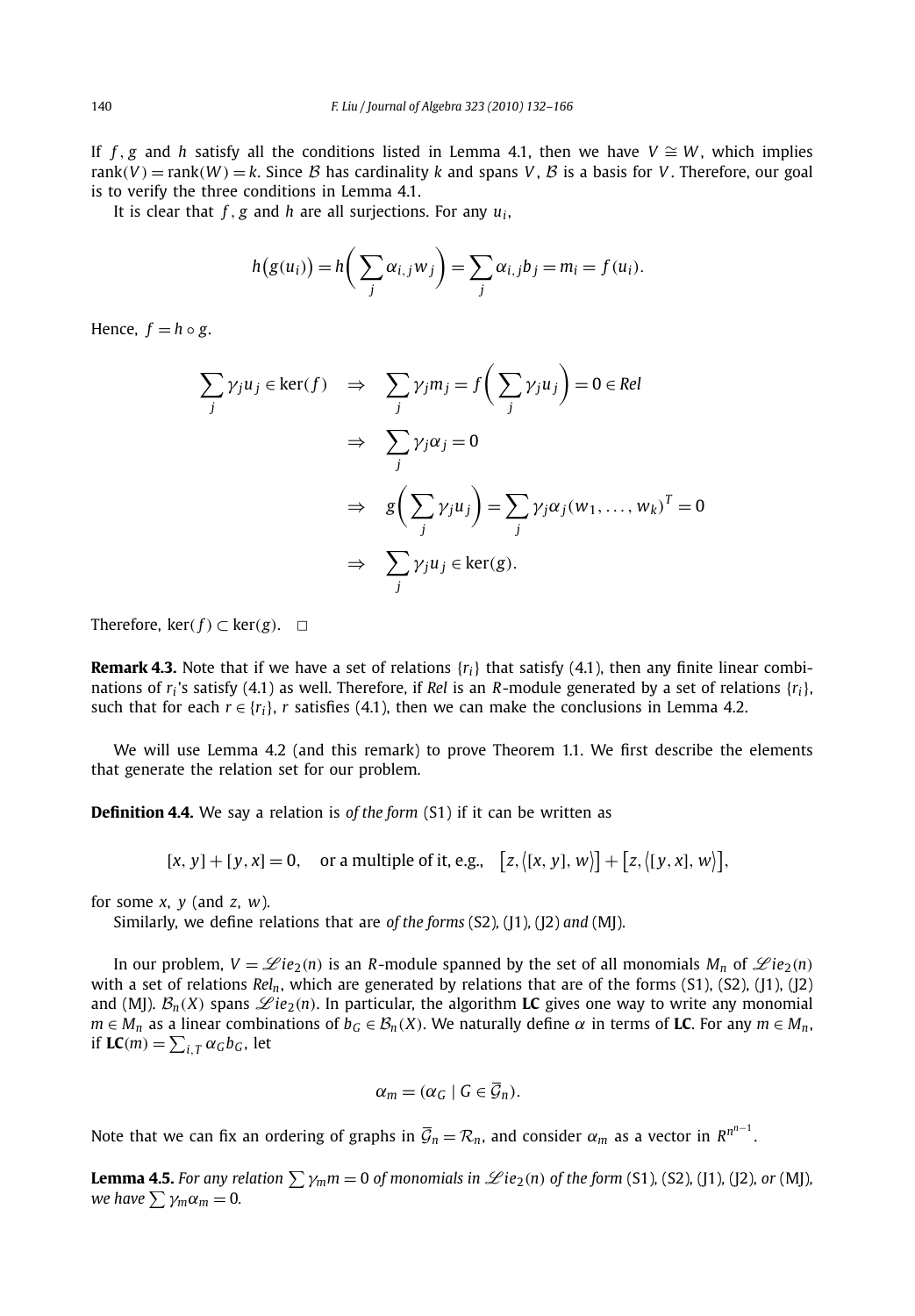Given this lemma, Lemma 4.2, together with Remark 4.3, implies Theorem 1.1 and that  $\mathcal{B}_n(X)$  is a basis for  $\mathscr{L}ie_2(n)$ .

Hence, it is left to prove Lemma 4.5. As we mentioned at the beginning of the section, we will only give a partial proof of Lemma 4.5. We prove the case when the relation is of the form (S1). In fact, for all other cases, one can argue similarly but with more complicated arguments.

**(Incomplete) proof of Lemma 4.5.** We prove the lemma by induction on *n*, the cardinality of the alphabet *X*. The base case  $n = 1$  is trivial. Now assume the lemma is true when the size of the alphabet is smaller than  $n \geqslant 2$ ). Suppose  $|X| = n$ .

If the relation  $\sum \gamma_m m = 0$  is of the form (S1), then there are three possible cases:

- (i)  ${m_1, m_2} + {m'_1, m_2} = 0$ , where  $m_1 + m'_1 = 0$  is a relation of the form (S1) for corresponding alphabet  $X_1$ .
- (ii)  ${m_1, m_2} + {m_1, m'_2} = 0$ , where  $m_2 + m'_2 = 0$  is a relation of the form (S1) for corresponding alphabet  $X_2$ .
- (iii)  $[m_1, m_2] + [m_2, m_1] = 0$ .

In case (i), suppose  $\mathbf{LC}(m_1) = \sum_{b_i \in \mathcal{B}(X_1)} \alpha_i b_i$ ,  $\mathbf{LC}(m'_1) = \sum_{b_i \in \mathcal{B}(X_1)} \alpha'_i b_i$ , and  $\mathbf{LC}(m_2) = \sum_{b_i \in \mathcal{B}(X_2)} \beta_i b_j$ . Hence,  $\alpha_{m_1} = (\alpha_1, \ldots, \alpha_{|\mathcal{B}(X_1)|})$  and  $\alpha_{m'_1} = (\alpha'_1, \ldots, \alpha'_{|\mathcal{B}(X_1)|})$ . By the induction hypothesis,

$$
\alpha_{m_1} + \alpha_{m'_1} = 0 \quad \Rightarrow \quad \alpha_i + \alpha'_i = 0, \quad \forall i.
$$

According to step (2) of the algorithm **LC**,

$$
LC(\lbrace m_1, m_2 \rbrace) = \sum_{i,j} \alpha_i \beta_j LC(\lbrace b_i, b_j \rbrace),
$$
  

$$
LC(\lbrace m'_1, m_2 \rbrace) = \sum_{i,j} \alpha'_i \beta_j LC(\lbrace b_i, b_j \rbrace) = -\sum_{i,j} \alpha_i \beta_j LC(\lbrace b_i, b_j \rbrace).
$$

Therefore, the coefficients in  $LC({m_1, m_2})$  are exactly the negative of those in  $LC({m'_1, m_2})$ . Thus,  $\alpha_{\{m_1,m_2\}} + \alpha_{\{m'_1,m_2\}} = 0.$ 

Case (ii) can be showed similarly to case (i).

In case (iii), suppose  $LC(m_1) = \sum_{b_i \in \mathcal{B}(X_1)} \alpha_i b_i$ , and  $LC(m_2) = \sum_{b_i \in \mathcal{B}(X_2)} \beta_j b_j$ . Again, according to step (2) of **LC**,

$$
LC([m_1, m_2]) = \sum_{i,j} \alpha_i \beta_j LC([b_i, b_j]),
$$
  

$$
LC([m_2, m_1]) = \sum_{i,j} \alpha_i \beta_j LC([b_j, b_i]).
$$

If we continue to step (3) of LC, depending on whether  $gr(b_i)$  is bigger or smaller than  $gr(b_i)$ , one of  $[b_i, b_i]$  and  $[b_i, b_i]$  is going to be changed to the negative of the other. Therefore, the coefficients in  $LC([m_1, m_2])$  are exactly the negative of those in  $LC([m_2, m_1])$ . Thus,  $\alpha_{[m_1, m_2]} + \alpha_{[m_2, m_1]} = 0$ .  $\square$ 

#### **5. Oriented colored trees and plane binary trees**

One common way to show a set of elements spanning a module is a basis is to find another module and find a perfect pairing between them. Because our basis candidate is built from  $\mathcal{R}_n = \overline{\mathcal{G}}_n$ , where  $\bar{G}_n$  is the set of all two-colored trees in  $G_n$  avoiding patterns 1r3r2, 2b1b3 and 1r2b3, a natural object to use is the two-colored graphs. For convenience in defining the pairing, we add orientations onto the edges of the graphs.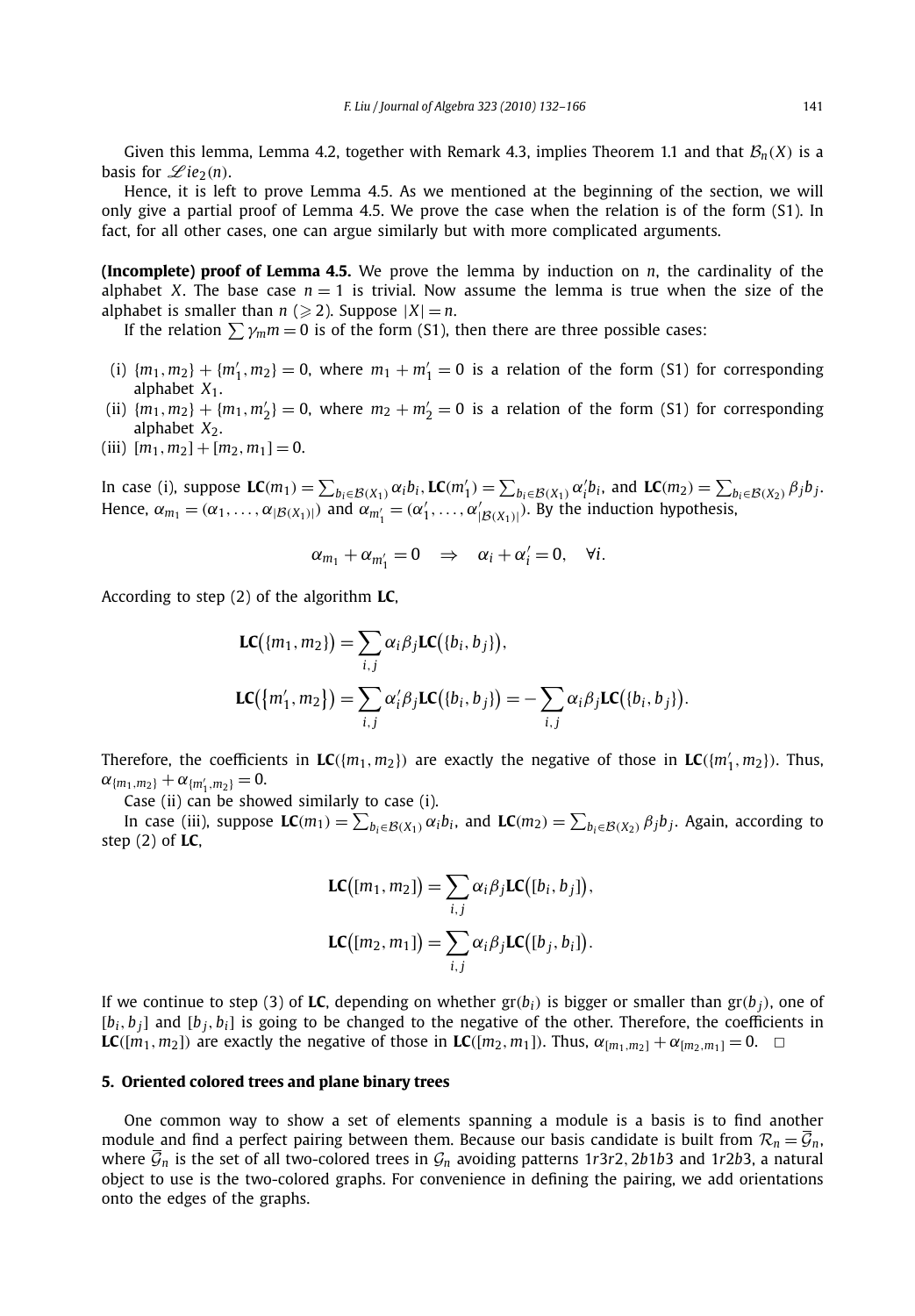

**Fig. 3.** The 2v-colored binary tree and quasi-binary tree correspond to the monomial  $\langle x_2, x_3 |, x_1 \rangle$ .

**Definition 5.1.** An *oriented two-colored graph* is a two-colored graph whose edges have directions. We denote by O*Gn* the set of all oriented two-colored graphs on *X*.

We call an edge  $i \rightarrow j$  consistent if  $i < j$  and the color is red, or  $i > j$  and the color is blue; and *inconsistent* otherwise.

An oriented two-colored graph is *consistent* if all of its edges are consistent.

Although we can define pairing between an oriented two-colored tree in  $OG<sub>n</sub>$  and a monomial in  $\mathscr{L}ie_2(n)$  directly, it is easier to do so if we convert monomials in  $\mathscr{L}ie_2(n)$  into combinatorial objects.

**Definition 5.2.** A *binary tree* is an ordered (rooted) tree, where all of its internal vertices (i.e., vertices that are not leaves) have exactly two children. See the Appendix of [8] for a precise definition.

A 2*v-colored binary tree* is a binary tree whose internal vertices are colored by red or blue. We denote by  $\mathcal{B}T_n$  the set of all 2v-colored binary trees whose leaves are labeled by *X*.

One checks for any 2v-colored binary tree in  $BT_n$ , since the number of leaves is  $|X| = n$ , it has exactly  $n - 1$  internal vertices.

**Remark 5.3.** Recall  $M_n$  is the set of all the monomials in  $\mathscr{L}ie_2(n)$ . There is a canonical bijection between  $BT_n$  and  $M_n$ : given a 2v-colored binary tree, each leaf denotes a letter in *X*, and we can construct a monomial in *Mn* recursively by interpreting each internal vertex as a bracket of the left and right subtrees, with red vertices corresponding to  $[\cdot, \cdot]$  and blue vertices corresponding to  $\langle \cdot, \cdot \rangle$ .

Because of this natural correspondence, we can consider  $\mathcal{B}_n(X)$  a subset of  $\mathcal{B}T_n$ . In the rest of the paper, when we refer to  $b<sub>G</sub>$  as an element of  $\mathcal{B}T_n$ , we mean the corresponding binary tree of  $b_G \in \mathcal{B}_n(X)$ .

**Example 5.4** *(Example of the bijection between*  $BT_n$  *and*  $M_n$ ). The left graph in Fig. 3 shows the 2vcolored binary tree in bijection to the monomial  $\langle [x_2, x_3], x_1 \rangle$ .

The following definition of a pairing between  $\mathcal{B}T_n$  and  $\mathcal{O}G_n$  is an analogue of [6] by Dev Sinha.

**Definition 5.5.** Given a 2v-colored binary tree *T* in  $BT_n$  and an oriented two-colored graph *G* in  $OG_n$ , define

 $\beta$ <sup>*G*</sup>, *T* : {edges of *G*}  $\rightarrow$  {internal vertices of *T*}

by sending an edge  $e : i \rightarrow j$  in *G* to the nadir of the unique (simple) path  $p_T(e)$  from *i* to *j* on *T*, where the *nadir* of a path on a rooted tree is defined to be the (internal) vertex on the path that is closest to the root. Let  $\tau_{G,T} = (-1)^N$ , where *N* is the number of edges *e* in *G* for which  $p_T(e)$  travels counterclockwise at its nadir. We say  $\beta_{G,T}$  is *color-preserving* if for any edge  $e \in G$ , the color of *e* is the same as the color of  $\beta_{G,T}(e)$ .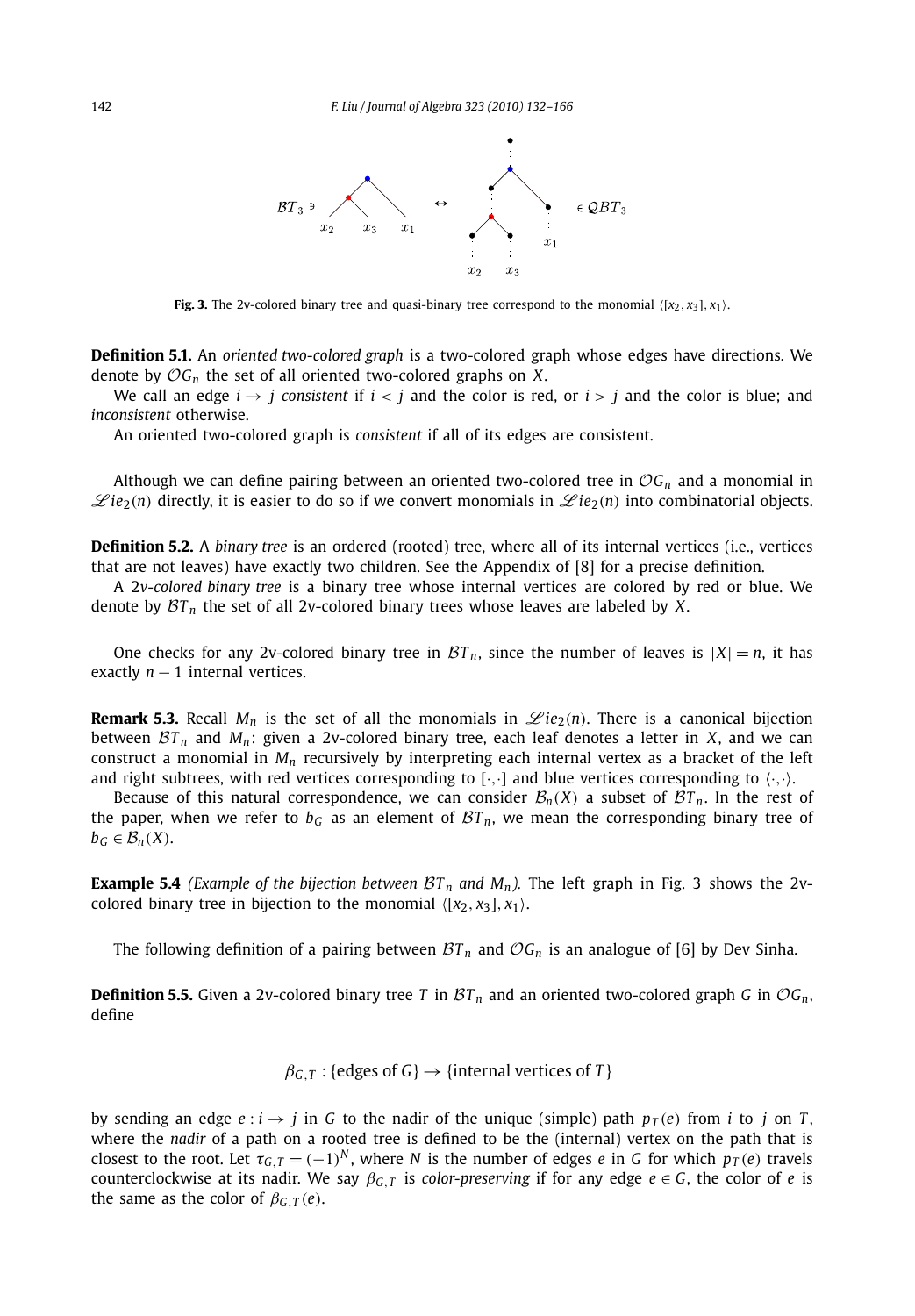Define the pairing of *G, T* as

 $\langle\langle G, T \rangle\rangle = \begin{cases} \tau_{G,T}, & \text{if } \beta_{G,T} \text{ is a bijection and is color-preserving;} \\ 0, & \text{otherwise.} \end{cases}$ 

**Definition 5.6.** Let  $\Theta_n$  be the free *R*-module generated by the 2v-colored binary trees in  $BT_n$  and  $\Gamma_n$ be the free *R*-module generated by the oriented two-colored graphs in  $OG_n$ . Extend the pairing  $\langle\langle,\,\rangle\rangle$ of Definition 5.5 to one between *Θ<sup>n</sup>* and *Γ<sup>n</sup>* by linearity.

 $\Theta_n$  is not isomorphic to  $\mathscr{L}ie_2(n)$ , because we did not define relations between the elements of  $BT_n$ . We now define a submodule of  $\Theta_n$  which corresponds to the relations in  $\mathscr{L}ie_2(n)$ .

**Definition 5.7.** For brevity, given a binary tree  $T \in \mathcal{B}T_n$ , we call the subtree of *T* below the left child of the root of *T* the *left subtree* of *T* and denote it by *ls(T )*. Similarly, we define the *right subtree* of *T* and denote it by *rs(T )*.

- (a) A *symmetry combination* in  $\Theta_n$  is the sum of two binary trees  $T_1, T_2 \in \mathcal{BT}_n$  where there exists a subtree  $S_1$  of  $T_1$  such that one obtains  $T_2$  from  $T_1$  by switching the left subtree and right subtree of *S*1. We say a symmetry combination is of type (S1) or (S2), depending on the color of the root of *S*1.
- (b) A *Jacobi combination* in  $\Theta_n$  is the sum of three binary trees  $T_1, T_2, T_3 \in \mathcal{BT}_n$  where there exists a subtree  $S_1$  of  $T_1$  such that the color of the root of  $S_1$  is the same as the color of the right child of the root of  $S_1$ , and one can obtain  $T_2$  and  $T_3$  by cyclic rotation of  $ls(S_1)$ ,  $ls(rs(S_1))$  and  $rs(rs(S_1))$ . In other words, if we name the subtrees of  $T_2$  and  $T_3$  corresponding to  $S_1$  of  $T_1$  to be S<sub>2</sub> and S<sub>3</sub>, we have  $ls(S_1) = ls(rs(S_3)) = rs(rs(S_2))$ , etc. We say a Jacobi combination is of type (J1) or (J2), depending on the color of the root of *S*1.
- (c) A *mixed Jacobi combination* in  $\Theta_n$  is corresponding to the mixed Jacobi identity (MJ) in  $\mathscr{L}ie_2(n)$ . It can be obtained by summing two copies of a Jacobi combination of type  $(1)$  and changing the color of the right child of the root of  $S_i$ 's in the first copy and the color of the root of  $S_i$ 's in the second copy from red to blue, where  $S_i$ 's are the involving subtrees of  $T_i$ 's in the copy of Jacobi combination we use. We say this combination is of type (MJ).

Fig. 4 demonstrates the combinations of types (S1), (J2), and (MJ) in *Θn*.

Let  $J_n \subset \Theta_n$  be the submodule generated by symmetry combinations, Jacobi combinations and mixed Jacobi combinations.

Note that  $J_n$  is in fact same as the relation set  $Rel_n$  we have used in last section. Since we use them in different contexts, we give them different names.

Because of the correspondence between the monomials in  $\mathscr{L}ie_2(n)$  and the binary trees in  $\mathcal{B}T_n$ , and the correspondence between the relations in  $\mathscr{L}ie_2(n)$  and the generators of  $J_n$ , the following lemma immediately follows.

#### **Lemma 5.8.**

$$
\mathscr{L}ie_2(n)\cong \Theta_n/J_n.
$$

**Proposition 5.9.** *The pairing*  $\langle \beta, \alpha \rangle$  *vanishes whenever*  $\alpha \in J_n$ *.* 

**Proof.** It is sufficient to check the case that  $\beta = G$  is a graph in  $\mathcal{O}G_n$  and  $\alpha$  is one of the combinations defined in Definition 5.7. When  $\alpha = T_1 + T_2$  is a symmetry combination, it is clear that  $\langle G, T_1 \rangle$ and  $\langle\langle G, T_1 \rangle\rangle$  either both are equal to zero or both are nonzero and only differ by a sign. Suppose  $\alpha = T_1 + T_2 + T_3$  is a Jacobi combination. Without loss of generality, we assume  $\alpha$  is of type (J2).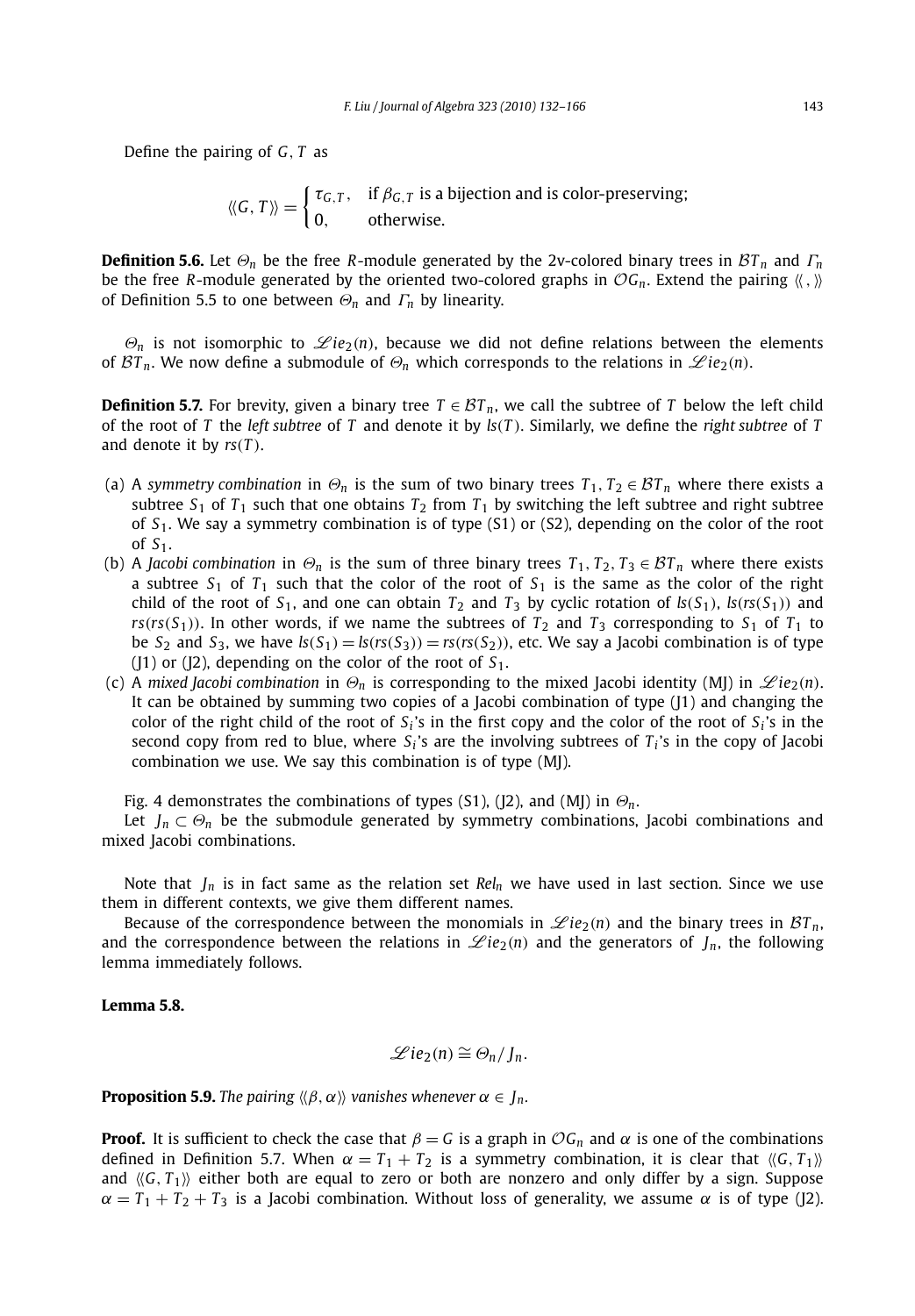

**Fig. 4.** Examples of elements that generate *Jn*.

Hence, we can consider  $T_1, T_2, T_3$  to be the three trees in the sum labeled ( $\overline{2}$ ) in Fig. 4, and in the same order. If the pairing between *G* and each of the three trees is zero, then there is nothing to check. Suppose at least one of them is nonzero. Let  $X_A$ ,  $X_B$  and  $X_C$  be the labels of the subtrees *A*, *B* and *C*, respectively, and  $X_D = X \setminus (X_A \cup X_B \cup X_C)$ . If  $X_D$  is empty, we let  $G' = G$ ; otherwise, there exists an edge *e* in *G* such that after removing *e*, graph *G* breaks into two graphs  $G_p$  and  $G'$  on vertices  $X_p$ and *<sup>X</sup> <sup>A</sup>* ∪ *XB* ∪ *XC* . Now we must be able to find two edges *<sup>e</sup>*<sup>1</sup> and *<sup>e</sup>*<sup>2</sup> in *<sup>G</sup>* , such that after removing these two edges, *G'* breaks into three graphs  $G_A$ ,  $G_B$ ,  $G_C$  on vertices  $X_A$ ,  $X_B$ ,  $X_C$ , respectively. Two edges connecting three graphs implies that one of the graphs is connected to both edges. Without loss of generality, we assume  $G_A$  is connected to both edges. Therefore, we can assume that  $e_1$  connects  $G_A$  and  $G_B$  and  $e_2$  connects  $G_A$  and  $G_C$ . One checks that the  $\langle G, T_1 \rangle = 0$  since  $p_{T_1}(e_1)$  and  $p_{T_1}(e_2)$ have the same nadir, and  $\langle G, T_2 \rangle = -\langle G, T_3 \rangle$ . If  $\alpha$  is a mixed Jacobi combination, we can similarly show that  $\langle\langle G, \alpha \rangle\rangle$  vanishes.  $\Box$ 

We now define relations on oriented graphs.

#### **Definition 5.10.**

- (a) A *symmetry combination* in  $\Gamma_n$  is the sum of two graphs  $G_1, G_2 \in \mathcal{O}G_n$  such that one obtains  $G_2$  by switching the orientation of one edge *e* in *G*1. To be consistent, we say a symmetry combination is of type (S1) or (S2) depending on the color of *e*.
- (b) A *Jacobi combination* in  $\Gamma_n$  is the sum of three graphs  $G_1, G_2, G_3 \in \mathcal{O}G_n$ , where  $G_i$  has subgraph *S<sub>i</sub>* for each *i*, such that  $G_1 \setminus S_1 = G_2 \setminus S_2 = G_3 \setminus S_3$ , *S*<sub>1</sub> is a graph with two same-colored edges *i* → *j* and *j* → *k*, for some *i*, *j*, *k* ∈ *X*, and one can obtain *S*<sub>2</sub>, *S*<sub>3</sub> by cyclicly rotating *i*, *j*, *k*. Again, we say a Jacobi combination is of type (J1) or (J2) depending on the color of the edges in *Si* .
- (c) A *mixed Jacobi combination* in *Γ<sup>n</sup>* is obtained by summing two copies of a Jacobi combination in *Γ<sup>n</sup>* of type (J1) and changing the color of one edge of *Si* in the first copy and the color of the other edge of  $S_i$  in the second copy from red to blue. We say this combination is of type  $(M)$ .

Fig. 5 demonstrates the subgraphs *Si* 's in the combinations of types (S1), (J2), and (MJ) in *Γn*.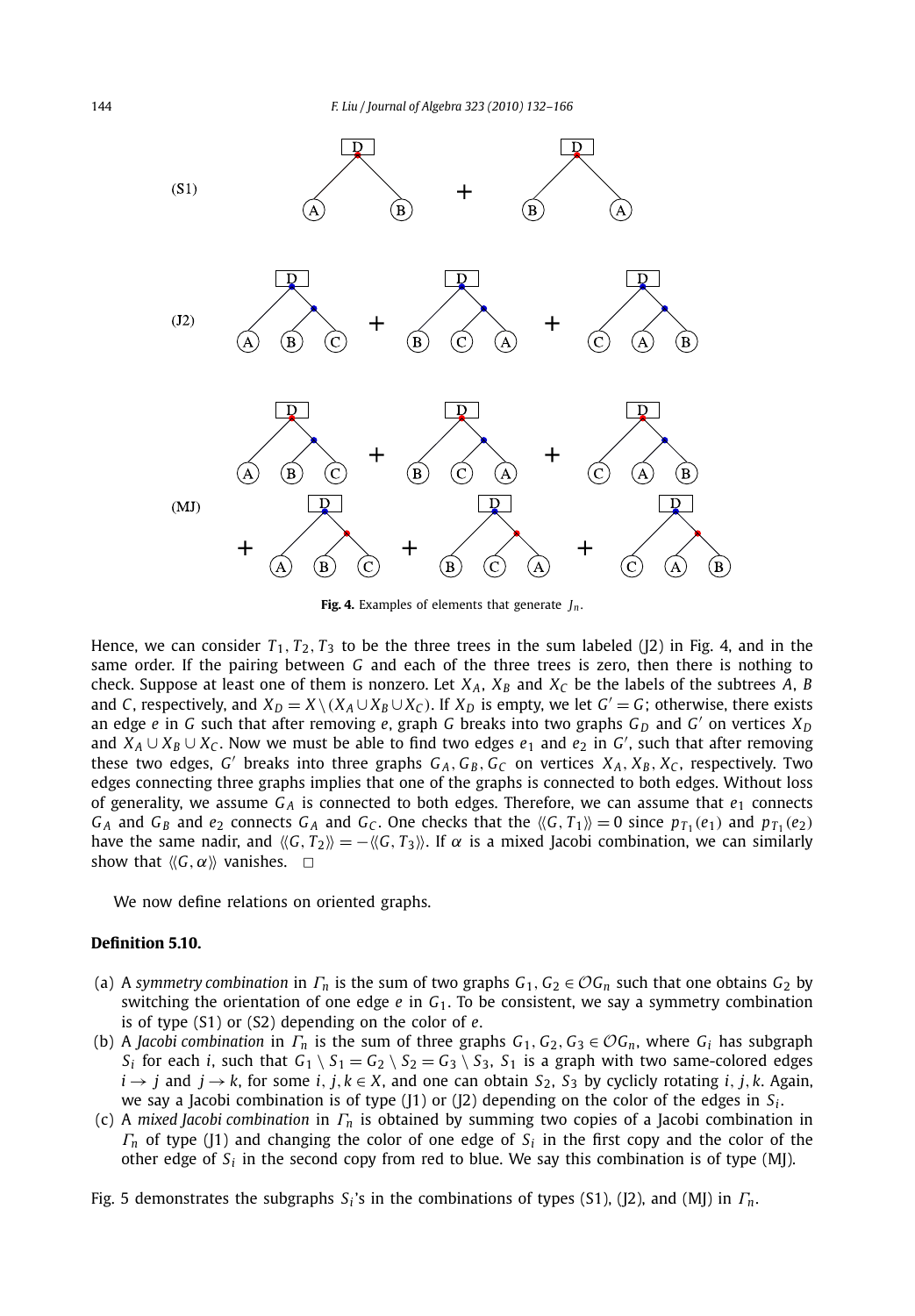

**Fig. 5.** Examples of (subgraphs of) elements that generate *In*.

Let  $I_n \subset \Gamma_n$  be the submodule generated by symmetry combinations, Jacobi combinations and mixed Jacobi combinations, as well as the graphs with more than one edge between two vertices and disconnected graphs.

**Proposition 5.11.** *The pairing*  $\langle \beta, \alpha \rangle$  *vanishes whenever*  $\beta \in I_n$ .

**Proof.** It is sufficient to check when  $\alpha = T$  is a binary tree in  $BT_n$  and  $\beta$  is an oriented graph *G* with multiple edges between two vertices, a disconnected graph, or one of the combinations defined in Definition 5.10. If  $\beta = G$  with multiple edges between two vertices, or *G* is disconnected, then  $\beta_{G,T}$ cannot be a bijection. Thus,  $\langle G, T \rangle = 0$ . When  $\beta = G_1 + G_2$  is a symmetric combination, one checks that  $\langle\langle G_1, T \rangle\rangle$  and  $\langle\langle G_2, T \rangle\rangle$  either are both zero or only differ by a sign. If  $\beta$  is a Jacobi combination, without loss of generality, we assume  $\beta$  is of type (J1) in  $\Gamma_n$ . Hence, we assume  $\beta$  is the sum of three oriented two-colored graphs which differ only on the subgraphs shown in (J1) in Fig. 5, and call them  $G_1$ ,  $G_2$ , and  $G_3$  by order. Let  $v_{i,j}$ ,  $v_{j,k}$ ,  $v_{k,j}$  be the nadirs of the paths  $p_T(i \rightarrow j)$ ,  $p_T(j \rightarrow k)$ ,  $p_T(k \rightarrow i)$ , respectively. It is easy to see two of  $v_{i,j}$ ,  $v_{j,k}$ ,  $v_{k,i}$  must agree. Without loss of generality, we assume  $v_{i,i} = v_{i,k}$  Then  $\langle\langle G_1, T \rangle\rangle = 0$  and  $\langle\langle G_2, T \rangle\rangle = -\langle\langle G_3, T \rangle\rangle$ . If  $\beta$  is a mixed Jacobi combination, we can similarly show that  $\langle \beta, T \rangle$  vanishes.  $\Box$ 

#### **Definition 5.12.** Let

$$
\mathscr{E}il_2(n)=\Gamma_n/I_n.
$$

By Propositions 5.9 and 5.11, the pairing  $\langle \langle , \rangle \rangle$  between  $\Theta_n$  and  $\Gamma_n$  induces a pairing between  $\mathscr{L}ie_2(n)$  and  $\mathscr{L}il_2(n)$ . We still use the same notation  $\langle\langle,\rangle\rangle$  to denote the pairing. We will show in one of the main results in Section 7 that the pairing  $\langle \langle , \rangle \rangle$  between  $\mathscr{L}ie_2(n)$  and  $\mathscr{E}il_2(n)$  is perfect. We remark that the pairing defined in [1, Definition 12] is closely related to our pairing between  $\mathscr{L}ie_2(n)$ and  $\mathscr{E}il_2(n)$ , but in the context of operads. One can view our pairing as a combinatorial description of the one in [1].

We have already shown that  $B_n(X) = \{b_G \mid G \in \overline{\mathcal{G}}_n\}$  spans  $\mathscr{L}ie_2(n)$ . In the next section, we will define a set  $\mathcal{O}_n(X)$  and show it spans  $\mathcal{E}il_2(n)$ . Then, in Section 7, we show the matrix associated to the pairing between  $\mathcal{B}_n(X)$  and  $\mathcal{O}_n(X)$  is upper triangular to conclude our theorems.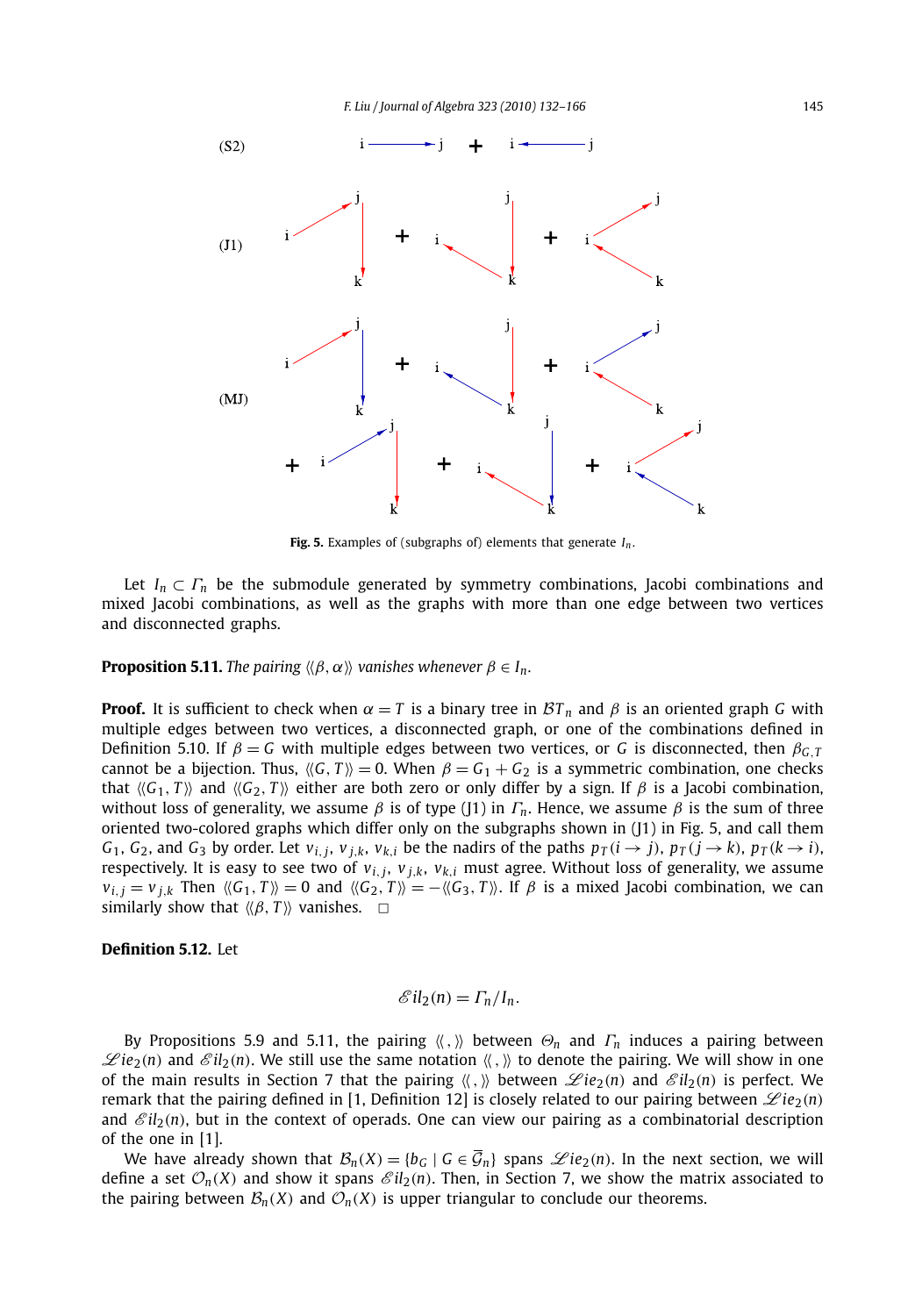#### **6.** A basis candidate for  $\mathscr{E}il_2(n)$

The elements of  $\mathcal{B}_n(X)$  are obtained from elements in  $\bar{\mathcal{G}}_n$ . It is natural to define a set in  $\Gamma_n$  from  $\bar{\mathcal{G}}_n$ as well. Because of the relation between two-colored graphs and oriented two-colored graphs, we give the following definition.

### **Definition 6.1.**

- (a) For any oriented two-colored graph  $G \in \mathcal{O}G_n$ , we define the *unoriented copy* of *G*, denoted by  $n_G$ , to be the two-colored graph obtained from *G* by removing the orientations on the edges of *G*. We say *G* is a *tree* on *X*, if  $n_G$  is a tree on *X*, i.e.,  $n_G$  is connected and acyclic. (Note  $n_G$  is connected if and only if *G* is connected. Therefore, the condition can be replaced by "*G* is connected and  $n_G$  is acyclic".)
- (b) For any two-colored graph  $G \in \mathcal{G}_n$ , we define the *oriented copy* of *G*, denoted by  $o_G$ , to be the unique consistent oriented two-colored graph obtained from *G*. In other words, for any edge  $e = \{i, j\}$  with  $i < j$  in *G*, we orient it as  $i \rightarrow j$  if it is red, and orient it as  $j \rightarrow i$  if it is blue, and call the resulting oriented graph *oG* .

In particular, we define  $\mathcal{O}_n(X)$  to be the set of all oriented copies of graphs in  $\overline{\mathcal{G}}_n = \mathcal{R}_n$ :

$$
\mathcal{O}_n(X) = \{o_G \mid G \in \overline{\mathcal{G}}_n\}.
$$

We state without proof in the following lemma some easy results on the objects we just defined.

#### **Lemma 6.2.**

- (i) *For any*  $G_1, G_2 \in \mathcal{O}G_n$ , if the unoriented copy of  $G_1$  is the same as the unoriented copy of  $G_2$ , then  $G_1$  is *equal to*  $G_2$  *or only differs by a sign in*  $\mathscr{E}il_2(n)$ *.*
- (ii) *The map G*  $\mapsto$  *o<sub>G</sub>* gives a bijection between  $\mathcal{G}_n$  and the set of all consistent graphs in  $\mathcal{O}G_n$ .
- (iii) *For any oriented two-colored graph*  $G \in \mathcal{O}G_n$ *, G is in*  $\mathcal{O}_n(X)$  *if and only if G is a consistent tree on X, and there is a unique* **source** *r in G, i.e., r is the unique vertex in G without incoming edges.* (*One can check that r is in fact the root of*  $n_G$ *.)*

**Proposition 6.3.**  $\mathcal{O}_n(X)$  *spans*  $\mathcal{E}il_2(n)$ *.* 

We break the proof of this proposition into the following two lemmas.

**Lemma 6.4.** For any oriented two-colored graph G, we have  $G = 0$  in  $\mathcal{E}il_2(n)$  unless G is a tree on X, i.e., G is *connected and nG is acyclic.*

**Lemma 6.5.** *For any oriented two-colored graph G, if G is a tree on X, then G, as an element in*  $\mathcal{E}il_2(n)$ *, can be written as a linear combination of elements in*  $\mathcal{O}_n(X)$ *.* 

It is clear that Proposition 6.3 follows from Lemmas 6.4 and 6.5.

**Proof of Lemma 6.4.** If *G* is disconnected, then  $G \in I_n$ , thus is 0 in  $\mathscr{E}il_2(n)$ . Hence, it is left to show that if  $n_G$  has a cycle  $(i_1, i_2, \ldots, i_k)$ , then  $G = 0$  in  $\mathscr{E}il_2(n)$ . We prove this by induction on the size *k* of the cycle. If  $k = 2$ , then there are at least two edges connecting some vertices  $i_1$  and  $i_2$  in *G*. Thus,  $G \in I_n$  and  $G = 0$  in  $\mathscr{E}il_2(n)$ . Suppose the lemma holds when  $k < k_0$  (where  $k_0 \geq 3$ ); we consider  $k = k<sub>0</sub>$ . Because of the symmetric combination, we can assume the directions of the edges in the cycle in *G* are  $i_1 \rightarrow i_2 \rightarrow \cdots \rightarrow i_k \rightarrow i_1$ . If there are two edges consecutive in the cycle which have the same color, then without loss of generality we assume the edges  $(i_1 \rightarrow i_2)$  and  $(i_2 \rightarrow i_3)$  have the same color. Let *G'* be the graph obtained from *G* by replacing edge  $(i_1 \rightarrow i_2)$  with  $(i_3 \rightarrow i_1)$  and *G''*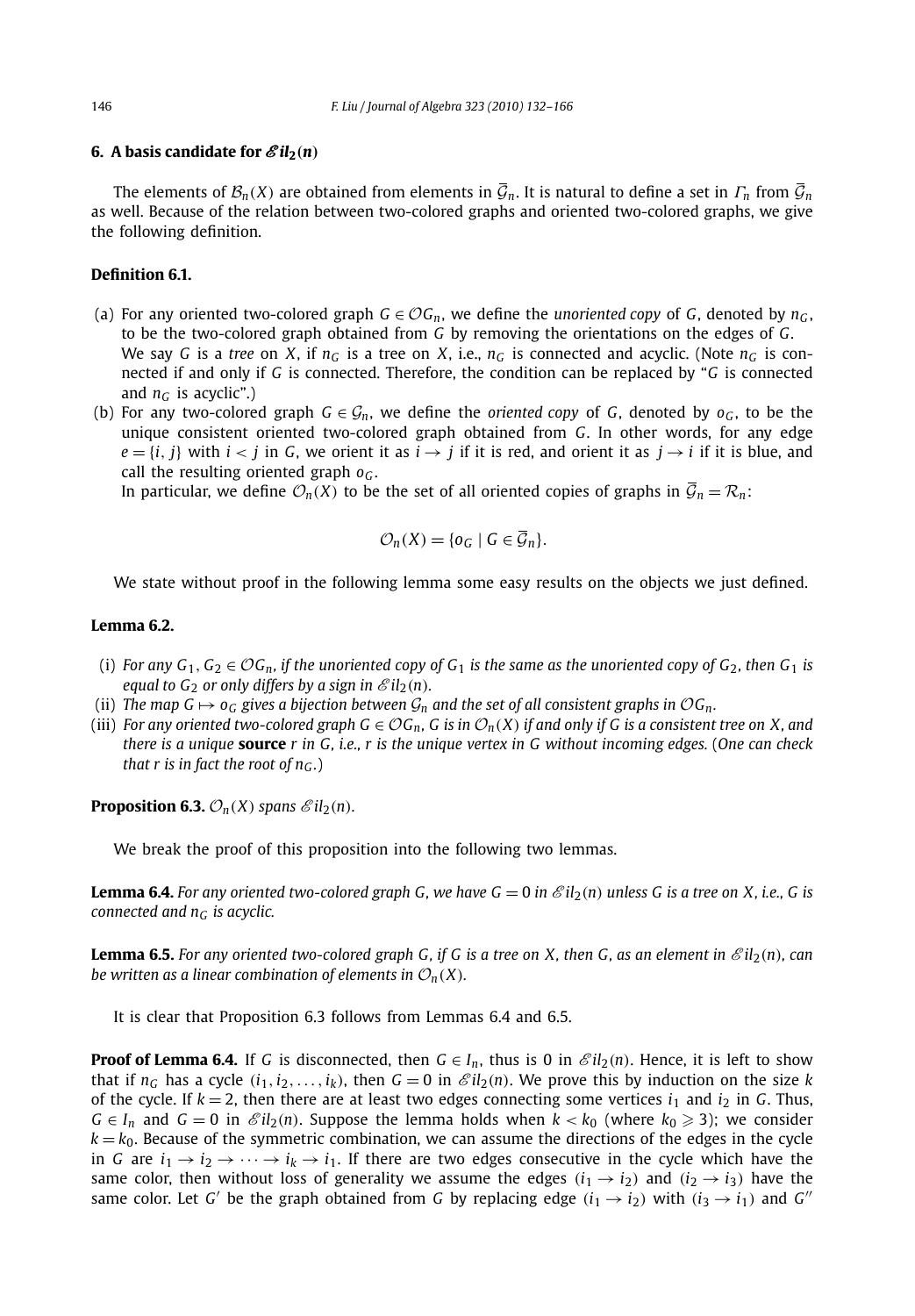be the graph obtained from *G* by replacing edge  $(i_2 \rightarrow i_3)$  with  $(i_3 \rightarrow i_1)$ , where for both cases we keep the color of the edges. Then  $G + G' + G''$  is a Jacobi combination in  $\Gamma_n$ . Thus,  $G + G' + G'' = 0$ in  $\mathscr{E}il_2(n)$ . However, both of  $n_{G'}$  and  $n_{G''}$  have cycles of size  $\lt k_0$ . Hence,  $G = 0$  in  $\mathscr{E}il_2(n)$ . If any two consecutive edges in the cycle have different colors, then by using the mixed Jacobi combination on the vertices  $i_1$ ,  $i_2$  and  $i_3$ , we can show G plus five graphs is 0 in  $\mathscr{E}il_2(n)$ , where the unoriented copy of each of these five graphs either has a cycle of size smaller than  $k_0$ , or has a cycle of size  $k_0$  with consecutive same-colored edges. Therefore, by using the induction hypothesis together with the first case we proved,  $G = 0$  in  $\mathscr{E}il_2(n)$ .  $\Box$ 

**Proof of Lemma 6.5.** We prove the lemma by induction on *n*. When  $n = 1$ , it is trivial. Now assuming the lemma is true when the size of the alphabet is smaller than *n*, we will prove the lemma is true when  $|X| = n$  in three cases. Recall a *leaf* of a tree is a vertex connected to only one edge. The cases are the following:

- (i) There exists an edge *e* with two ends *x* and *y* in *G* such that *x* is a leaf and the color of *e* is red if  $y < x$  and is blue if  $y > x$ .
- (ii) There does not exist an edge *e* satisfying the conditions in (i). There exists a red edge *e* with two ends *x* and *y* in *G*, such that  $x = x_n$ .
- (iii) There does not exist an edge *e* satisfying the conditions in (i). All the edges in *G* that adjacent to  $x_n$  are blue. Let *e* be one of them with two ends  $x = x_n$  and *y*.

In all cases, we are going to use the following idea and notation: suppose *e* is an edge in *G* with two ends *x* and *y*. By removing *e*, we divide *G* into two trees *Gx* and *Gy* on alphabets *X*<sup>1</sup> and *X*<sup>2</sup> respectively, where  $x \in X_1$  and  $y \in X_2$ . Let  $n_i$  be the size of  $X_i$ , for  $i = 1, 2$ . Since  $n_1 + n_2 = |X| = n$ and both of  $X_1$  and  $X_2$  are nonempty, we have  $n_i < n$ , for  $i = 1, 2$ . Thus, by the induction hypothesis, we can write  $G_x$  and  $G_y$  as linear combinations of elements in  $\mathcal{O}_{n_1}(X_1)$  and  $\mathcal{O}_{n_2}(X_2)$ , respectively:

$$
G_x = \sum_{G_1 \in \mathcal{O}_{n_1}(X_1)} \alpha_{G_1} G_1, \qquad G_y = \sum_{G_2 \in \mathcal{O}_{n_2}(X_2)} \beta_{G_2} G_2.
$$

For convenience, given two disjoint graphs  $G'$  and  $G''$  and an oriented two-colored edge  $e'$ , where one end of  $e'$  is in  $G'$  and the other end of  $e'$  is in  $G''$ , we denote by  $(G', e', G'')$  the graph obtained by adding *e'* to connect *G'* and *G''*. With this notation, we have  $G = (G_X, e, G_Y)$ . Moreover,

$$
G = \sum_{G_1 \in \mathcal{O}_{n_1}(X_1), G_2 \in \mathcal{O}_{n_2}(X_2)} \alpha_{G_1} \beta_{G_2}(G_1, e, G_2).
$$
 (6.1)

We will apply this formula to each of the three cases with respect to the *e* given in each case. Since changing the orientation of an edge only changes the sign of the involved formula, without loss of generality, we assume *e* is a consistent edge.

For case (i), because  $G_x = x$ , Eq. (6.1) becomes

$$
G=\sum_{G_2\in \mathcal{\overline{G}}_{n_2}}\beta_{G_2}(x,e,G_2).
$$

It is sufficient to check that each  $(x, e, G_2)$  is in  $\mathcal{O}_n(X)$ . However,  $G_2$  is in  $\mathcal{O}_{n-1}(X_2)$ , so according to Lemma 6.2(iii),  $G_2$  is a consistent tree on  $X_2$ , and there is a unique source *r*. Because *e* is consistent, it is clear  $(x, e, G_2)$  is a consistent tree on *X*. By Lemma 6.2(iii), it is left to check that  $(x, e, G_2)$  has a unique source. But the only new vertex  $(x, e, G_2)$  has is x, which is connected to y by the edge  $e$ . Since *e* is consistent and *e* is red if  $y \le x$  and is blue if  $y > x$ , we can determine the orientation of *e* is  $y \rightarrow x$ . Hence, *x* cannot be a new source. Therefore, *r* is the unique source in  $(x, e, G_2)$ .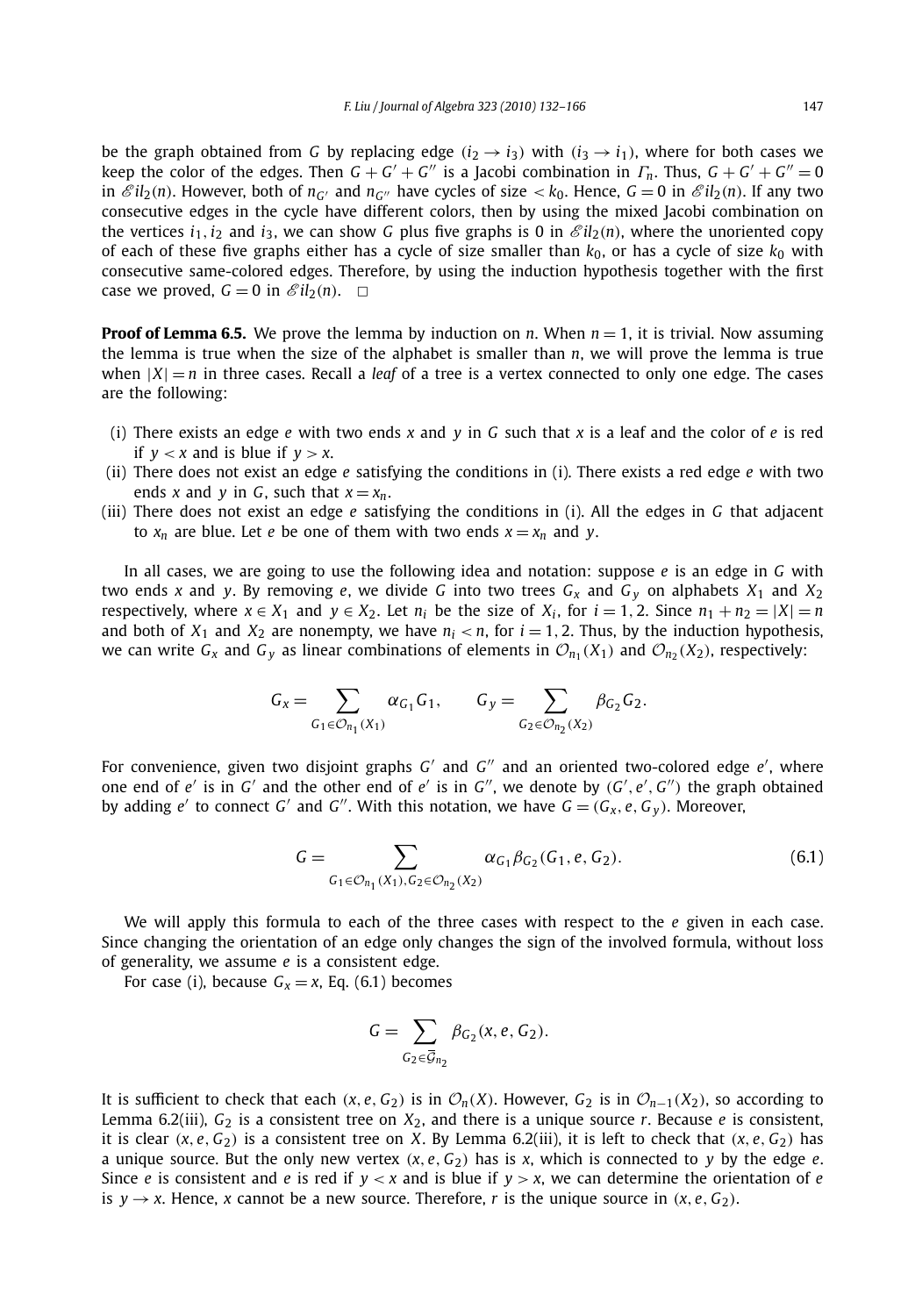For cases (ii) and (iii), because we have already proved case (i), if each  $(G_1, e, G_2)$  appearing in formula (6.1) falls into case (i), then we are done. In other words, we only need to show that we can write any  $(G_1, e, G_2)$  that is not covered by (i) as a linear combination of elements in  $\mathcal{O}_n(X)$ . Again by Lemma 6.2(iii), for  $i = 1, 2$ , we have that  $o_{G_i}$  is a consistent tree on  $X_i$ , and there is a unique source  $r_i$ . If  $G_1$  has a leaf  $u \neq x$ , let  $\tilde{e}$  be the edge adjacent to *u* in  $G_1$  and *w* be the other end of  $\tilde{e}$ . Since  $G_1$  is a consistent tree, the orientation of  $\tilde{e}$  is  $w \rightarrow u$  and the color of  $\tilde{e}$  is red if  $w < u$  and is blue if  $w > u$ . Since  $u \neq x$ , u is still a leaf in the new graph  $(G_1, e, G_2)$ . Hence,  $(G_1, e, G_2)$  is in case (i). Similarly, if  $G_2$  has a leaf  $u' \neq y$ , we have that  $(G_1, e, G_2)$  is in case (i) as well. Therefore, the only possibility that  $(G_1, e, G_2)$  is not covered by (i) happens if, for  $i = 1$  and 2,  $o_G$ , is a tree with only one leaf *x* or *y*. In other words,  $o_{G_i}$  is a directed path from  $r_i$  to *x* or *y*. Now, we will deal with this situation separately for cases (ii) and (iii).

For case (ii), recall  $x_n$  is the largest letter in *X*, so we have  $x > y$ . Since *e* does not satisfy the conditions in (i), we have that  $x = x_n$  is not a leaf. Hence,  $n_1 = |X_1| > 1$ , and there exists a unique vertex *z* in  $G_1$  that is connected to *x* by an edge *e'*. Since  $x = x_n > z$  and  $G_1$  is consistent, we conclude that  $e'$  is red. Because  $e$  is consistent and is colored red, the orientation of  $e$  is  $y \rightarrow x$ . It is easy to see that  $(G_1, e, G_2)$  consists of two directed paths from  $r_1$  to *x* and from  $r_2$  to *x*, and the last edge on each path are the red edges  $e' = (z \rightarrow x)$  and  $e = (y \rightarrow x)$ . We apply (J1) (and (S1)) defined in Definition 5.10 to the subgraph of *(G*1*, <sup>e</sup>, <sup>G</sup>*2*)* that consists of edges *<sup>e</sup>* and *<sup>e</sup>* , and we get that  $(G_1, e, G_2)$  is equal to a sum of two graphs that are both covered by case (i).

For case (iii), similarly to case (ii), we can show that  $(G_1, e, G_2)$  consists of two directed paths from  $r_1$  to *y* and from  $r_2$  to *y*, and the last edge on the former path is the blue edge  $e = (x \rightarrow y)$  and the last edge on the latter path is an edge  $e' = (z \rightarrow y)$ , for some  $z \in X_2$ . The color of  $e'$  can be either red or blue. If *e'* is blue, since  $e' = (z \rightarrow y) \in G_2$  is consistent, we have  $z > y$ . Similarly to before, by applying (J2) (and (S2)) defined in Definition 5.10 to the subgraph of  $(G_1, e, G_2)$  that consists of edges *e* and *e* , we get that *(G*1*, e, G*2*)* is equal to a sum of two graphs that are both covered by case (i). If *e'* is red, the fact that *e'* is consistent implies that  $z < y$ . Thus  $z < y < x = x_n$ . Applying (MJ) (and symmetry combinations) defined in Definition 5.10 to the subgraph of  $(G_1, e, G_2)$  that consists of edges *e* and *e* , we get that *(G*1*, e, G*2*)* is equal to a sum of five graphs that are covered either by case (i) or by case (ii).  $\Box$ 

#### **7. A perfect pairing**

We have shown that  $\mathcal{B}_n(X)$  spans  $\mathcal{L}ie_2(n)$  (Proposition 3.8) and  $\mathcal{O}_n(X)$  spans  $\mathcal{E}il_2(n)$  (Proposition 6.3). We will show in this section that the matrix of the pairing  $\langle \langle , \rangle \rangle$  between  $\mathcal{B}_n(X)$  and  $\mathcal{O}_n(X)$ is nonsingular, and then conclude the following theorem.

**Theorem 7.1.** The pairing  $\langle \langle , \rangle \rangle$  between  $\mathscr{L}ie_2(n)$  and  $\mathscr{E}il_2(n)$  is perfect.

We first review some terminology related to orderings on a set. (See Chapter 3 in [8] for details.)

**Definition 7.2.** Given a set *S*, we say a binary relation  $\leq$  on *S* is a *partial order* if it satisfies the following three axioms:

- (i) Reflexivity: for all  $a \in S$ ,  $a \le a$ .
- (ii) Antisymmetry: if  $a \le b$  and  $b \le a$ , then  $a = b$ .
- (iii) Transitivity: if  $a \le b$  and  $b \le c$ , then  $a \le c$ .

Given a partial order  $\leq$  on a set *S*, we use the notation  $a < b$  to mean  $a \leq b$  and  $a \neq b$ .

A partial order on *S* is a *total order* if any two elements *a*, *b* of *S* are *comparable*, i.e., either  $a \leq b$ or *b a*. Given two binary relations ∼<sup>1</sup> and ∼<sup>2</sup> on *S*, we say ∼<sup>1</sup> is a *refinement* of ∼<sup>2</sup> if for any *a*, *b* ∈ *S*, *a* ∼<sub>2</sub> *b* implies *a* ∼<sub>1</sub> *b*. If a total order  $\leqslant_1$  is a refinement of a partial order  $\leqslant_2$ , we call  $\leqslant_1$ a *linear extension* of  $\leq 2$ .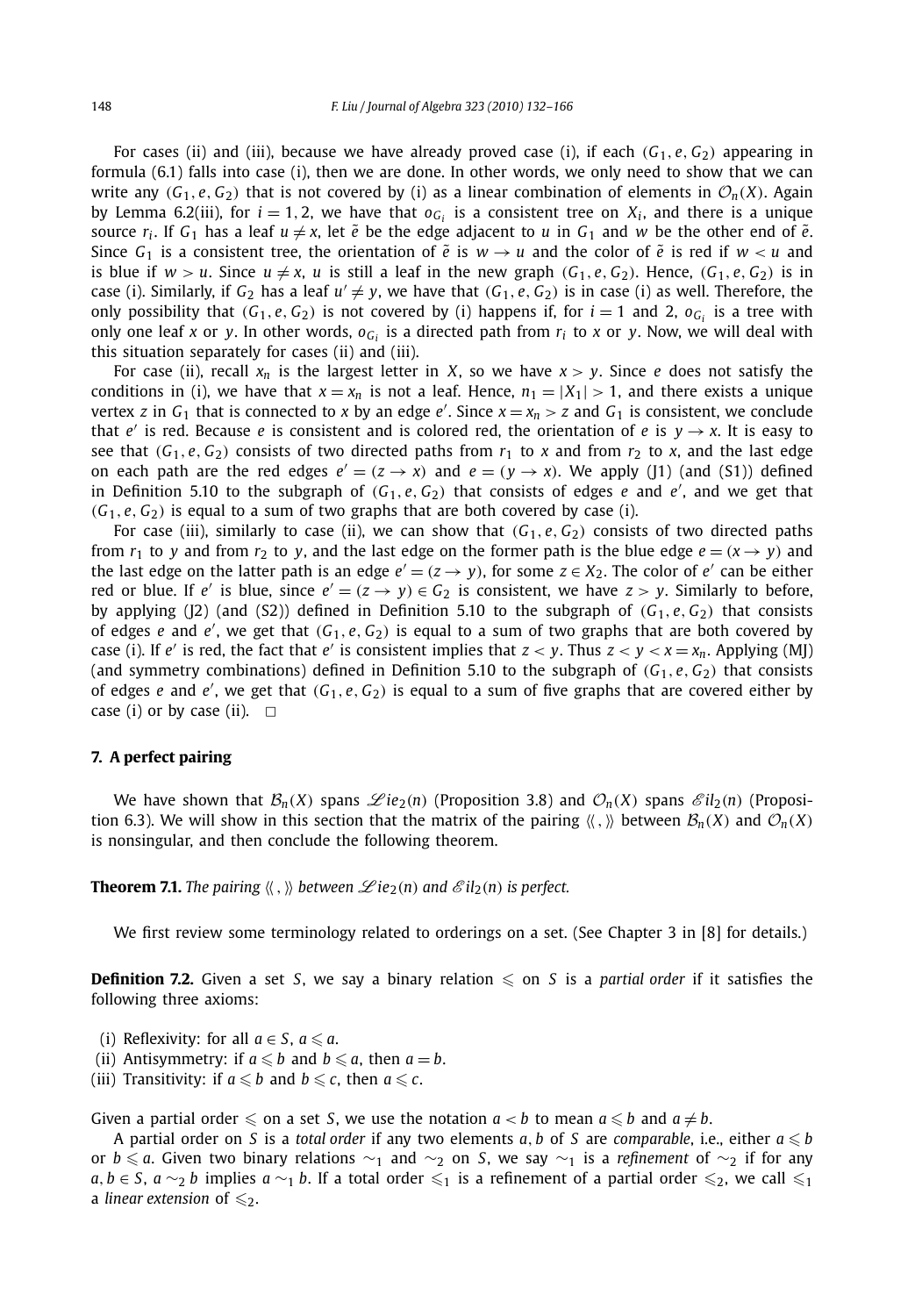Note that both  $\mathcal{B}_n(X)$  and  $\mathcal{O}_n(X)$  are indexed by  $\overline{\mathcal{G}}_n = \mathcal{R}_n$ , so it is natural to give the following definition.

**Definition 7.3.** Given a total order  $\leq$  on  $\overline{G}_n = \mathcal{R}_n$ , suppose under  $\leq$ , the two-colored graphs in  $\overline{G}_n$  (or the rooted trees in  $\mathcal{R}_n$ ) are ordered as  $G_1 < G_2 < \cdots < G_{n^{n-1}}$ . We define the matrix of the pairing  $\langle \langle , \rangle \rangle$ *with respect to*  $\leq$  between  $\mathcal{B}_n(X)$  and  $\mathcal{O}_n(X)$ , denoted by  $\mathcal{M}_n^{\leq}$ , to be the  $n^{n-1} \times n^{n-1}$  matrix where the  $(i, j)$ -entry is given by  $\langle \langle o_{G_i}, b_{G_j} \rangle \rangle$ , for  $1 \leq i, j \leq n^{n-1}$ .

To show  $\langle \langle , \rangle \rangle$  is perfect between  $\mathscr{L}ie_2(n)$  and  $\mathscr{L}il_2(n)$ , it is enough to show  $\mathcal{M}_n^{\leq}$  is nonsingular for some/all total order(s)  $\leq$  on  $\overline{G}_n = \mathcal{R}_n$ . Our goal is to find a certain total order such that it is relatively easier to show  $\mathcal{M}_n^{\leq}$  is nonsingular. In fact, what we will do is to find a partial order on  $\overline{\mathcal{G}}_n = \mathcal{R}_n$ such that any linear extension of this partial order has the desired properties. The plan for the rest of the section is as follows: We will define two kinds of binary relations  $\leq_{ind}$  (Definition 7.5) and  $\leq_{op}$ (Definition 7.11) on  $\bar{G}_n = \mathcal{R}_n$ , where  $\leq_{\text{ind}}$  is easily shown to be a partial order and  $\leq_{\text{op}}$  has a close relationship to the construction of  $\mathcal{B}_n(X)$  (Lemma 7.16). We then show that  $\leq_{ind}$  is a refinement of  $\leq_{\text{op}}$  (Lemma 7.15) and use the fact that  $\leq_{\text{ind}}$  is a partial order to deduce that  $\leq_{\text{op}}$  is a partial order as well. Finally, we will be able to show  $\mathcal{M}_n^{\leq}$  is an upper triangular matrix when  $\leq$  is a linear extension of  $\leq_{\text{op}}$  (Proposition 7.17), which leads to our main theorems.

**Definition 7.4.** Suppose *G* is a two-colored rooted tree in  $\overline{G}_n = \mathcal{R}_n$  with root *r*.

- (a) For any edge  $e = \{x, y\}$  in *G*, where *x* is closer to the root *r* than *y* (or equivalently, *x* is the parent of *y*) we define *x* to be the *tail* of *e*, and *y* to be the *head* of *e*. Note that because we can consider *G* as a rooted tree, the map ( $e \mapsto$  head of *e*) gives a bijection between the set of edges in *G* and the set of non-root vertices in *G*. We define the inverse map *e*, that is, for any non-root vertex *x*, we denote by  $e(x)$  the unique edge in *G* such that the head of  $e(x)$  is *x*. In other words,  $e(x)$  is the first edge in the unique path from  $x$  to the root  $r$  in  $G$ .
- (b) We define the *index* of *G* to be  $\iota(G) = (k_1, k_2, \ldots, k_n)$ , where

$$
k_i = \begin{cases} +1, & \text{if } x_i \text{ is the head of a red edge in } G; \\ -1, & \text{if } x_i \text{ is the head of a blue edge in } G; \\ 0, & \text{if } x_i = r \text{, is the root of } G. \end{cases}
$$

We use the reverse lexicographic order to order the indices of graphs, i.e.  $\iota(G) <_{r \leq r} \iota(H)$  if and only if the rightmost nonzero entry in  $\iota(G) - \iota(H)$  is negative.

(c) We call a vertex *x* an  $\ell$ -level vertex of G if the length of the unique path from *x* to the root *r* is  $\ell$ . For any non-root vertex *x*, by removing the edge *e(x)*, we divide *G* into two graphs. We denote by  $G(x)$  and  $\tilde{G}(x)$  the subgraphs including x and r, respectively. By convention, we define  $G(r)$  to be the original graph *G*. Note when consider  $G(x)$  as a rooted tree, *x* is its root. We call  $G(x)$  an  $\ell$ -level subgraph of *G* if *x* is an  $\ell$ -level vertex.

**Definition 7.5.** We define a binary relation  $\leq_{\text{ind}}$  on  $\overline{\mathcal{G}}_n = \mathcal{R}_n$  recursively.

For any two graphs  $G_1$  and  $G_2$  in  $\overline{G}_n = \mathcal{R}_n$  with root  $r_1$  and  $r_2$ , if  $n = 1$ , then  $G_1 = G_2 = x_1$ , and we define  $G_1 \leq \text{ind } G_2$ .

If  $n > 1$ , suppose we have defined a binary relation  $\leq_{ind}$  on  $\overline{\mathcal{G}}_m = R_m$ , for any  $m < n$ . There are three situations where we define  $G_1 \leq \n\mathbf{G}_2$ .

- (i) If  $G_1$  and  $G_2$  have the same numbers of blue edges and red edges and  $\iota(G_1) <_{\text{rlex}} \iota(G_2)$ , we define  $G_1 \leq \n{ind } G_2$ .
- (ii) If  $\iota(G_1) = \iota(G_2)$  (note this implies that  $r_1 = r_2$ , and  $G_1$  and  $G_2$  have the same numbers of blue edges, and red edges), and the number of 1-level vertices (and/or subgraphs) of *G*<sup>1</sup> is less than that of  $G_2$ , then we define  $G_1 \leq \text{ind } G_2$ .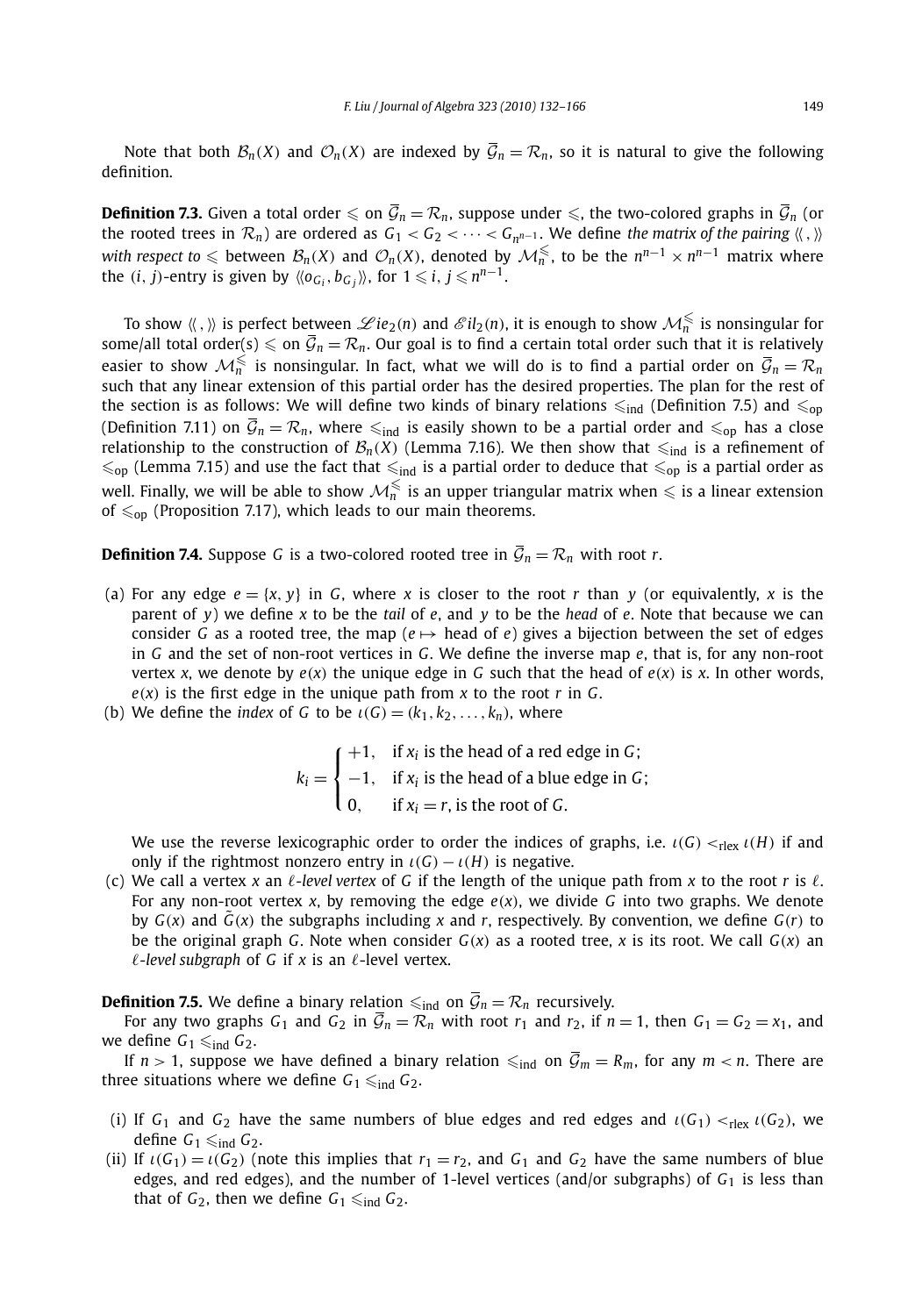(iii) If  $\iota(G_1) = \iota(G_2)$ , and  $G_1, G_2$  have same number of 1-level vertices (and/or subgraphs), then for  $i = 1$  and 2, let  $G_{i,1}, \ldots, G_{i,k}$  be 1-level subgraphs of  $G_i$ . If for any  $1 \leq i \leq k$ , we have that  $G_{1,i}$ and  $G_{2,i}$  are on a same vertex set, and also  $G_{1,i} \leq \text{ind } G_{2,i}$ , then we define  $G_1 \leq \text{ind } G_2$ .

**Lemma 7.6.**  $\leq_{\text{ind}}$  *is a well-defined partial order on*  $\overline{\mathcal{G}}_n = \mathcal{R}_n$ *.* 

**Proof.** We prove the lemma by induction on *n*, the size of the alphabet *X*. When  $n = 1$ , there is only one element in  $\bar{\mathcal{G}}_n$ , so  $\leq_{\text{ind}}$  is well defined. Assuming that for any alphabet of size smaller than *n*, we have  $\leq_{\text{ind}}$  well-defined, we check the case  $|X| = n$ .

It is clear that  $\leq_{\text{ind}}$  is reflexive.

If  $G_1 \leq_{\text{ind}} G_2$  and  $G_2 \leq_{\text{ind}} G_1$ , by the definition of  $\leq_{\text{ind}}$  we must have  $\iota(G_1) = \iota(G_2)$ , and  $G_1$ ,  $G_2$ have same number of 1-level vertices (or/and subgraphs). In addition, suppose  $G_{i,1},...,G_{i,k}$  are 1level subgraphs of  $G_i$  for  $i = 1, 2$ ; then  $G_{1,i} \leq \text{ind } G_{2,i}$  and  $G_{2,i} \leq \text{ind } G_{1,i}$  for any  $1 \leq i \leq k$ . By the induction hypothesis,  $G_{1,j} = G_{2,j}$  for all *j*. In particular,  $G_{1,j}$  and  $G_{2,j}$  has the same root, say,  $r_j$ . Since  $\iota(G_1) = \iota(G_2)$ , the edges connecting  $r_i$  and  $r$  in  $G_1$  and  $G_2$  have the same color. Therefore,  $G_1 = G_2$ . Thus,  $\leqslant_{\text{ind}}$  is antisymmetric.

If  $G_1 \leq_{ind} G_2$  and  $G_2 \leq_{ind} G_3$ , we discuss three possibilities. If  $\iota(G_1) <_{rlex} \iota(G_2)$  or  $\iota(G_2) <_{rlex} \iota(G_3)$ , we must have  $ι(G_1) <sub>rlex</sub> *ι*(G_3)$ . Thus,  $G_1 \leq_{ind} G_3$ . Now we can assume  $ι(G_1) = *ι*(G_2) = *ι*(G_3)$ . If the number of 1-level vertices of  $G_1$  is less than that of  $G_2$  or the number of 1-level vertices of  $G_2$ is less than that of  $G_3$ , then similarly we have  $G_1 \leq_{ind} G_3$ . If the numbers of 1-level vertices of  $G_1$ ,  $G_2$  and  $G_3$  are the same, then for all *j*,  $G_{1,j}$ ,  $G_{2,j}$ ,  $G_{3,j}$  are on the same vertex set, and  $G_{1,j} \leq_{ind} G_{2,j}$  and  $G_{2,j} \leq_{ind} G_{3,j}$ , where  $G_{i,j}$ 's are the 1-level subgraphs of  $G_i$ . By the induction hypothesis,  $G_{1,j} \leq \text{ind } G_{3,j}$ . Hence,  $G_1 \leq \text{ind } G_3$ . Thus,  $\leq \text{ind } G$  is transitive.

Therefore,  $\leq_{\text{ind}}$  is a well-defined partial order on  $\overline{\mathcal{G}}_n = \mathcal{R}_n$ .  $\Box$ 

Let *X*<sub>1</sub> ∪ *X*<sub>2</sub> be a disjoint partition of *X*. Suppose  $G_i \in \mathcal{G}_{|X_i|}$  and  $x_i \in X_i$  for  $i = 1, 2$ . Let *e* be an edge  $\{x_1, x_2\}$  with some color (red or blue). We denote by  $(G_1, e, G_2)$  the graph obtained by adding *e* to connect  $G_1$  and  $G_2$ . We state without proof in the following lemma two results on  $(G_1, e, G_2)$ when  $G_i \in \overline{\mathcal{G}}_{|X_i|} = \mathcal{R}_{|X_i|}$  for each *i*.

**Lemma 7.7.** Suppose  $G_i \in \overline{G}_{|X_i|} = \mathcal{R}_{|X_i|}$  and  $x_i \in X_i$  for  $i = 1, 2$ . Let e be an edge  $\{x_1, x_2\}$  with some color (red *or blue*)*. Then we have the following results*:

- (i) If  $x_i$  is the root of  $G_i$  for each i, then the two-colored graph  $(G_1, e, G_2)$  is in  $\overline{G}_n = \mathcal{R}_n$ . In particular, when *we consider it as a rooted tree, its root is*  $\min(x_1, x_2)$  *if e is red and is*  $\max(x_1, x_2)$  *if e is blue.*
- (ii) If  $x_1$  is a non-root vertex of  $G_1$  and  $x_2$  is the root of  $G_2$ , then the two-colored graph  $(G_1, e, G_2)$  is in  $\overline{G}_n = \mathcal{R}_n$  *if and only if*  $x_1 < x_2$  *and e is red, or*  $x_1 > x_2$  *and e is blue.*

Lemma 7.7(i) states that if we connect two two-colored rooted trees (on two disjoint alphabets) by adding an edge connecting their roots, then the new two-colored graph is still a two-colored rooted tree. We will use this result in the construction of the second partial order  $\leq_{\text{op}}$  on  $\overline{\mathcal{G}}_n$ .

**Definition 7.8.** Suppose *G* is a two-colored graph (or rooted tree) in  $\overline{G}_n = \mathcal{R}_n$  with root *r*.

(a) Let *y* be a non-root vertex of G and  $e = e(y)$ . Let  $e' = \{r, y\}$  with the same color as *e*. We define *the graph operated from G with respect to y* to be the graph

$$
H := (\tilde{G}(y), e', G(y)).
$$

Fig. 6 shows how we construct *H* from *G* and *y*. By Lemma 7.7(i), we have that *H* is in  $\mathcal{G}_n$ .

(b) We define a binary relation  $\rightarrow_{op}$  on  $\mathcal{G}_n = \mathcal{R}_n$  recursively. For any distinct two-colored graphs (or rooted trees) *G*, *H* in  $\overline{G}_n = \mathcal{R}_n$ , we write  $G \rightarrow_{\text{op}} H$  if one of the following is satisfied.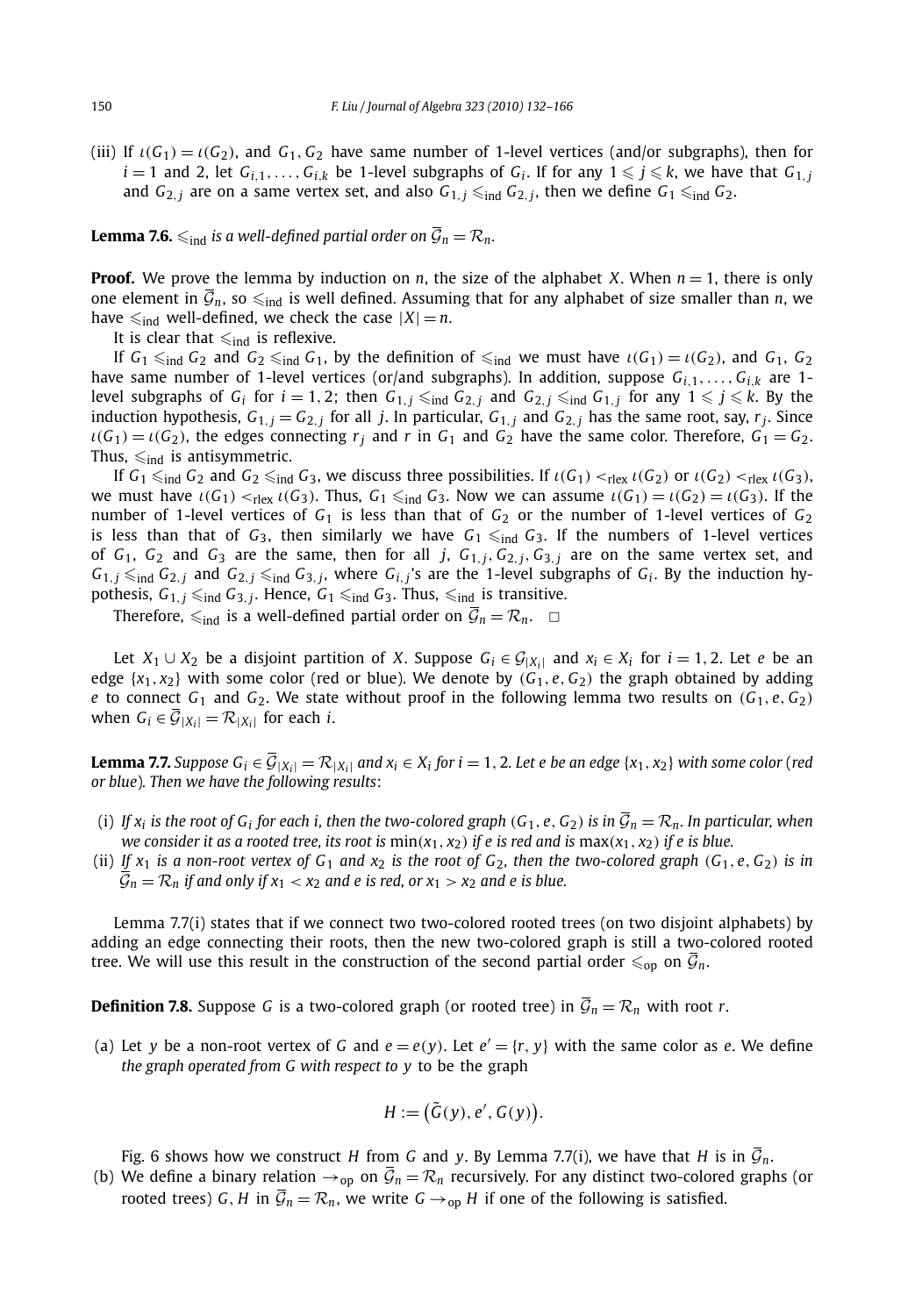

**Fig. 6.** *H* is the graph operated from *G* with respect to *y*. Note that the color of *e* is the same as *e*.



**Fig. 7.**  $G \rightarrow_{op} H$ , corresponding to a 1-level vertex *x*. Note the color of *e'* is the same as *e*.

- *H* is operated from *G* with respect to *y*, for some non-root vertex *y*.
- If there exists a 1-level vertex *x* of *G*, such that *H* is obtained from *G* by replacing the 1-level subgraph  $G(x)$  with H', where  $G(x) \rightarrow_{op} H'$ . In other words,  $H = (\tilde{G}(x), e', H')$ , where e' is an edge connecting *r*, the original root of *G*, and the root *y* of *H'*, with the same color as  $e = e(x)$ . Fig. 7 shows how we obtain *H* from *G* in this case. In Fig. 7, we do not explicitly mark the root of *H*. The root is determined by Lemma 7.7(i) as shown in Fig. 6.

**Remark 7.9.** In our definition of  $G \rightarrow_{op} H$ , we require G and H to be different graphs. Therefore, we do not have  $G \rightarrow_{op} G$  for any  $G \in \overline{G}_n$ . Thus, if *H* is operated from *G* with respect to *y* for some nonroot vertex *y*, then  $G \rightarrow_{op} H$  if and only if *y* is not a 1-level vertex. However, it is possible to modify our definition to include " $G \rightarrow_{op} G$ ", i.e., removing the requirement that  $G \neq H$ . All the results related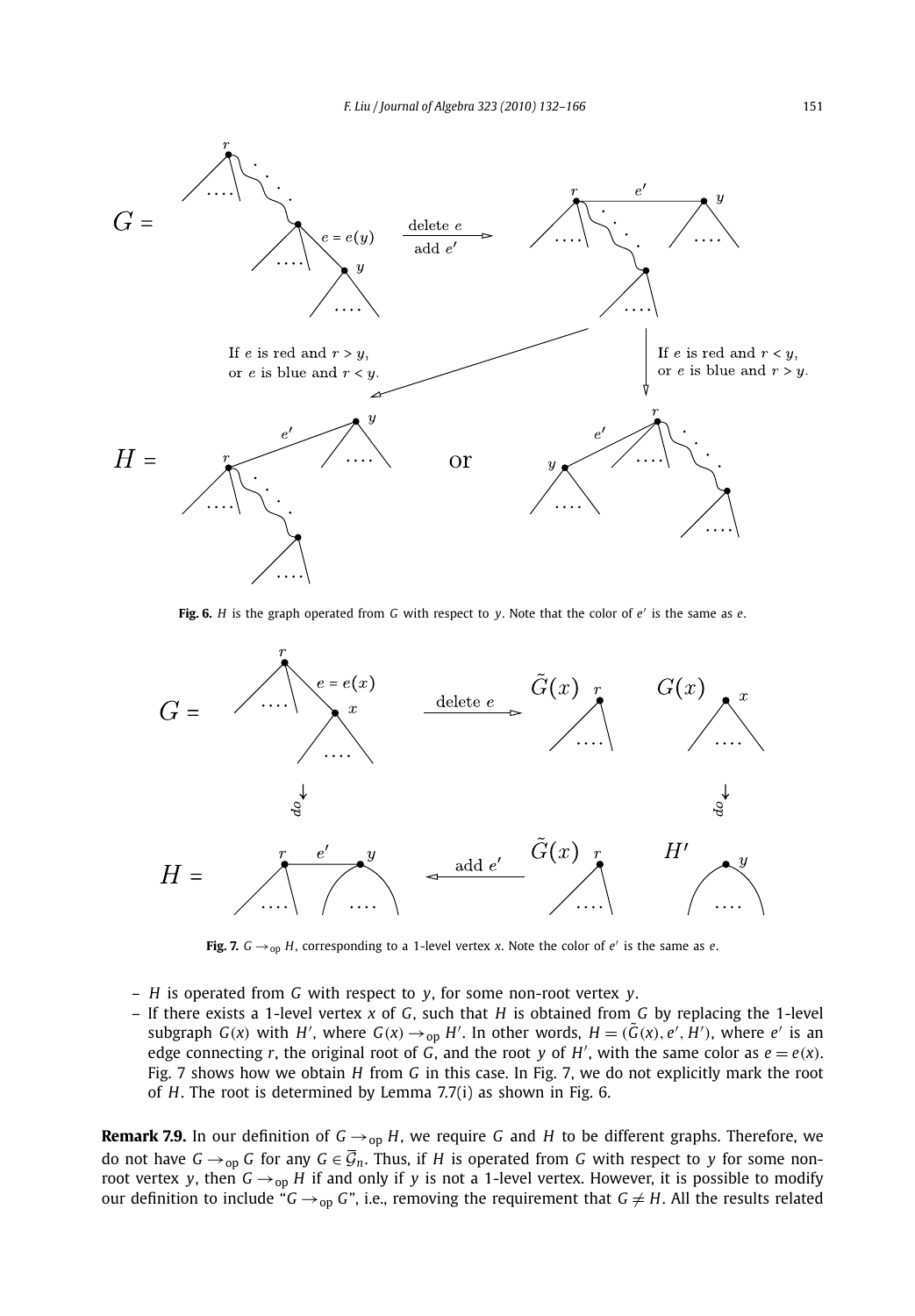

**Fig. 8.** The nine graphs in  $\overline{G}_3 = \mathcal{R}_3$ , their indices, and the binary relation  $\rightarrow_{op}$ .

to this binary relation →op still hold under this modification. We choose to exclude "*G* →op *G*" from our definition of  $\rightarrow$ <sub>op</sub> to avoid trivial relations.

**Example 7.10.** Fig. 8 shows how the binary relation  $\rightarrow$ <sub>op</sub> is defined on  $\overline{\mathcal{G}}_3 = \mathcal{R}_3$  together with the index of each graph.

**Definition 7.11.** We define a binary relation  $\leq_{\text{op}}$  on  $\overline{\mathcal{G}}_n$  generated by  $\rightarrow_{\text{op}}$ : for any *G*, *H*  $\in$   $\overline{\mathcal{G}}_n$ , *G*  $\leq_{\text{op}}$  *H* if there exist  $k ≥ 0$  and a sequence of graphs  $G_0 = G, G_1, ..., G_{k-1}, G_k = H$  in  $\overline{G}_n$  such that

$$
G_0 \rightarrow_{\text{op}} G_1 \rightarrow_{\text{op}} \cdots \rightarrow_{\text{op}} G_{k-1} \rightarrow_{\text{op}} G_k.
$$

**Remark 7.12.** Because we allow  $k = 0$  in the definition of  $\leq_{\text{op}}$ , we have  $G \leq_{\text{op}} G$ , for any  $G \in \overline{\mathcal{G}}_n$ . Therefore, if *H* is operated from *G* with respect to some non-root vertex *y*, we always have  $G \leq_{\text{op}} H$ , even if *y* is a 1-level vertex.

**Lemma 7.13.**  $\leq_{\text{op}}$  is a well-defined partial order on  $\overline{\mathcal{G}}_n = \mathcal{R}_n$ .

Before we prove Lemma 7.13, we will investigate the connection between the binary relation  $\rightarrow_{op}$ and the index function *ι( )* on two-colored rooted trees, and then conclude a relationship between  $\leqslant_{\text{op}}$  and  $\leqslant_{\text{ind}}$ .

**Lemma 7.14.** *If G*,  $H \in \overline{G}_n = \mathcal{R}_n$  *and G*  $\rightarrow$ <sub>op</sub> *H*, *then we have the following*:

- (i) *G and H have the same number of red edges and blue edges.*
- (ii)  $\iota(G) \leq_{\text{rlex}} \iota(H)$ . In particular, if  $\iota(G) <_{\text{rlex}} \iota(H)$ , then  $\iota(G)$  and  $\iota(H)$  differ at exactly two coordinates.

**Proof.** It is trivial to prove (i) by checking the definition of  $\rightarrow$ <sub>op</sub>. We show (ii) by induction on *n*, the size of alphabet *X*. Note that  $\rightarrow$  <sub>op</sub> is only defined when  $n \geqslant 3$ .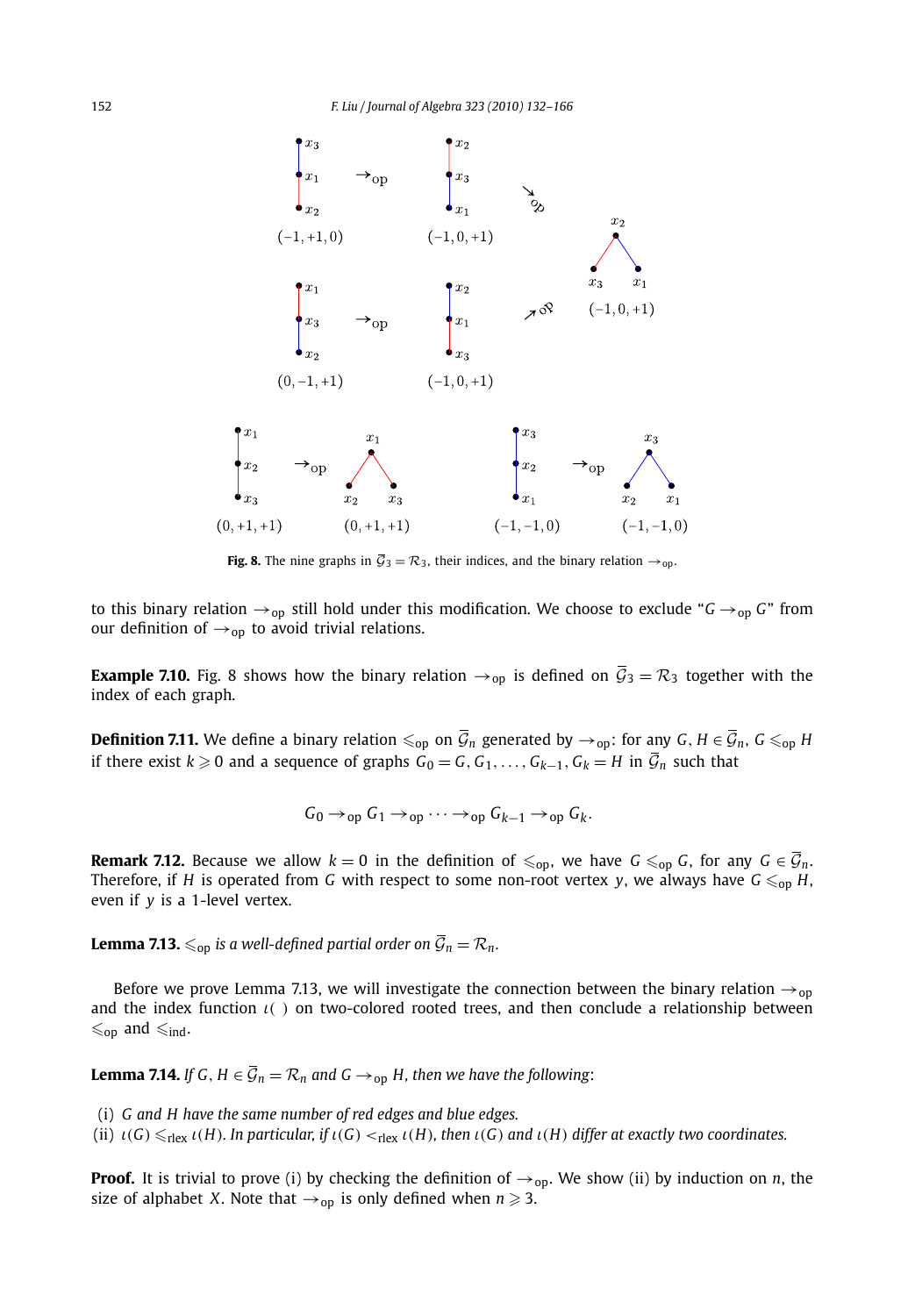When  $n = 3$ , one checks that the indices of the nine graphs in Fig. 8 satisfy (ii). Now assume that *n >* 3, and that (ii) holds when the size of *X* is smaller than *n*.

Suppose *H* is operated from *G* with respect to *y*, for some vertex *y*. If *e* is red and  $r > y$ , or *e* is blue and  $r < y$ , then the root of *H* is *y*. The only difference between  $\iota(G)$  and  $\iota(H)$  is on the coordinates corresponding to *r* and *y*. One checks that  $\iota(G) <_{r|ex} \iota(H)$  in both cases. If *e* is red and *r*  $\lt$  *y*, or *e* is blue and *r*  $>$  *y*, then the root of *H* is still *r*, and it is easy to see that *ι(G)* = *ι(H)*. Thus, (ii) holds.

Suppose there exists a 1-level vertex *x* of *G*, such that *H* is obtained from *G* by replacing the 1-level subgraph  $G(x)$  with  $H'$ , where  $G(x) \rightarrow_{\text{op}} H'$ . Let *y* be the root of  $H'$ , and *r* be the root of *G*; then we have  $H = (\tilde{G}(x), e', H')$ , where  $e' = \{r, y\}$  has the same color as  $e = e(x)$  in G. The size of the alphabet of  $G(x)$  and  $H'$  is smaller than *n*. By the induction hypothesis, we have  $\iota(G(x)) \leq_{\text{rlex}} \iota(H')$ , and if  $\iota(G(x)) <_{r \mid ex} \iota(H')$ , then  $\iota(G(x))$  and  $\iota(H')$  differ at exactly two coordinates. If  $\iota(G(x)) = \iota(H')$ , then we have  $x = y$  and  $e' = e$ . Hence, the root of *H* is still *r* and  $\iota(G) = \iota(H)$ . Now we assume  $\iota(G(x)) <_{rlex} \iota(H')$ , and  $\iota(G(x))$  and  $\iota(H')$  differ at exactly two coordinates. If  $x = y$ , then  $e' = e$  and *r* is the root of *H*. Thus,  $\iota(G)$  and  $\iota(H)$  differ at exactly the same places as  $\iota(G(x))$  and  $\iota(H')$  differ. Therefore, (ii) holds. If  $x \neq y$ , it is clear that  $\iota(G(x))$  and  $\iota(H')$  differ at exactly the coordinates corresponding to *x* and *y*. The situation in this case is complicated; we only check the case when  $x < y$ , and the case when  $x > y$  is analogous.

Since  $x < y$ , and  $\iota(G(x))$  and  $\iota(H')$  only differ at the coordinates corresponding to x and y, we only write the two coordinates corresponding to *x* and *y* in the order of  $(x, y)$  to present  $\iota(G(x))$ and *ι(H )*. Because *x* and *y* are the roots of *G(x)* and *H* respectively, and *G(x)* and *H* have the same number of blue edges and red edges, we have  $\iota(G(x)) = (0, \epsilon)$ , and  $\iota(H') = (\epsilon, 0)$ , where  $\epsilon = \pm 1$ . We know  $\iota(G(x)) = (0, \epsilon) <_{rlex} (\epsilon, 0) = \iota(H')$ . Hence  $\epsilon = -1$ . Clearly, the only possible places  $\iota(G)$ and  $\iota$ (*H*) could differ are the coordinate corresponding to *r*, *x* and *y*, so we only look at these three coordinates. We discuss the three cases according to the position of *r* comparing with *x* and *y*.

- (1) If  $r < x < y$ , then the colors of *e* and *e'* are red, so *r* is the root of *H*. The coordinates of  $\iota(G)$  and  $\iota$ (*H*) corresponding to *r*, *x*, *y* (in this order) are  $(0, 1, -1)$  and  $(0, -1, 1)$ .
- (2) If  $x < r < y$ , then the colors of *e* and *e'* are blue, so *y* is the root of *H*. The coordinates of  $\iota(G)$ and  $\iota$ (*H*) corresponding to *x*, *r*, *y* (in this order) are  $(-1, 0, -1)$  and  $(-1, -1, 0)$ .
- (3) If  $x < y < r$ , then the colors of *e* and *e'* are blue, so *r* is the root of *H*. The coordinates of  $\iota(G)$ and  $\iota$ (*H*) corresponding to *x*, *y*, *r* (in this order) are  $(-1, -1, 0)$  and  $(-1, -1, 0)$ .

Therefore, in all cases, (ii) holds.  $\Box$ 

**Lemma 7.15.**  $\leq$ <sub>ind</sub> *is a refinement of*  $\leq$ <sub>op</sub>.

**Proof.** Because  $\leq_{op}$  is generated by the relation  $\rightarrow_{op}$ , and  $\leq_{ind}$  is a partial order and thus is transitive, it is sufficient to show that for any  $G, H \in \overline{\mathcal{G}}_n = \mathcal{R}_n$ ,

$$
G \to_{\text{op}} H \quad \text{implies} \quad G \leq_{\text{ind}} H.
$$

We will show this by induction on *n*, the size of the alphabet *X*. When  $n = 1, 2, \rightarrow_{\text{on}}$  is not defined between any two distinct graphs. Therefore, our assertion that  $G \rightarrow_{\text{op}} H$  implies  $G \leq_{\text{ind}} H$  is tautologically true. Assuming  $G \rightarrow_{op} H \Rightarrow G \leq_{ind} H$  when  $|X| < n$ , we consider when  $|X| = n$ . Given  $G \rightarrow_{op} H$ , by Lemma 7.14, we have  $ι(G) \leq_{r \leq \frac{r}{r}}(H)$ . If  $ι(G) <_{r \leq \frac{r}{r}}(H)$ , together with Lemma 7.14(i), we already have  $G \leq \text{ind } H$ . Therefore, we can assume  $\iota(G) = \iota(H)$ . Suppose *r* is the root of *G*.

Suppose *H* is the graph operated from *G* with respect to some non-root vertex *y*. Let  $e := e(y)$ be the edge connecting *y* and its parent in *G*. It is clear that  $\iota(G) = \iota(H)$  only when *e* is red and  $r < y$ , or *e* is blue and  $r > y$ , where the root of *H* is still *r*. As we mentioned in Remark 7.9, if  $y$  is a 1-level vertex of *G*, then  $G = H$  and we do not have that  $G \rightarrow_{\text{op}} H$ . Hence, we assume that *y* is not a 1-level vertex of *G*. Then the number of 1-level vertices in *G* is one less than that in *H*, so  $G \leq_{ind} H$ . Therefore, we have  $G \leq_{ind} H$ .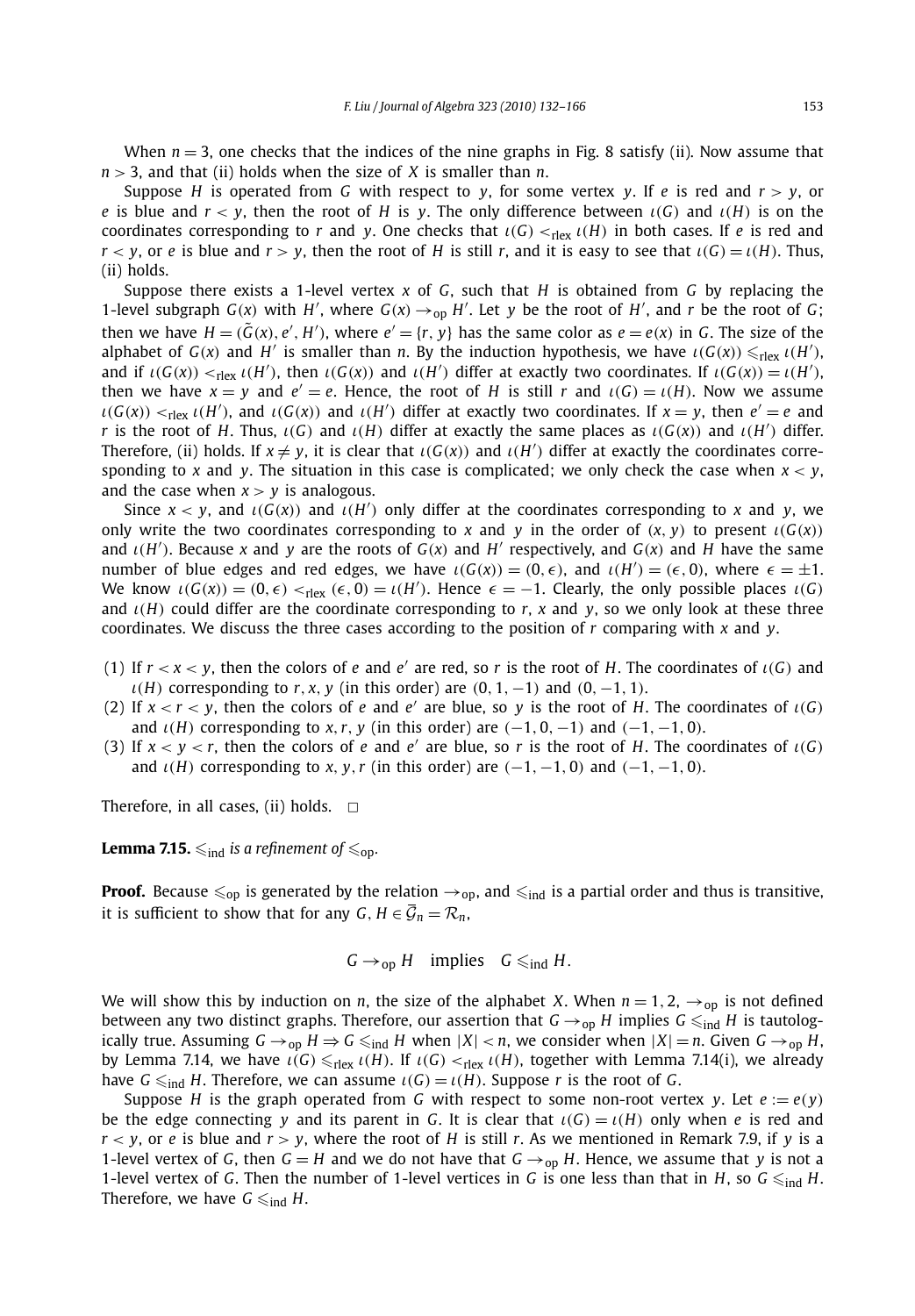Suppose there exists a 1-level vertex *x* of *G* such that *H* is obtained from *G* by replacing the 1 level subgraph *G*(*x*) with *H'*, where *G*(*x*)  $\rightarrow$ <sub>op</sub> *H'*. The size of the alphabet of *G*(*x*) and *H'* is smaller than *n*, so by the induction hypothesis, we have that  $G(x) \leqslant_{\text{ind}} H'$ . Hence, we have  $\iota(G) = \iota(H)$ , all but one 1-level subgraphs of *G* and *H* are the same, and the different ones are  $G(x) \leq_{\text{ind}} H'$ . We conclude that  $G \leqslant_{\text{ind}} H$ .  $\Box$ 

**Proof of Lemma 7.13.** It is clear that  $\leq_{\text{op}}$  is reflexive and transitive, so it's left to show it is antisymmetric. If  $G \leq_{\text{op}} H$  and  $H \leq_{\text{op}} G$ , by Lemma 7.15, we have  $G \leq_{\text{ind}} H$  and  $H \leq_{\text{ind}} G$ . Since  $\leq_{\text{ind}}$  is a well-defined partial order, so is antisymmetric, we have  $G = H$ . Therefore,  $\leq_{\text{on}}$  is antisymmetric as well.  $\Box$ 

**Lemma 7.16.** *For any G*,  $H \in \overline{\mathcal{G}}_n = \mathcal{R}_n$ *, we have the following:* 

(i)  $\langle \langle o_G, b_H \rangle \rangle = 0$  *unless*  $G \leq_{\text{op}} H$ .

 $(iii) \langle \langle o_G, b_H \rangle \rangle = \pm 1$  *if*  $G = H$ .

We will show a stronger result (Proposition 8.9) than this lemma and prove this lemma as a corollary of that result in the next section.

Assuming Lemma 7.16, we have the following proposition.

**Proposition 7.17.** Let  $\leqslant$  be a linear extension of  $\leqslant_{\text{op}}$  on  $\overline{\mathcal{G}}_n = \mathcal{R}_n$ . Then  $\mathcal{M}_n^{\leqslant}$  is an upper triangular matrix *with invertible entries on the diagonal, and thus is nonsingular.*

**Proof.** By Lemma 7.16(i) and the definition of linear extension, we have that  $\langle \langle o_G, b_H \rangle \rangle = 0$  unless  $G \leqslant H$ . Hence,  $\mathcal{M}_n^{\leqslant}$  is an upper triangular matrix. Lemma 7.16(ii) implies that the diagonal entries of  $\mathcal{M}_n^{\leqslant}$  are  $\pm 1$ , thus are invertible.  $\Box$ 

Theorems 1.1 and 7.1 immediately follow from Proposition 7.17. We also have the following corollaries.

**Corollary 7.18.**  $\mathcal{B}_n(X)$  *is a basis for*  $\mathcal{L}ie_2(n)$ *.* 

**Corollary 7.19.**  $\mathscr{E}il_2(n)$  is free of rank  $n^{n-1}$ , and  $\mathcal{O}_n(X)$  is a basis for  $\mathscr{E}il_2(n)$ *.* 

#### **8.** More bases for  $\mathscr{L}ie_2(n)$

In this section, we will show that we can obtain more bases for  $\mathscr{L}ie_2(n)$  from  $\overline{\mathcal{G}}_n = \mathcal{R}_n$ . We will discuss a property of  $\mathcal{B}_n(X)$  and show that having this particular property is enough to guarantee that a subset of  $M_n$  (the set of all monomials in  $\mathscr{L}ie_2(n)$ ) is a basis for  $\mathscr{L}ie_2(n)$ .

The map  $G \to b_G$  (defined in Definition 3.1) gives a map from  $\overline{G}_n = \mathcal{R}_n$  to  $M_n$ . As we discussed earlier, we can consider  $M_n$  and  $BT_n$  to be the same sets. We define a natural inverse map from  $M_n = \mathcal{B}T_n$  to  $\bar{\mathcal{G}}_n = \mathcal{R}_n$  as follows. Recall we defined the graphical root gr(*m*) of a monomial *m* in Definition 3.4.

**Definition 8.1.** For any monomial  $m ∈ M_n$ , we define the two-colored graph corresponding to m, denoted by  $\mathscr{G}(m)$ , recursively:

(i) If  $m = x$  a single variable, let  $\mathscr{G}(m) := x$ .

(ii) If  $m = \{m_1, m_2\}$ , let  $\mathcal{G}(m) := (\mathcal{G}(m_1), e, \mathcal{G}(m_2))$ , where e is an edge connecting  $gr(m_1)$  and  $gr(m_2)$ with color red if  $\{\cdot,\cdot\} = [\cdot,\cdot]$  or blue if  $\{\cdot,\cdot\} = \langle\cdot,\cdot\rangle$ .

**Example 8.2.** Let G be the second two-colored graph shown in the first row of Fig. 2. When  $m =$  $[(x_1, x_3], x_2], [[x_3, x_1], x_2],$  or  $[[x_1, x_2], x_3],$  we have  $\mathscr{G}(m) = G$ .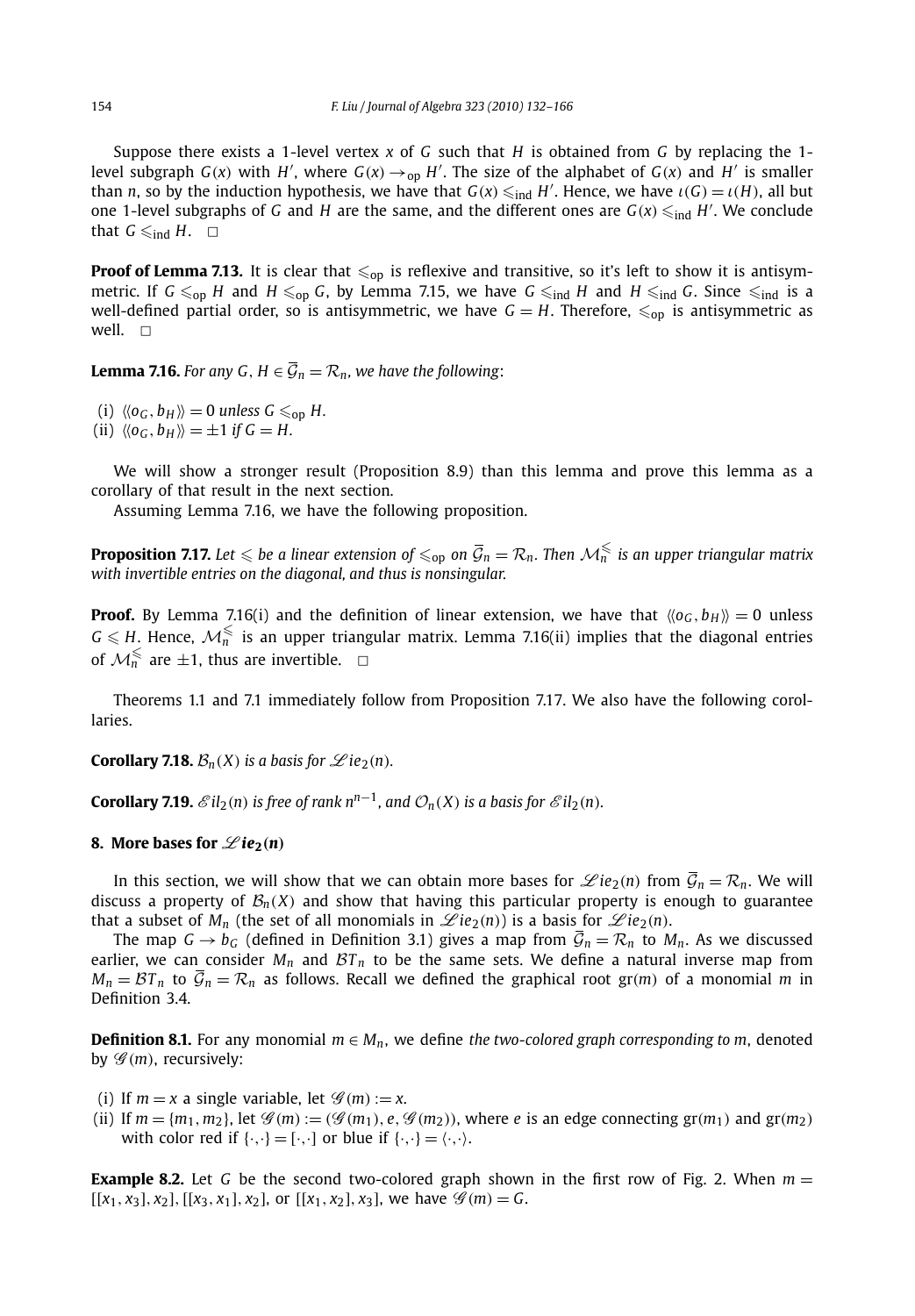We have the following lemma about  $\mathscr{G}(m)$ , which can be shown by induction on *n* and by using Lemma 7.7(i) recursively. We omit the details of the proof.

**Lemma 8.3.** For any monomial  $m ∈ M_n = \mathcal{B}T_n$ , we have that  $\mathcal{G}(m)$  is in  $\overline{\mathcal{G}}_n = \mathcal{R}_n$ . In particular, the root of  $\mathscr{G}(m)$  is exactly the graphical root  $gr(m)$  of m.

Hence, the map  $\mathscr{G}: m \to \mathscr{G}(m)$  gives a map from  $M_n = \mathcal{B}T_n$  to  $\overline{\mathcal{G}}_n = \mathcal{R}_n$ . If we restrict the map  $\mathscr{G}$ to the set  $\mathcal{B}_n(X) \subset M_n$ , it is clear that  $\mathcal{G}$  and  $G \to b_G$  are inverse to one another. Hence, we have the following lemma.

**Lemma 8.4.** *The map*  $\mathscr G$  *induces a bijection between*  $\mathcal B_n(X)$  *and*  $\overline{\mathcal G}_n$ *.* 

**Example 8.5.** In Fig. 2,  $\mathscr G$  maps each monomial to the two-colored rooted tree shown above it. This demonstrates the bijection between  $\mathcal{B}_3(X)$  and  $\overline{\mathcal{G}}_3$  given by  $\mathcal{G}$ .

It turns out the property described in Lemma 8.4 is a sufficient condition for a subset of  $M_n = \mathcal{B}T_n$ to be a basis for  $\mathscr{L}ie_2(n)$ .

**Theorem 8.6.** *For any subset S of*  $M_n = BT_n$ , *if the map*  $\mathscr G$  *induces a bijection between S and*  $\overline{G}_n$ , *then S is a basis for*  $\mathscr{L}$ *ie*<sub>2</sub>*(n).* 

**Remark 8.7.** For each  $G \in \overline{\mathcal{G}}_n$ , we let  $\mathcal{G}^{-1}(G)$  be the set of monomials  $m \in M_n$  satisfying  $\mathcal{G}(m) = G$ . The condition that the map  $\mathscr G$  induces a bijection between *S* and  $\bar{\mathcal G}_n$  is equivalent to having that  $|S \cap \mathscr{G}^{-1}(G)| = 1$  for each  $G \in \overline{\mathcal{G}}_n$ .

**Example 8.8.**  $B_3(X)$ , the set of the 9 monomials shown in Fig. 2, is a basis for  $\mathscr{L}ie_2(3)$ .

Let *G* be the second two-colored rooted tree shown in the first row of Fig. 2. Both  $b_G = [[x_1, x_3], x_2]$ and  $m = [\lbrace x_1, x_2 \rbrace, x_3]$  are in  $\mathcal{G}^{-1}(G)$ . Therefore, if we let *S* be the set obtained from  $\mathcal{B}_3(X)$  by replacing  $b<sub>G</sub>$  by *m*, then by Theorem 8.6, *S* is a basis for  $\mathscr{L}ie_2(3)$  as well.

It will be shown later that Theorem 8.6 and Lemma 7.16 are corollaries of the following key result of this section.

**Proposition 8.9.** *For any s*  $\in$  *M<sub>n</sub>*  $=$  *BT<sub>n</sub>* and any *G*  $\in$   $\overline{\mathcal{G}}_n$   $=$   $\mathcal{R}_n$ *, we have the following:* 

(i)  $\langle \langle o_G, s \rangle \rangle = 0$  *unless*  $G \le_{\text{op}} \mathcal{G}(s)$ *.* (ii)  $\langle \langle 0_C, s \rangle \rangle = \pm 1$  if  $G = \mathscr{G}(s)$ *.* 

Because the pairing  $\langle \langle , \rangle \rangle$  is defined between  $OG_n$  and  $BT_n$ , when we show Proposition 8.9, it is more convenient if we consider *s* to be an element in  $BT_n$ . Therefore, for easy reference, we rewrite Definition 8.1 in terms of  $BT_n$ .

**Definition 8.10.** For any 2v-colored binary tree  $T ∈ BT<sub>n</sub>$  we define *the two-colored graph corresponding to T*, denoted by  $\mathscr{G}(T)$ , recursively:

- (i) If  $T = x$  has only one vertex, let  $\mathscr{G}(T) := x$ .
- (ii) If  $T_1$  and  $T_2$  are the left subtree and right subtree of *T*, let  $\mathscr{G}(T) := (\mathscr{G}(T_1), e, \mathscr{G}(T_2))$ , where *e* is an edge connecting the roots of  $\mathcal{G}(T_1)$  and  $\mathcal{G}(T_2)$  with the same color as the root of *T*.

**Remark 8.11.** It is easy to verify that Definition 8.10 is equivalent to Definition 8.1 when we consider  $M_n = \mathcal{B}T_n$ . Therefore, we still have  $\mathcal{G}(T) \in \overline{\mathcal{G}}_n = \mathcal{R}_n$ . Also, by Lemma 8.3, we are able to use "roots of  $\mathscr{G}(T_1)$  and  $\mathscr{G}(T_2)$ " instead of "gr $(T_1)$  and gr $(T_2)$ " in the description of the definition.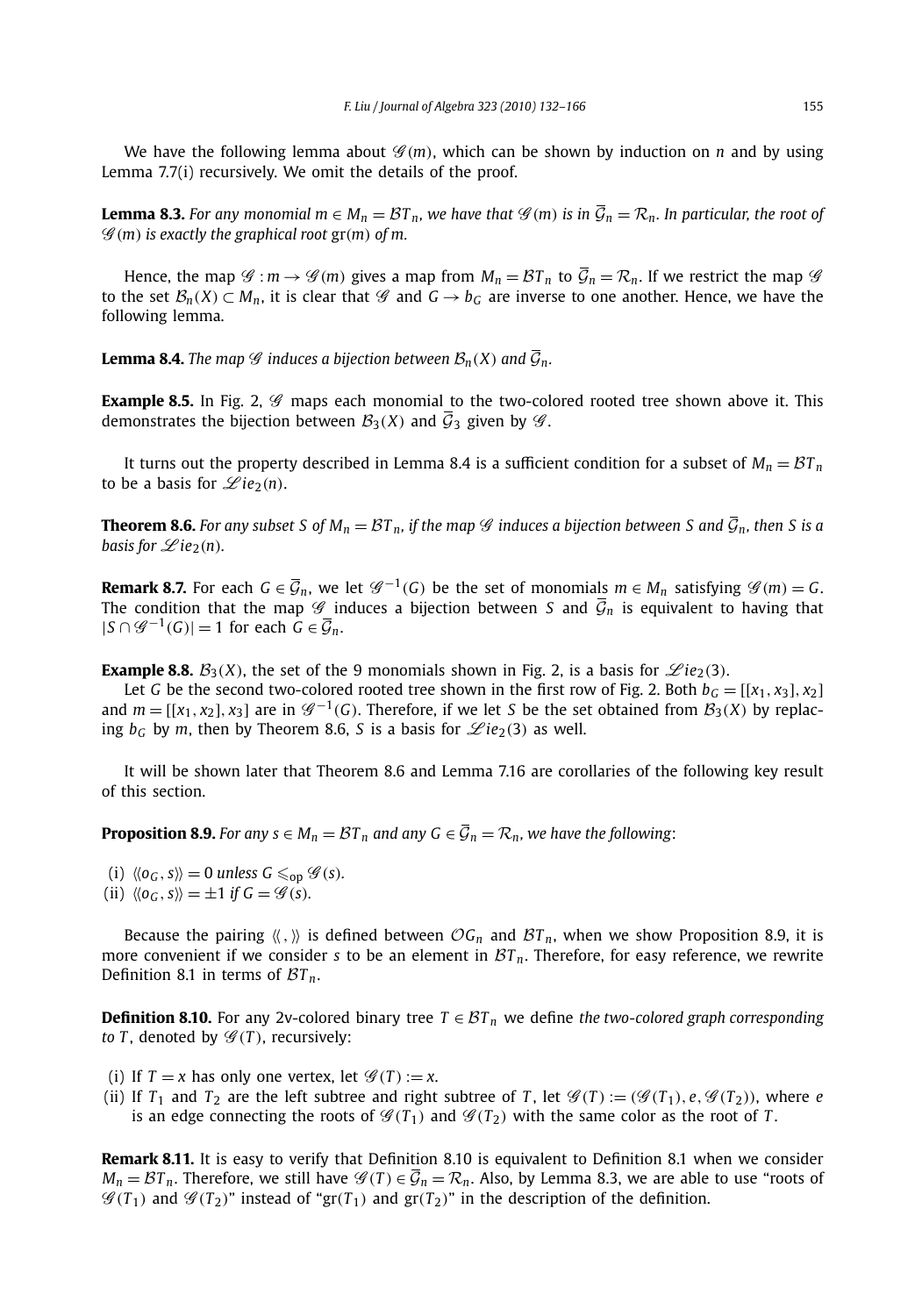We need the following lemma and its corollary to prove Proposition 8.9.

**Lemma 8.12.** *Let*  $X_1 \cup X_2$  *be a disjoint partition of X. Suppose G<sub>i</sub> and H<sub>i</sub> are in*  $\overline{G}_{|X_i|} = \mathcal{R}_{|X_i|}$  *with roots*  $x_i$ *and*  $y_i$  *in*  $X_i$ *, for*  $i = 1, 2$ *. Let*  $e = \{x_1, x_2\}$  *be an edge connecting the roots of*  $G_1$  *and*  $G_2$  *of color*  $\kappa$ *, where*  $\kappa$  *is blue or red. Let G* :=  $(G_1, e, G_2)$ *. Then we have the following*:

- (i) If  $G_1 \leqslant_{\text{op}} H_1$ , then  $G \leqslant_{\text{op}} (H_1, e', G_2)$ , where  $e' = \{y_1, x_2\}$  is an edge connecting the roots of  $H_1$  and  $G_2$ *of color κ.*
- (ii) If  $G_2 \leq_{\text{op}} H_2$ , then  $G \leq_{\text{op}} (G_1, e', H_2)$ , where  $e' = \{x_1, y_2\}$  is an edge connecting the roots of  $G_1$  and  $H_2$ *of color κ.*
- (iii) If  $G_1 \leqslant_{\text{op}} H_1$  and  $G_2 \leqslant_{\text{op}} H_2$ , then  $G \leqslant_{\text{op}} (H_1, e', H_2)$ , where  $e' = \{y_1, y_2\}$  is an edge connecting the *roots of H*<sup>1</sup> *and H*<sup>2</sup> *of color κ.*

**Proof.** (iii) follows from (i) and (ii). Also, (i) and (ii) are symmetric. Hence, it is enough to show (i). Because  $\leq_{\text{op}}$  is generated by  $\rightarrow_{\text{op}}$  and is transitive, it is sufficient to show (i) when we assume  $G_1 \rightarrow_{\text{op}} H_1$ . Let  $H := (H_1, e', G_2)$ . We discuss the two possibilities for the root of *G*.

- If the root of *G* is  $x_2$ , the root of  $G_2$ , then the root of  $G_1$  is a 1-level vertex in *G*. Thus,  $G_1 \rightarrow_{op} H_1$ implies that  $G \rightarrow_{op} H$ . So  $G \leq_{op} H$ .
- If the root of *G* is  $x_1$ , the root of  $G_1$ , then by Lemma 7.7(i), we have that  $x_1 < x_2$  and *e* is red, or  $x_1 > x_2$  and *e* is blue. Let  $H' = (H_1, e, G_2)$ . Note that the root of  $H_1$  is not necessarily to be  $x_1$ . If the root of *H*<sub>1</sub> is *x*<sub>1</sub>, then *H'* ∈  $\overline{G}_n$  by Lemma 7.7(i); otherwise, we still have *H'* ∈  $\overline{G}_n$  according to Lemma 7.7(ii). One checks that  $G_1 \rightarrow_{op} H_1$  implies that  $G \rightarrow_{op} H'$ . However, H is operated from *H'* with respect to  $x_2$ . Therefore,  $G \le_{\text{op}} H$ .  $\Box$

**Corollary 8.13.** For any  $G \in \overline{G}_n = \mathcal{R}_n$ , let y be a non-root vertex of G and  $e = e(y)$ . Suppose the color of e is  $\kappa$ , *where*  $\kappa$  *is blue or red. Let*  $G_1 = \tilde{G}(y)$  *and*  $G_2 = G(y)$  *be the graphs obtained from G by removing the edge e.* Let  $H_i$  be a two-colored rooted tree on the same alphabet as  $G_i$ , for  $i = 1, 2$ . Let  $H = (H_1, e', H_2)$ , where  $e'$  is *an edge connecting the roots of H*<sup>1</sup> *and H*<sup>2</sup> *of color κ.*

*If*  $G_1 \leq_{\text{op}} H_1$  *and*  $G_2 \leq_{\text{op}} H_2$ *, then*  $G \leq_{\text{op}} H$ *.* 

**Proof.** Let  $H' = (G_1, e'', G_2)$ , where  $e''$  is an edge connecting the roots of  $G_1$  and  $G_2$  of color  $\kappa$ .  $H'$  is operated from *G* with respect to *y*. Thus,  $G \leqslant_{\text{op}} H'$ . But by Lemma 8.12, we have that  $H' \leqslant_{\text{op}} H$ . Thus,  $G \leqslant_{\text{on}} H$ .  $\Box$ 

**Proof of Proposition 8.9.** If  $n = 1$ , it is trivial to check that the proposition is true. Hence, we assume  $n \geqslant 2$ .

We prove (i) first.  $\langle \langle o_G, T \rangle \rangle = 0$  unless  $\beta_{o_G,T}$  is a color-preserving bijection. It is enough to show that

 $\beta_{0c,T}$ : {edges of  $o_G$ }  $\rightarrow$  {internal vertices of *T*}

being a color-preserving bijection implies that  $G \le_{op} \mathscr{G}(T)$ . Recall the map  $\beta_{oc,T}$  is defined in Definition 5.5. In fact, the definition of this map has nothing to do with the orientation of the edges of  $o_G$ . Therefore, we can define an equivalent map in terms of  $G$ , the unoriented copy of  $o_G$ :

 $\tilde{\beta}_{G,T}:\{$ edges of  $G\}\rightarrow\{$  internal vertices of  $T\}$ 

sends an edge  $e = \{i, j\}$  in G to the nadir of the shortest path  $p_T(e)$  between *i* and *j* on *T*. Our goal becomes to show that

$$
\tilde{\beta}_{G,T} \text{ is a color-preserving bijection } \Rightarrow G \leq_{\text{op}} \mathcal{G}(T). \tag{4}
$$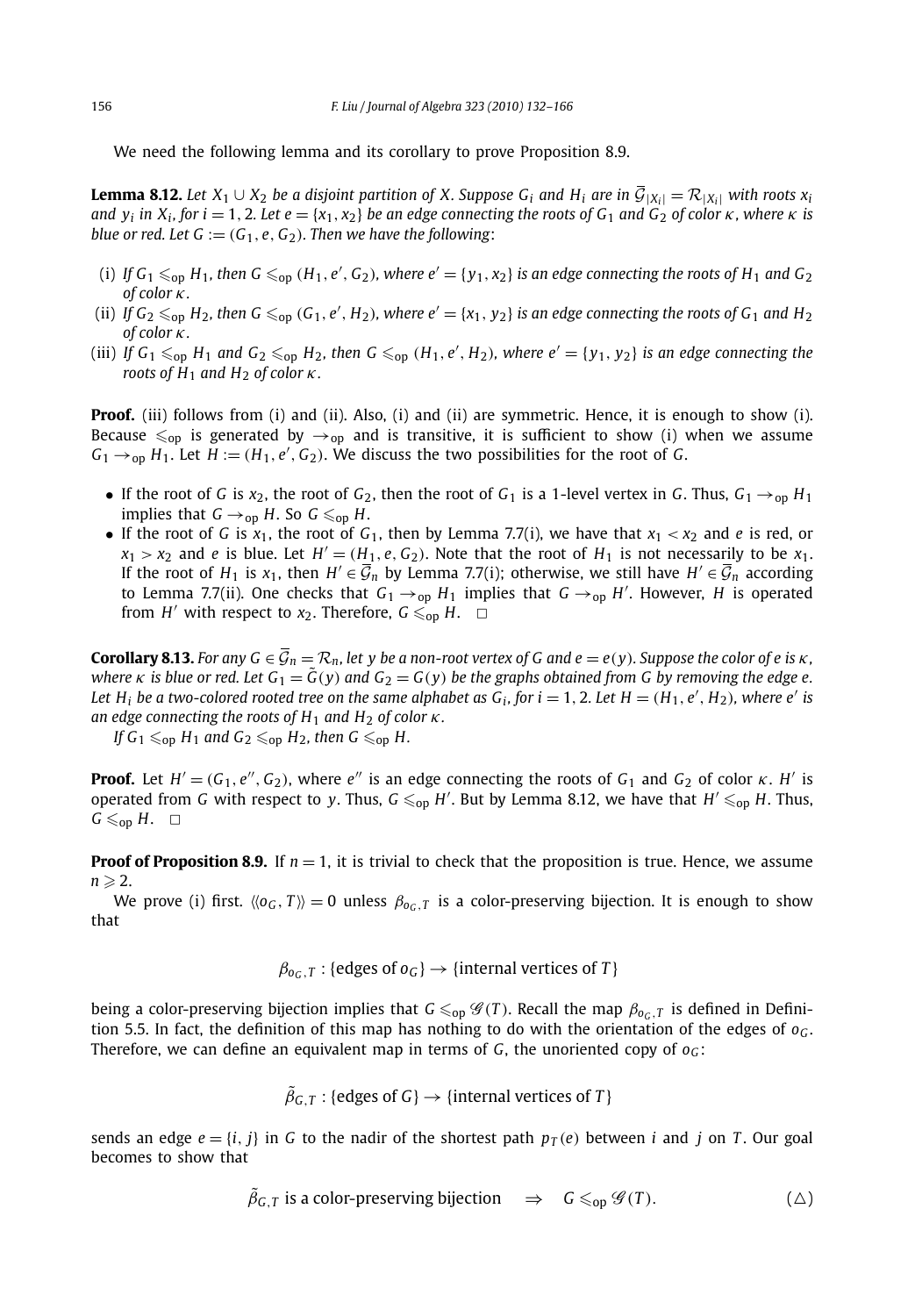We will show ( $\triangle$ ) by induction on *n*, the size of the alphabet *X*. When  $n = 2$ , one checks  $\tilde{\beta}_{G,T}$  is a color-preserving bijection if and only if  $G = \mathscr{G}(T)$ . Assuming  $(\triangle)$  holds when  $|X| < n$ , we will show  $(\triangle)$  holds when  $|X| = n$ . Suppose  $\tilde{\beta}_{G,T}$  is a color-preserving bijection. Let  $e = \{x, y\}$  be the edge of *G* that is in color-preserving bijection with the root of *T* under  $\tilde{\beta}_{G,T}$ . Without loss of generality, we assume *x* is the parent of *y* in *G*. Let  $G_1 = \tilde{G}(y)$  and  $G_2 = G(y)$  be the two graphs obtained by removing the edge *e* in *G*. Suppose  $G_i$  is on alphabet  $X_i$ , for  $i = 1, 2$ . Let  $T_1$  and  $T_2$  be the left subtree and the right subtree of *T*. Without loss of generality, we assume  $x$  is a leaf of  $T_1$  and  $y$  is a leaf of  $T_2$ , respectively. Since  $\tilde{\beta}_{G,T}$  is a color-preserving bijection, we must have, for  $i=1$  and 2, that the leaves of  $T_i$  are labeled by  $X_i$ , and  $\tilde{\beta}_{G_i,T_i}$  is a color-preserving bijection. The size of  $X_i$  is smaller than *n*, so by the induction hypothesis,  $G_i \le_{\text{op}} \mathscr{G}(T_i)$ , for  $i = 1, 2$ . Applying Corollary 8.13, we get  $G \leq_{\text{op}} \mathscr{G}(T)$ .

Now we will prove (ii). Note that  $\langle \langle o_G, T \rangle \rangle = \pm 1$  if and only if  $\beta_{o_G,T}$  is a color-preserving bijection if and only if  $\tilde{\beta}_{G,T}$  is a color-preserving bijection. Hence, it is enough to show that

$$
G = \mathcal{G}(T) \quad \Rightarrow \quad \tilde{\beta}_{G,T} \text{ is a color-preserving bijection.} \tag{}
$$

We show ( $\Box$ ) by induction on *n*. As we stated earlier, when  $n=2$ , we have that  $\tilde{\beta}_{G,T}$  is a colorpreserving bijection if and only if  $G = \mathcal{G}(T)$ . Assuming  $(\Box)$  holds when  $|X| < n$ , we will show  $(\Box)$ holds when  $|X| = n$ . We still let  $T_1$  and  $T_2$  be the left subtree and the right subtree of *T*. Let  $G_1 = \mathscr{G}(T_1)$  with root  $r_1$ ,  $G_2 = \mathscr{G}(T_2)$  with root  $r_2$ , and  $e = \{r_1, r_2\}$  is an edge with the same color as the root of *T*. Then  $G = (G_1, e, G_2)$ . By induction hypothesis,  $\tilde{\beta}_{G_i, T_i}$  is a color-preserving bijection, for  $i=1,2$ . Let  $e'$  be an edge in G. If  $e'$  is in  $G_i$  for  $i=1$  or 2, then  $\tilde{\beta}_{G,T}$  sends  $e'$  to  $\tilde{\beta}_{G_i,T_i}(e')$ ; otherwise,  $e' = e = \{r_1, r_2\}$ , then  $\tilde{\beta}_{G,T}$  sends  $e'$  to the root of *T*, which has the same color as  $e'$ . Therefore,  $\tilde{\beta}_{G,T}$  is a color-preserving bijection.  $\Box$ 

Lemma 7.16 follows from Lemma 8.4 and Proposition 8.9. Because we had assumed Lemma 7.16 in the proof of Proposition 7.17, only now can we consider the proofs of Theorem 1.1 and Theorem 7.1, as well as of the two corollaries stated at the end of the last section, to be truly complete.

Since we know that the rank of  $\mathscr{L}ie_2(n)$  is  $n^{n-1}$ , for any  $(n^{n-1})$ -subset of monomials *S* of  $M_n$ , if the matrix of the pairing  $\langle \langle , \rangle \rangle$  between *S* and  $\mathcal{O}_n(X)$  is nonsingular, then we can conclude that *S* is a basis for  $\mathscr{L}ie_2(n)$ . Using this observation, we are able to prove Theorem 8.6.

**Proof of Theorem 8.6.** G induces a bijection between S and  $\overline{G}_n$ , so the cardinality of S is  $n^{n-1}$ . Also, we can index the elements in *S* by  $\overline{G}_n$ :

$$
S = \{s_G \mid G \in \overline{\mathcal{G}}_n\},\
$$

where  $s_G$  is the element in *S* that maps to *G* under  $\mathscr{G}$ , i.e.,  $\mathscr{G}(s_G) = G$ .

Let  $\leq$  be a linear extension of  $\leq_{\text{op}}$  on  $\mathcal{G}_n$ . Suppose under  $\leq$ , the graphs in  $\mathcal{G}_n$  are ordered by  $G_1 < G_2 < \cdots < G_{n^{n-1}}$ . We define the matrix of the pairing  $\langle \langle , \rangle \rangle$  with respect to  $\leq$  between *S* and  $\mathcal{O}_n(X)$ , denoted by  $\mathcal{M}_n^{\leq}(S)$ , to be the  $n^{n-1} \times n^{n-1}$  matrix where the  $(i, j)$ -entry is given by  $\langle\langle o_{G_i}, s_{G_j}\rangle\rangle$ , for  $1 \leq i, j \leq n^{n-1}$ . Similarly to the proof of Proposition 7.17, we can show that  $\mathcal{M}_n^{\leq}(S)$  is an upper triangular matrix with invertible entries on the diagonal. Hence,  $\mathcal{M}_n^{\leq}(S)$  is nonsingular. Therefore, *S* is a basis for  $\mathscr{L}ie_2(n)$ .  $\Box$ 

#### **9. Equivalence of Theorem 1.1 and Theorem 1.2**

In this section, we will establish a connection between the bases for  $\mathscr{L}ie_2(n)$  and the bases for  $\mathcal{P}_2(n)$  and show that Theorems 1.1 and 1.2 are equivalent to one another.

**Proposition 9.1.** Fix the alphabet X. Suppose for any subset Y of X, we have a basis  $\mathcal{B}(Y)$  for  $\mathcal{L}ie_2(|Y|)$ *on the alphabet Y. We define*  $\mathcal{B}_n^{\mathcal{C}om}(X)$  *to be the set of products* (*under the commutative multiplication in*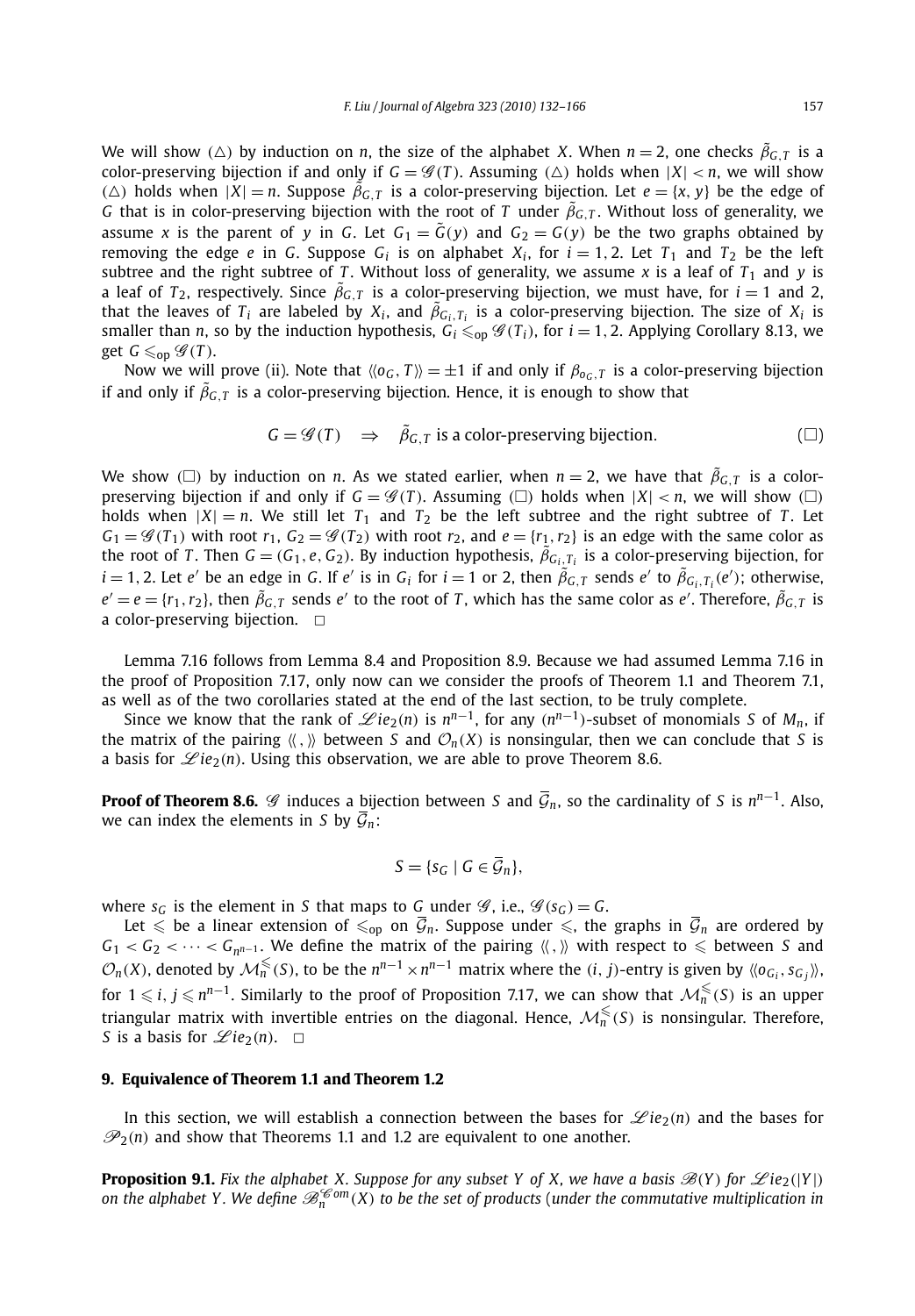$\mathscr{P}_2(n)$ )  $b_1b_2\cdots b_k$ , where each  $b_i$  is in the basis  $\mathscr{B}(X_i)$  for  $\mathscr{L}ie_2(|X_i|)$  (on the alphabet  $X_i$ ), and  $\bigcup_{i=1}^k X_i$  is *a partition of X with*  $max(X_1) < \cdots < max(X_k)$ *. Then*  $\mathscr{B}_n^{\mathscr{C}om}(X)$  *is a basis for*  $\mathscr{P}_2(n)$ *.* 

The reason we define this set is natural: it is easy to prove by induction that each monomial in  $\mathcal{P}_2(n)$  can be written as a linear combinations of elements of the form of  $m_1m_2 \cdots m_k$ , where  $m_i$  is a monomial in  $\mathscr{L}ie_2(|X_i|)$  for each *i*, and  $\bigcup_{i=1}^k X_i$  is a partition of *X* with max $(X_1) < \cdots < \max(X_k)$ . Therefore, we have the following proposition.

**Proposition 9.2.**  $\mathscr{B}_n^{\mathscr{C}om}(X)$  *spans*  $\mathscr{P}_2(n)$ *.* 

Therefore,  $\mathscr{B}_n^{\mathscr{C}om}(X)$  is a basis candidate for  $\mathscr{P}_2(n)$ . As usual, the proof of independence is more complicated. Proposition 9.1 can be proved directly by more abstract methods; see Corollary 1 in [3]. To make our paper self-contained, however, we include a different proof. We put the proof of independence in the next section, so that the uninterested reader can easily skip it.

Assuming Proposition 9.1, we can immediately construct a basis for  $\mathcal{P}_2(n)$  from  $\mathcal{B}_n(X)$ , a basis for  $\mathscr{L}ie_2(n)$ .

**Corollary 9.3.** Let  $\mathcal{B}_n^{\epsilon_0 m}(X)$  be the set of products  $b_{G_1} \cdots b_{G_k}$ , where  $G_1, \ldots, G_k$  are components (or rooted trees) in the forest of rooted trees on X with  $max(G_1) < \cdots < max(G_k)$ . Then  $\mathcal{B}_n^{\mathscr{C}om}(X)$  is a basis for  $\mathscr{P}_2(n)$ .

Below is another corollary to Proposition 9.1.

**Corollary 9.4.** *Theorem* 1.1 *is equivalent to Theorem* 1.2*.*

**Proof.** Let  $l(n)$  and  $p(n)$  be the ranks of  $\mathscr{L}ie_2(n)$  and  $\mathscr{P}_2(n)$ , respectively. By convention, we set  $l(0) = 0$  and  $p(0) = 1$ . Define the exponential generating functions of  $l(n)$  and  $p(n)$  to be

$$
L(x) = \sum_{n=0}^{\infty} l(n) \frac{x^n}{n!}, \qquad P(x) = \sum_{n=0}^{\infty} p(n) \frac{x^n}{n!}.
$$

By Proposition 9.1, we have

$$
p(|X|) = \sum l(|X_1|)l(|X_2|)\cdots l(|X_k|),
$$

where the sum is over all partitions  $\bigcup_{i=1}^{k} X_i$  of *X* with max $(X_1) < \cdots <$  max $(X_k)$ . Then by Corollary 5.1.6 of [7], we have

$$
P(x) = e^{L(x)}.
$$

It is well known that if two exponential generating functions  $L(x)$  and  $P(x)$  satisfy the above formula, then *l*(*n*) =  $n^{n-1}$  if and only if  $p(n) = (n + 1)^{n-1}$ . (See Section 5.3 of [7] for a proof.) □

Since we already proved Theorem 1.1, Theorem 1.2 follows from this corollary.

#### **10. Another perfect pairing and quasi-binary trees**

The basic idea of the proof of the independence of  $\mathcal{B}_n^{\mathcal{C}om}(X)$  is the same as for the independence of  $\mathcal{B}_n(X)$ : we use a perfect pairing. We first need to describe  $\mathcal{P}_2(n)$  in terms of combinatorial objects.

**Definition 10.1.** A *quasi-binary tree* is a rooted tree with root *r* such that all leaves are odd-level vertices, and with the following orderings and degree restrictions: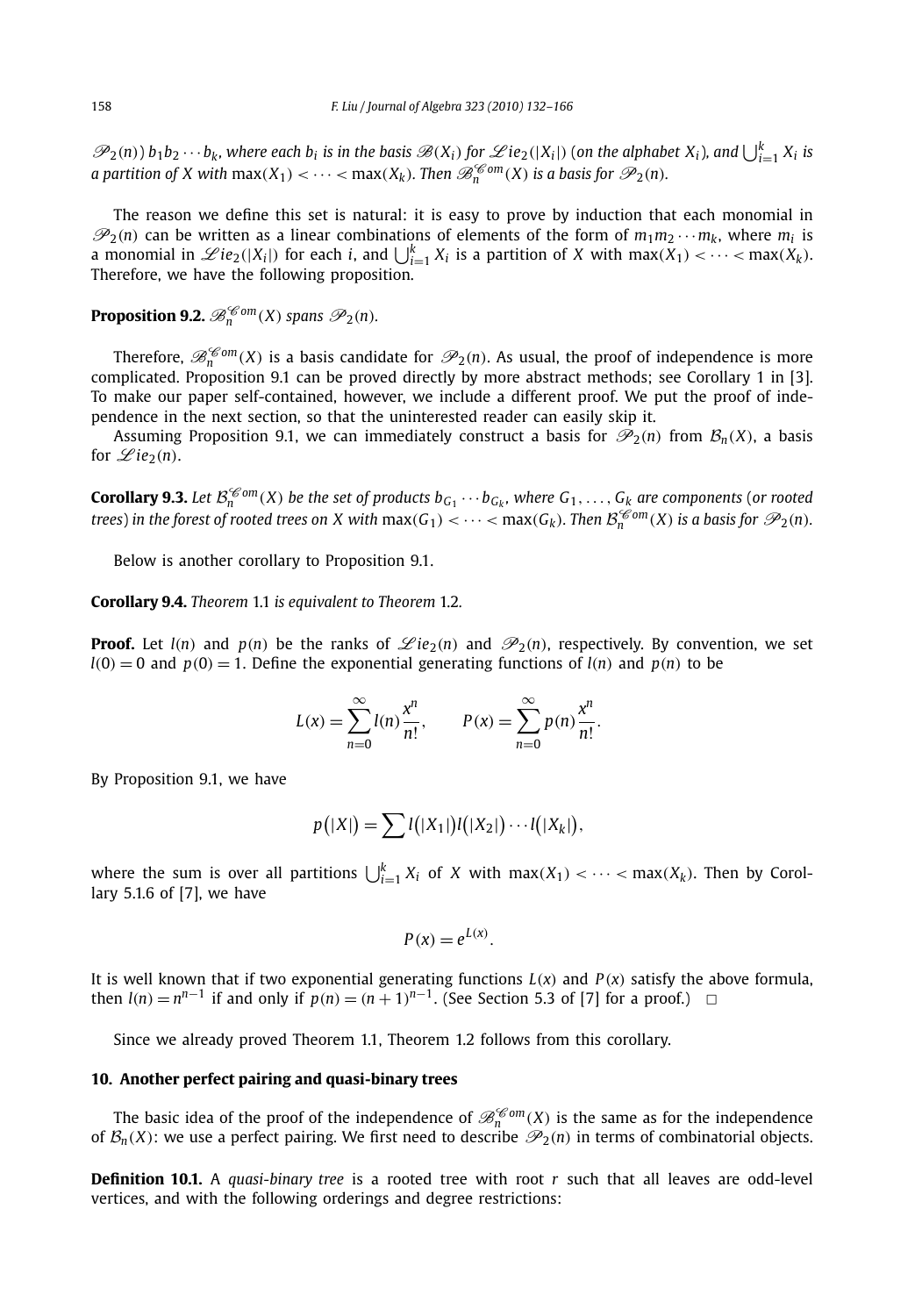

**Fig. 9.** The 2v-colored quasi-binary tree corresponds to the monomial  $x_1[x_2x_3x_4, (x_5, x_6x_7)]$ .

- (a) For any non-leaf odd-level vertex, it has degree two, and its children are ordered. In other words, we distinguish its left child and right child. If we switch the order of the left child and right child of an odd level vertex, we consider the newly obtained tree to be different from the original one.
- (b) For any even-level vertex, it can have any nonzero degrees, and its children are not ordered.

Here, we use the same definition of the *level* of a vertex as in Definition 7.4(c): a vertex *x* of *T* is an  $\ell$ -level vertex if the unique path from x to r has length  $\ell$ .

A 2*v-colored quasi-binary tree* is a quasi-binary tree whose odd-level vertices are colored by red or blue. We denote by Q*B T <sup>n</sup>* the set of all 2v-colored quasi-binary trees whose leaves are labeled by *X*.

**Remark 10.2.** We denote by  $M_m^{\mathscr{L}om}$  the set of all the monomials in  $\mathscr{P}_2(n)$ . Similarly to the case of  $BT_n$  and  $M_n$ , there is a canonical bijection between  $QBT_n$  and  $M_n^{\mathscr{C}om}$ : given a 2v-colored quasibinary tree, each leaf denotes a letter in *X*, and we can construct a monomial in  $M_{\tau}^{\mathscr{L}om}$  recursively by interpreting each odd-level vertex as a bracket of the left and right subtrees, with red vertices corresponding to  $[\cdot,\cdot]$  and blue vertices corresponding to  $\langle\cdot,\cdot\rangle$ , and interpreting each even-level vertex as a commutative product of its children.

**Example 10.3** *(Example of the bijection between QBT<sub>n</sub> and*  $M_n^{\mathcal{C}om}$ *). Fig. 9 shows the 2v-colored quasi*binary tree corresponding to the monomial  $x_1[x_2x_3x_4, (x_5, x_6x_7)]$ . We use dotted lines to indicate edges below even-level vertices and solid lines to indicate edges below odd-level vertices. Black vertices are even-level vertices.

Since we can consider  $\mathscr{L}ie_2(n)$  to be a submodule of  $\mathscr{P}_2(n)$ ,  $BT_n = M_n$  is a subset of  $M_n^{\mathscr{C}om}$ . Under the canonical bijection between  $QBT_n$  and  $M_n^{\mathscr{C}om}$ , it is easy to see that  $BT_n = M_n$  is in bijection with the set of trees  $T$  in  $QBT_n$  satisfying

each even-level vertex of 
$$
T
$$
 has exact one child.  $(\diamond)$ 

In fact, for any tree *T* in  $QBT_n$  satisfying ( $\diamond$ ), if we contract all the edges below even-level vertices, then we obtain exactly the corresponding tree in  $BT_n$ . Therefore, we use the same notation  $BT_n$  to denote the set of trees *T* in  $QBT_n$  satisfying ( $\diamond$ ), and we can consider  $BT_n$  to be a subset of  $QBT_n$ . The graphs in Fig. 3 show the 2v-colored binary tree and quasi-binary tree corresponding to the monomial  $\langle [x_2, x_3], x_1 \rangle$ . It is easy to see one obtains the left graph by contracting all the edges below even-level vertices (or the dotted edges) in the right graph.

It is natural to extend the pairing we defined between  $BT_n$  and  $OG_n$  (Definition 5.5) to a pairing between  $QBT_n$  and  $OG_n$ .

**Definition 10.4.** Given a 2v-colored quasi-binary tree *T* in Q*B T <sup>n</sup>* and an oriented two-colored graph *G* in O*Gn*, define

$$
\beta_{G,T}
$$
: {edges of  $G$ }  $\rightarrow$  {internal vertices of  $T$ }

by sending an edge  $e : i \rightarrow j$  in *G* to the nadir of the shortest path  $p_T(e)$  from *i* to *j* on *T*. Let  $\tau$ <sup>*G*</sup>,  $T = (-1)^N$ , where *N* is the number of edges *e* in *G* for which  $p_T(e)$  travels counterclockwise at its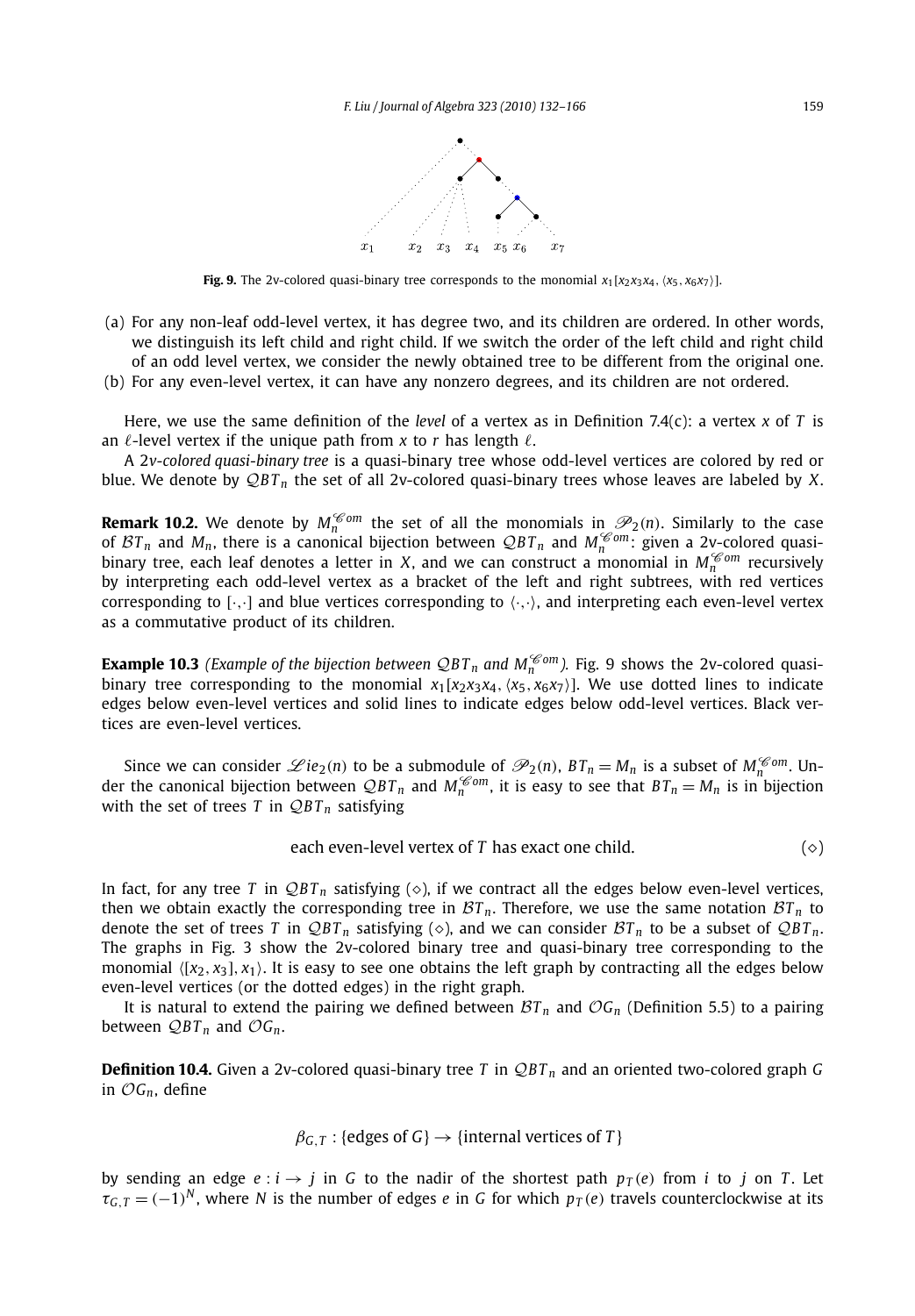

**Fig. 10.** Examples of elements that generate  $J_n^{\mathscr{C}om}$ .

nadir. We say  $\beta_{G,T}$  is *color-preserving* if for any edge  $e \in G$ ,  $\beta_{G,T}(e)$  is an odd-level vertex of *T* and the color of  $\beta_{G,T}(e)$  is the same as the color of *e*.

Define the pairing of *G*, *T* as

$$
\langle G, T \rangle \mathcal{C}_{om} = \begin{cases} \tau_{G,T}, & \text{if } \beta_{G,T} \text{ is color-preserving, and gives a bijection between } \{\text{edges of } G\} \text{ and } \{\text{internal odd-level vertices of } T\}; \\ 0, & \text{otherwise.} \end{cases}
$$

It is easy to check that this definition of  $\beta_{G,T}$  is consistent with the one we defined in Definition 5.5 when  $T \in \mathcal{B}T_n$ . We immediately conclude the following lemma.

**Lemma 10.5.** *For any T* ∈ *B*T<sub>*n*</sub> and any *G* ∈  $\mathcal{O}G_n$ *, we have* 

$$
\langle\!\langle G,\,T\rangle\!\rangle_{\mathscr Com}=\langle\!\langle G,\,T\rangle\!\rangle.
$$

**Definition 10.6.** Let  $\Theta_n^{\mathcal{C}om}$  be the free *R*-module generated by the 2v-colored quasi-binary trees in  $QBT_n$  and recall that  $\ddot{T}_n$  is the free *R*-module generated by the oriented two-colored graphs in  $OG_n$ . Extend the pairing  $\langle \zeta, \zeta \rangle_{\mathscr{C}om}$  defined in Definition 10.4 to one between  $\Theta_n^{\mathscr{C}om}$  and  $\Gamma_n$  by linearity.

 $\Theta_n^{\mathcal{C}_{\text{om}}}$  is not isomorphic to  $\mathcal{P}_2(n)$ , because we did not define relations between the elements of  $QBT_n$ . We now define a submodule of  $\Theta_n^{\mathscr{C}om}$  which corresponds to the relations in  $\mathscr{P}_2(n)$ . Besides symmetry combinations, Jacobi combinations, and mixed Jacobi combinations, the extra combinations we need to define are the ones corresponding to the derivation relations (D1) and (D2).

We will not formally define symmetry combinations, Jacobi combinations, and mixed Jacobi com*binations for*  $\Theta_n^{\mathscr{C}om}$ *, because they are very similar to the combinations we defined for*  $\Theta_n$ *. In fact, the* pictures of symmetry combinations in  $\Theta_n^{\epsilon_{om}}$  look exactly the same as those in  $\Theta_n$ . The pictures of (mixed) Jacobi combinations look very similar. In Fig. 10, we show what a Jacobi combination corresponding to the relation ( $\overline{2}$ ) in  $\mathcal{P}_2(n)$  looks like. Comparing with the ( $\overline{2}$ ) in Fig. 4, the only difference is that there is an extra (dotted) edge between the two involved colored vertices.

**Definition 10.7.** A derivation combination in  $\Theta_n^{\mathscr{C}om}$  has the form  $T_1 - T_2 - T_3$ , where  $T_1, T_2, T_3 \in QBT_n$ satisfy the following: there exists an even-level vertex  $v$  of  $T_1$ , and another vertex  $w$  which is the right child of a child of *v*, such that we can divide the subtrees under *w* into two groups, say *B* and *C* such that  $T_2$  is obtained from  $T_1$  by removing all the subtrees in group  $C$  and connecting all of them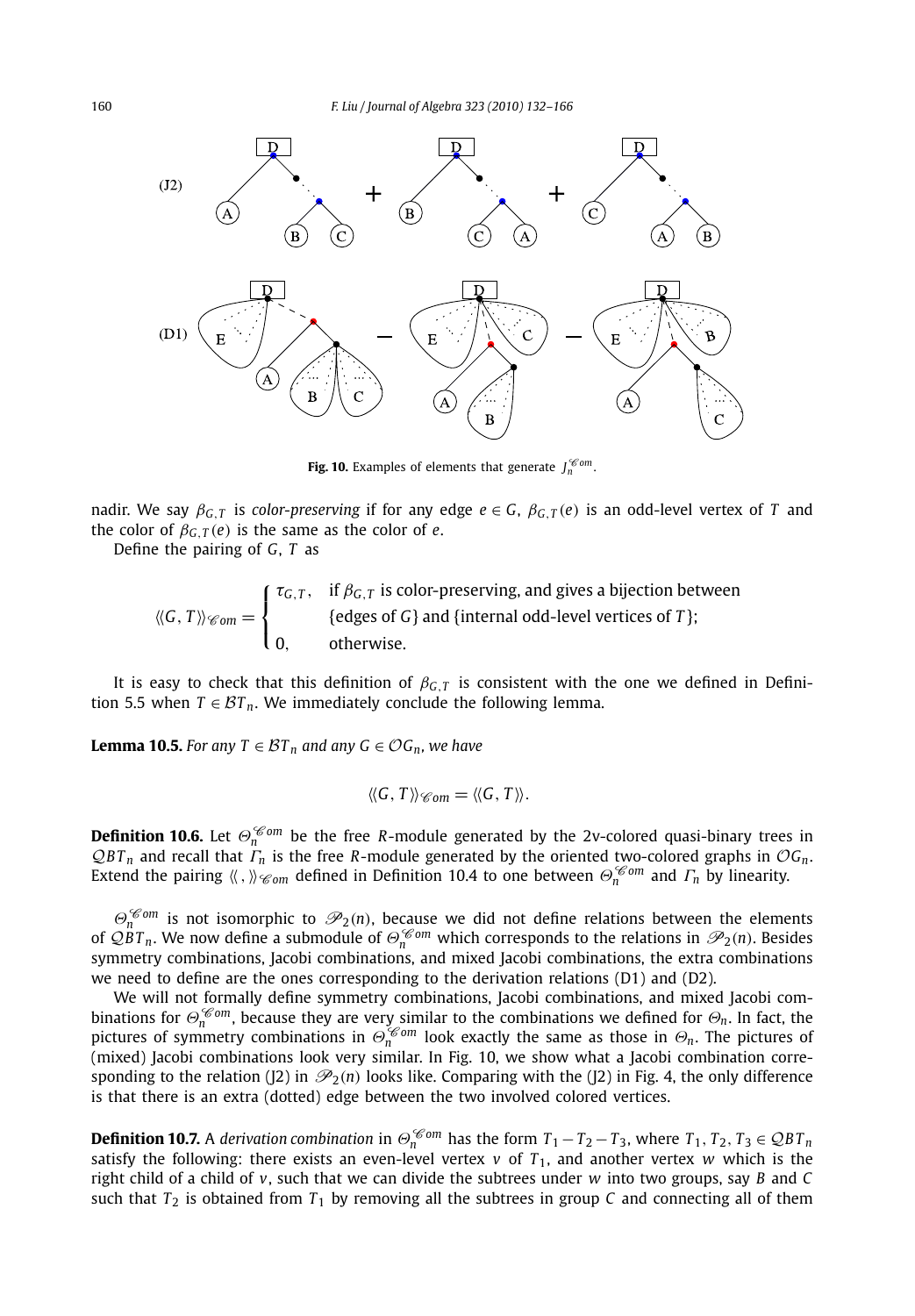under vertex  $v$ , and  $T_3$  is obtained from  $T_1$  by removing all the subtrees in group *B* and connecting all of them under vertex  $v$ . We say a derivation combination is of type  $(D1)$  or  $(D2)$ , depending on the color of the parent of *w*. In Fig. 10, we show what a derivation combination of type (D1) looks like.

Let  $J_n^{\mathscr{C}om} \subset \Theta_n^{\mathscr{C}om}$  be the submodule generated by symmetry combinations, Jacobi combinations, mixed Jacobi combinations and derivation combinations.

We now can describe  $\mathscr{P}_2(n)$  in terms of  $\Theta_n^{\mathscr{C}om}$  and  $J_n^{\mathscr{C}om}$ .

#### **Lemma 10.8.**

$$
\mathcal{P}_2(n) \cong \Theta_n^{\mathcal{C}om}/J_n^{\mathcal{C}om}.
$$

**Proposition 10.9.** *The pairing*  $\langle \beta, \alpha \rangle$   $\gamma$  *e<sub>om</sub> vanishes whenever*  $\alpha \in \int_{n}^{\infty}$ *.* 

We omit the proof of this Proposition, which can be shown analogously to the proof of Proposition 5.9.

We next define a space  $\mathcal{Q}_2(n)$  corresponding to  $\mathcal{P}_2(n)$ , and then show that  $\langle\langle,\,\rangle\rangle_{\mathscr{C}\!\mathscr{O}m}$  is a perfect paring between  $\mathcal{P}_2(n)$  and  $\mathcal{Q}_2(n)$ .

**Definition 10.10.** Let  $I_n^{\mathscr{C}om} \subset \Gamma_n$  be the submodule generated by symmetry combinations, Jacobi combinations and mixed Jacobi combinations (defined in Definition 5.10), as well as the graphs with more than one edge between two vertices. Let

$$
\mathscr{Q}_2(n) := \Gamma_n / I_n^{\mathscr{C}om}.
$$

Note that  $I_n^{\mathscr{C}om}$  is a submodule of  $I_n$ . The difference between them is that  $I_n$  contains disconnected graphs. Hence,  $\mathscr{E}il_2(n)$  is a submodule of  $\mathscr{Q}_2(n)$ .

We have the following proposition and lemma on  $I_n^{\mathscr{C}om}$  and  $\mathscr{Q}_2(n)$ . We omit the proofs of them, which are very similar to those of Proposition 5.11 and Lemma 6.4.

**Proposition 10.11.** The pairing  $\langle\!\langle \beta,\alpha \rangle\!\rangle_{\mathscr{C}om}$  vanishes whenever  $\beta \in I_n^{\mathscr{C}om}.$ 

**Lemma 10.12.** For any oriented two-colored graph G, we have  $G = 0$  in  $\mathcal{Q}_2(n)$  unless G is a forest of trees *on X.*

**Remark 10.13.** It is not true that  $\langle \beta, \alpha \rangle \rangle \leq \alpha$  *m* vanishes whenever  $\beta \in I_n$ , because when  $\alpha = T \in QBT_n \setminus R$  $BT_n$  and  $β = G$  is a disconnected graph in  $OG_n$ , the map  $β_{G,T}$  could give a bijection between {edges of  $G$ } and {internal odd-level vertices of  $T$ }. For example, if  $T$  is the tree in Fig. 9 and  $G$  is the graph on vertex  $\{x_1, \ldots, x_7\}$  with a red edge  $x_3 \rightarrow x_6$  and a blue edge  $x_5 \rightarrow x_7$ , then  $\langle G, T \rangle \langle \mathcal{C}_{om} = 1$ .

By Propositions 10.9 and 10.11, we can pass from the pairing  $\langle\langle,\rangle\rangle_{\mathscr{C}om}$  between  $\Theta_n^{\mathscr{C}om}$  and  $\Gamma_n$  to a pairing between  $\mathcal{P}_2(n)$  and  $\mathcal{Q}_2(n)$ . We still use the same notation  $\langle\langle,\,\,\rangle\rangle_{\mathscr{C}om}$  to denote the pairing.

**Proposition 10.14.** Fix the alphabet X. Suppose for any subset Y of X, we have a basis  $\mathcal{O}(Y)$  for  $\mathcal{E}il_2(|Y|)$  on *the alphabet Y. We define*  $\mathcal{O}_n^{\mathscr{C}om}(X)$  *to be the set of elements*  $o_1o_2\cdots o_k$ *, where each*  $o_i$  *is in the basis*  $\mathcal{O}(X_i)$ for  $\mathscr{E}\mathit{il}_2(|X_i|)$  (on the alphabet  $X_i$ ), and  $\bigcup_{i=1}^k X_i$  is a partition of X with  $\max(X_1) < \cdots < \max(X_k)$ . Then  $\mathcal{O}_n^{\mathscr{C}om}(X)$  *is a basis for*  $\mathscr{Q}_2(n)$ *.*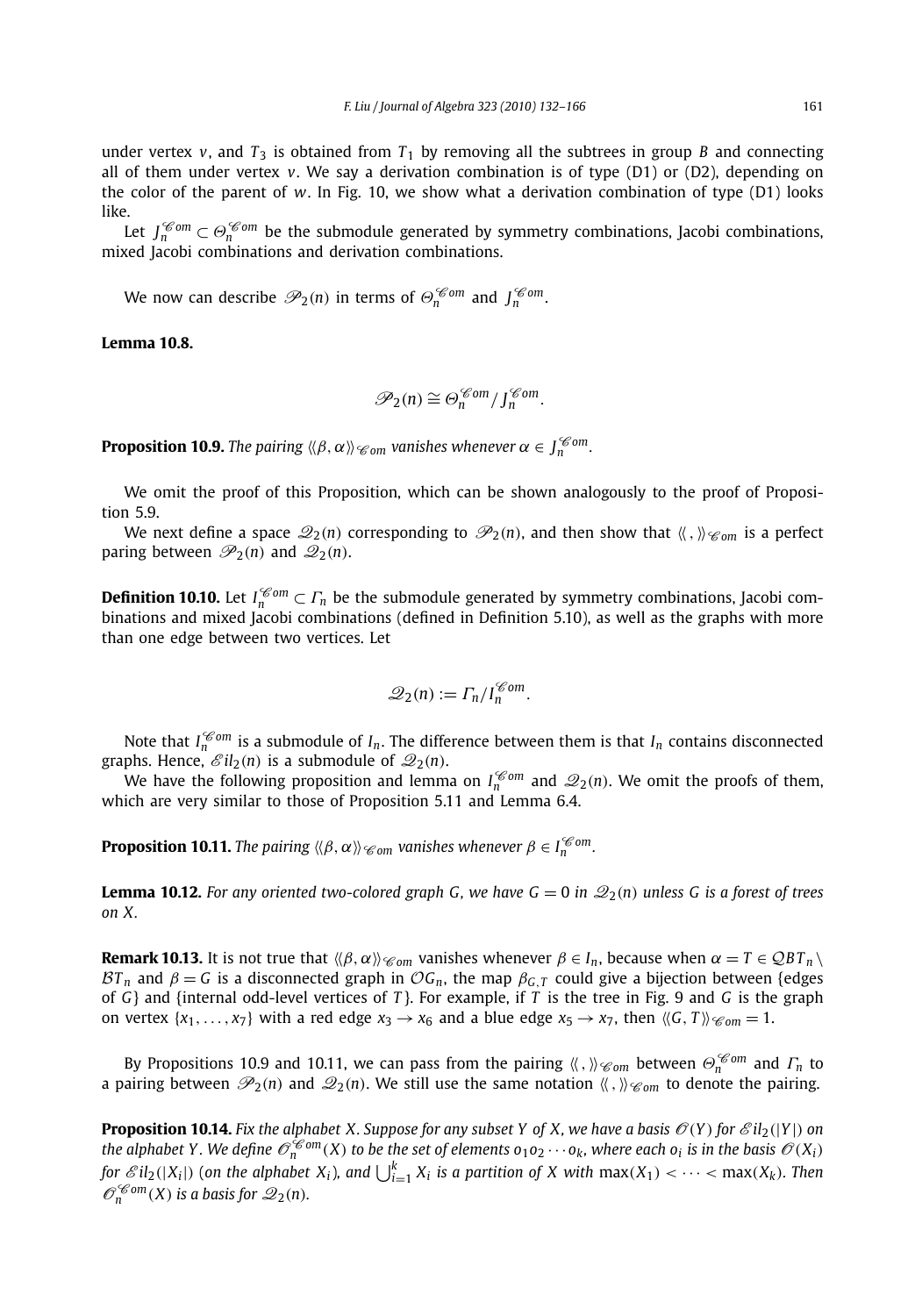**Remark 10.15.** Note that each  $o_i \neq 0 \in \mathcal{E}il_2(|X_i|)$ . Thus, by Lemma 6.4,  $o_i$  is a linear combination of trees on *X<sub>i</sub>*. Suppose for each *i*, we have  $o_i = \sum c_{i,j} G_{i,j}$  for some  $c_{i,j}$  in *R*, where  $G_{i,j}$ 's are trees on  $X_i$ . In the definition of  $\mathcal{O}_n^{\mathcal{C}om}(X)$  in the proposition, by "element  $o_1o_2\cdots o_k$ ", we mean the element

$$
\sum_{j_1,\dots,j_k} \left( \prod_{i=1}^k c_{i,j_i} \right) \times (\text{graph with } k \text{ components } G_{1,j_1}, \dots, G_{k,j_k})
$$

in *Γn*.

The proof of this proposition takes the remainder of this section.

**Lemma 10.16.** If  $\sum_{j=1}^m a_jG_j=0$  in  $\mathscr{E}\mathit{il}_2(n)$ , and for each  $j$ ,  $a_j\neq 0$  and  $G_j$  is a tree on X, then  $\sum_{j=1}^m a_jG_j$  is *generated by symmetry combinations, Jacobi combinations and mixed Jacobi combinations* (*defined in Definition* 5.10)*.*

**Proof.**  $\sum_{j=1}^m a_j G_j = 0$  implies that  $\sum_{j=1}^m a_j G_j \in I_n$  is generated by five possible relations: symmetry combinations, Jacobi combinations and mixed Jacobi combinations, graphs with more than one edge between two vertices, and disconnected graphs. Therefore, we can find a sequence of elements in  $I_n$ :

$$
\sum_{j=1}^{m} a_j G_j = \sum_{j=1}^{m_1} a_{1,j} G_{1,j} \rightarrow \sum_{j=1}^{m_2} a_{2,j} G_{2,j} \rightarrow \cdots \rightarrow \sum_{j=1}^{m_\ell} a_{\ell,j} G_{\ell,j} \rightarrow 0,
$$

such that each element in the sequence is obtained by applying one of the five relations to the previous element and then possibly canceling out some graphs. We will prove the lemma by induction on  $\ell$ .

If  $\ell = 1$ , then  $\sum_{j=1}^{m} a_j G_j$  is one of the five relations (up to a scalar). Since all of  $G_1, \ldots, G_m$  are trees on *X*, they cannot be graphs with more than one edge between two vertices or disconnected graphs.

Assuming the proposition holds for  $\ell < \ell_0$ , for some  $\ell_0 \geq 2$ , we consider the case  $\ell = \ell_0$ . Since all of  $G_1, \ldots, G_m$  are trees on *X*, we can only apply a symmetry combination, a Jacobi combination or a mixed Jacobi combination on  $\sum_{j=1}^m a_j G_j$  to obtain  $\sum_{j=1}^{m_2} a_{2,j} G_{2,j}$ . One checks, in any of these three kinds of combinations, if one of the involved graphs is a tree, then the rest are trees as well. Therefore, all of the  $G_{2,j}$ 's are trees on *X*. By the induction hypothesis,  $\sum_{j=1}^{m_2} a_{2,j} G_{2,j}$  is generated by symmetry combinations, Jacobi combinations and mixed Jacobi combinations. The desired result follows.  $\Box$ 

**Proposition 10.17.**  $\mathcal{O}_n^{\mathcal{C} \text{om}}(X)$  *spans*  $\mathcal{Q}_2(n)$ *.* 

**Proof.** For any nonzero two-colored oriented graph  $G \in \mathcal{Q}_2(n)$ , by Lemma 10.12, *G* is a forest of trees on *X*, that is, there exists a partition of  $X = \bigcup_{i=1}^k X_i$  with  $\max(X_1) < \cdots < \max(X_k)$  such that *G* has *k* connected components  $G_1, \ldots, G_k$ , where  $G_i \in \mathcal{O}G_{|X_i|}$  is an oriented two-colored tree on  $X_i$ , for each *i*.

For each *i*, because  $\mathcal{O}(X_i)$  is a basis for  $\mathcal{E}il_2(|X_i|)$ , we can write  $G_i$  as a linear combination of elements in  $\mathcal{O}(X_i)$ . Hence, for some  $a_{i,j} \in R$ , we have that

$$
G_i = \sum_{o_{i,j} \in \mathcal{O}(X_i)} a_{i,j} o_{i,j} \quad \text{in } \mathcal{E}il_2(|X_i|).
$$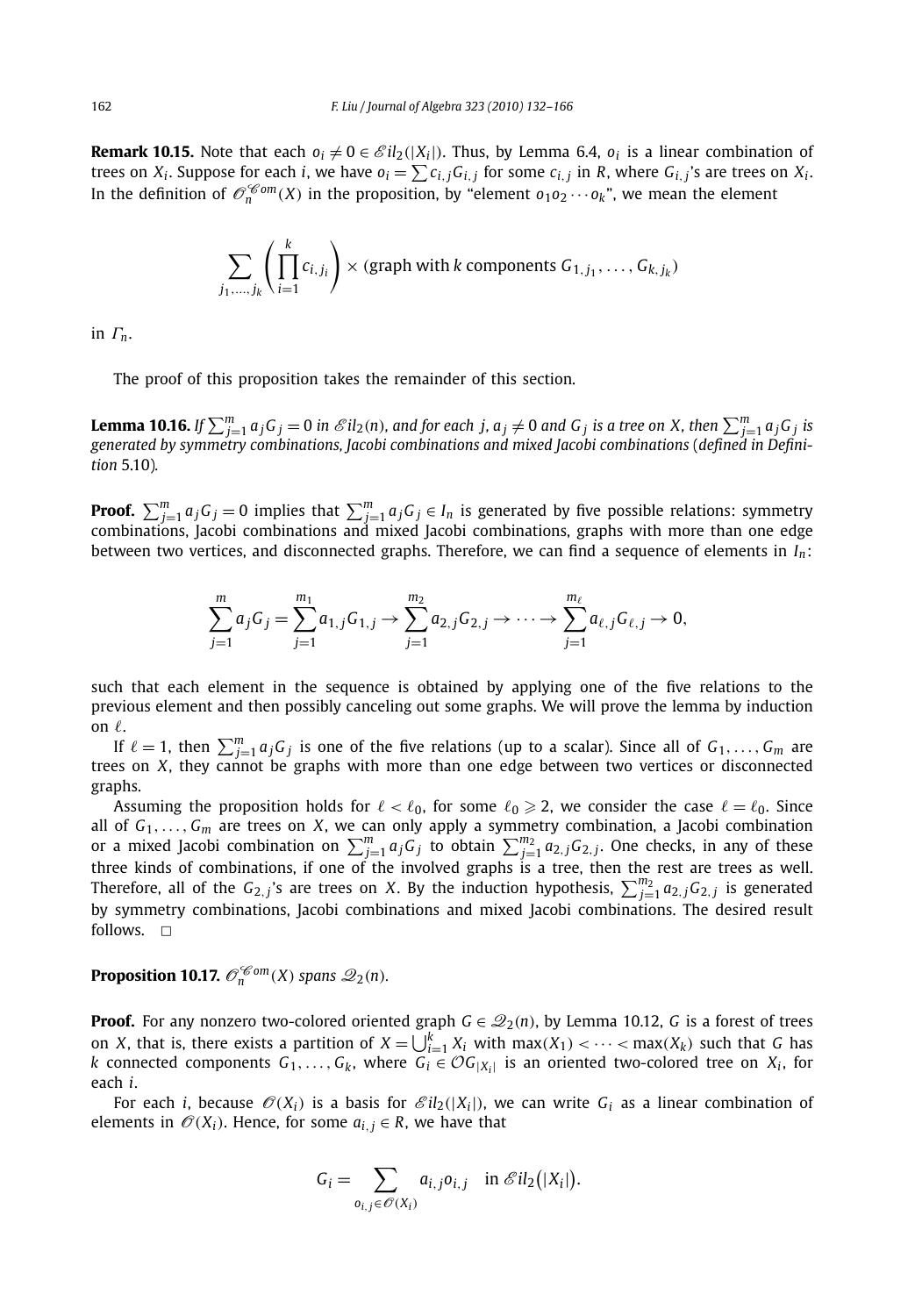Note that each  $o_{i,j}$  is a linear combination of trees on  $X_i$ . By Lemma 10.16,  $G_i - \sum a_{i,j} o_{i,j}$  is generated by symmetry combinations, Jacobi combinations and mixed Jacobi combinations (defined in Definition 5.10).

Therefore,

$$
G - \sum_{j_1,\ldots,j_k} \left( \prod_{i=1}^k a_{i,j_i} \right) \times (\text{element } o_{1,j_1},\ldots,o_{k,j_k})
$$

is generated by symmetry combinations, Jacobi combinations and mixed Jacobi combinations, and thus is an element in  $I_n^{\mathscr{C}om}$ . Hence, G can be written as a linear combination of elements  $o_1 o_2 \cdots o_k$ in  $\mathcal{Q}_2(n)$ , where each  $o_i$  is in the basis  $\mathcal{O}(X_i)$ .  $\Box$ 

Now we have basis candidates for both  $\mathcal{P}_2(n)$  and  $\mathcal{Q}_2(n)$ . So it is enough to show that the matrix of the pairing  $\langle\langle,\,\rangle\rangle_{\mathscr{C}\!\mathscr{O}m}$  between  $\mathscr{B}^{\mathscr{C}\!\mathscr{O}m}(X)$  and  $\mathscr{O}^{\mathscr{C}\!\mathscr{O}m}(X)$  is nonsingular.

**Lemma 10.18.** *Suppose*  $\alpha \in \mathscr{B}^{\mathscr{C}om}(X)$  *is the element in*  $\Theta_n^{\mathscr{C}om}$  *corresponding to a product*  $b_1b_2\cdots b_k$ *, where*  $\bigcup_{i=1}^k X_i$  is a partition of X and each  $b_i$  is in the basis  $\mathscr{B}(X_i)$  for  $\mathscr{L}ie_2(|X_i|)$ , and  $\beta\in\mathscr{O}^{\mathscr{C}om}(X)$  is an element  $o_1 o_2 \cdots o_{k'}$ , where  $\bigcup_{i=1}^{k'} X_i'$  is a partition of X and each  $o_i$  is in the basis  $\mathscr{O}(X_i')$ .

$$
\langle \beta, \alpha \rangle \rangle \cdot \langle \delta_{\text{om}} \rangle = 0
$$
 unless  $k = k'$ , and  $\bigcup_{i=1}^{k} X_i$  and  $\bigcup_{i=1}^{k'} X'_i$  are the same partition.

**Remark 10.19.** For any monomials  $m_1, \ldots, m_k$  in  $M_n^{\mathscr{C}om}$ , suppose the 2v-colored quasi-binary tree corresponding to  $m_i$  is  $T_i$ , for each *i*. Then the 2v-colored quasi-binary tree corresponds to the product  $m_1m_2\cdots m_k$  is the tree obtained by gluing the roots of all the  $T_i$ 's together.

**Proof.** Suppose  $b_i = \sum c_{i,j} m_{i,j}$ , where each  $m_{i,j}$  is a monomial in  $\mathscr{L}ie_2(|X_i|)$ , and  $o_i = \sum c'_{i,j} G_{i,j}$ , where each  $G_{i,j}$  is a tree on  $X'_i$ . We denote by  $G_{j_1,...,j_{k'}}$  the graph with  $k'$  components  $G_{1,j_1},\ldots,\hat{G}_{k',j_{k'}}.$ Then

$$
\langle\langle G, T \rangle\rangle_{\mathscr{C}\text{om}} = \left\langle \left\langle \sum_{j_1, \dots, j_{k'}} \left( \prod_{i=1}^{k'} c'_{i,j_i} \right) \times G_{j_1, \dots, j_{k'}} , \sum_{j'_1, \dots, j'_k} \left( \prod_{i=1}^k c_{i,j'_i} \right) \times (m_{1, j'_1} \cdots m_{k, j'_k}) \right\rangle \right\rangle_{\mathscr{C}\text{om}}
$$

$$
= \sum_{j_1, \dots, j_{k'}} \sum_{j'_1, \dots, j'_k} \left( \prod_{i=1}^{k'} c'_{i,j_i} \right) \left( \prod_{i=1}^k c_{i,j'_i} \right) \langle\langle G_{j_1, \dots, j_{k'}} , m_{1, j'_1} \cdots m_{k, j'_k} \rangle\rangle_{\mathscr{C}\text{om}}.
$$

Note that  $\langle\langle \beta, \alpha \rangle\rangle_{\mathscr{C}om} \neq 0$  implies that one of the  $\langle\langle G_{j_1,...,j_{k'}} , m_{1,j'_1} \cdots m_{k,j'_k} \rangle\rangle_{\mathscr{C}om}$  is not zero. Therefore, it is sufficient to check the case when  $\alpha = T$  is the tree in  $QBT_n$  corresponding to a product  $b_1b_2 \cdots b_k$ , where each  $b_i$  is a monomial in  $\mathscr{L}ie_2(|X_i|)$ , and  $\beta = G \in \mathcal{O}G_n$  is a graph with  $k'$ components  $o_1 \cdots o_{k'}$ , where each  $o_i$  is a tree on  $X'_i$ .

If  $\langle\langle G, T \rangle\rangle_{\mathscr{C}om} \neq 0$ , then  $\beta_{G,T}$  gives a bijection between {edges of *G*} and {internal odd-level vertices of *T*}. Since each  $o_i$  is a tree on  $X'_i$ , the number of edges in *G* is  $n - k'$ . Thus, the number of internal odd-level vertices of *T* is *n* − *k* . However, for *T* , we have

$$
n-1 = \sum_{v:\text{ an internal vertex of }T} (-1 + \# \text{ children of } v).
$$

Each internal odd-level vertex of *T* has exactly two children. Because each *bi* is a monomial in  $\mathscr{L}ie_2(|X_i|)$ , all the even-level vertices of the 2v-colored quasi-binary tree corresponding to  $b_i$  has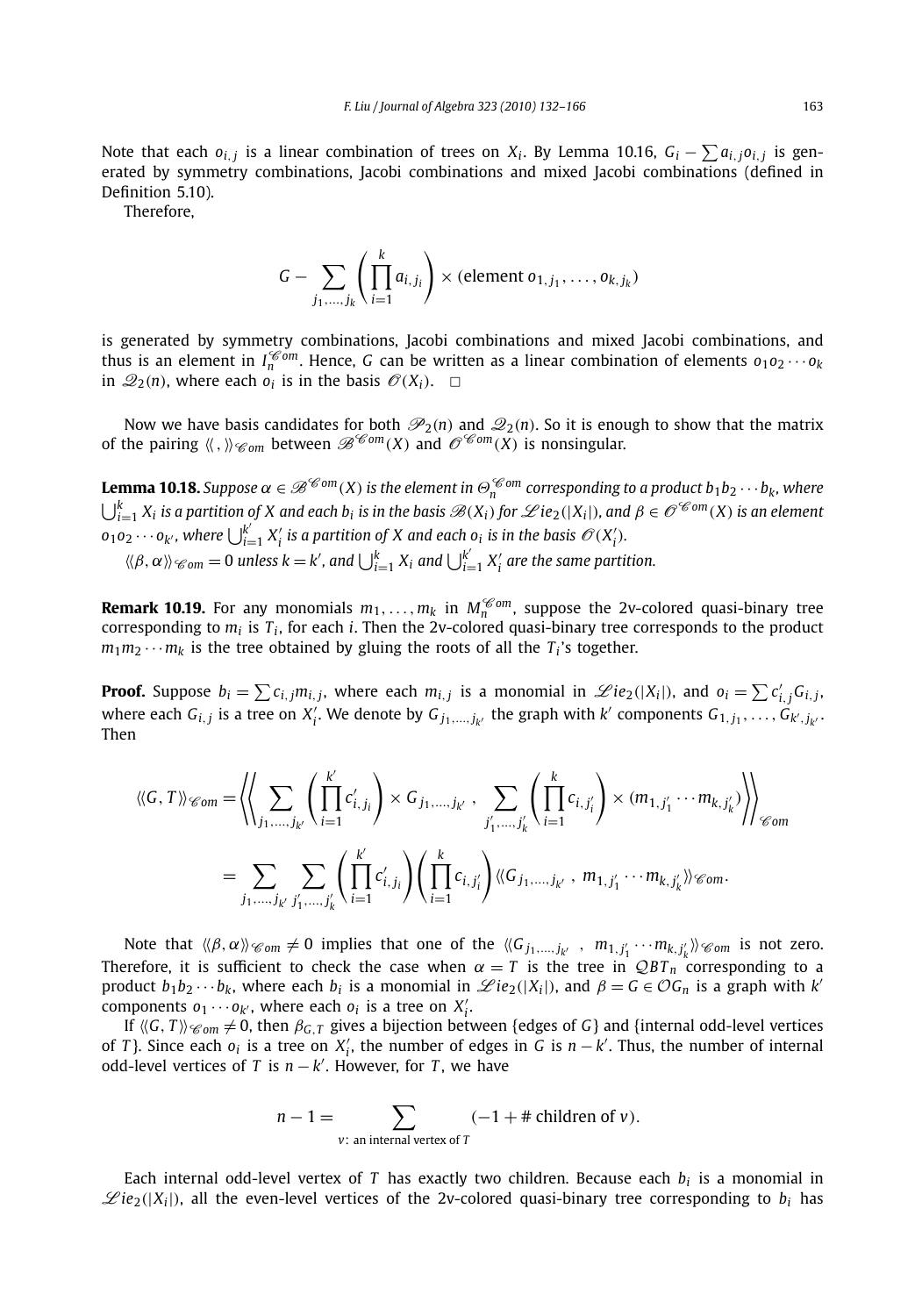exactly one child. Therefore, any non-root even-level vertex of *T* has exactly one child. Hence, we have

 $n-1 = ($ # internal odd-level vertices of *T*  $) + (-1 +$  # children of the root of *T*).

The number of children of the root of *T* is *k*. Therefore, the number of internal odd-level vertices of *T* is  $n - k$ . So  $k = k'$ .

For any  $x, y \in X$ , if  $x \in X_i$  and  $y \in X_j$  with  $i \neq j$ , then  $e = x \rightarrow y$  or  $y \rightarrow x$  is not an edge in *G*, because otherwise the nadir of  $p_T(e)$  is the root of *T*. Hence, *e* is an edge of *G* only when the two ends of *e* are in the same set  $X_i$ , for some *i*. Therefore, each  $X'_i$  has to be a subset of  $X_{j_i}$  for some  $j_i$ . Given  $k = k'$ , we must have that  $\bigcup_{i=1}^{k} X_i$  and  $\bigcup_{i=1}^{k'} X'_i$  are the same partition.  $\Box$ 

Lemma 10.18 implies that if we choose a proper order, the matrix of the pairing  $\langle \zeta, \zeta \rangle \otimes_{\mathcal{C}om}$  between  $\mathscr{B}^{\mathscr{C}om}(X)$  and  $\mathscr{O}^{\mathscr{C}om}(X)$  is a block diagonal matrix, where the blocks on the diagonal correspond to all the partitions  $\bigcup_{i=1}^{k} X_i$  of *X* with max $(X_1) < \cdots < \max(X_k)$ .

**Proposition 10.20.** Suppose par :=  $\bigcup_{i=1}^{k} X_i$  is a partition of X with max $(X_1) < \cdots < \max(X_k)$ , let  $\mathscr{B}^{Com}_{par}(X)$  and  $\mathscr{O}^{Com}_{par}(X)$  be the subsets of  $\mathscr{B}^{Com}(X)$  and  $\mathscr{O}^{Com}(X)$  respectively, corresponding to this *partition. (Note that it is easy to verify that*  $\mathscr{B}^{Com}_{par}(X)$  *and*  $\mathscr{O}^{Com}_{par}(X)$  *have the same cardinality.) Then the matrix of the pairing*  $\langle\langle,\,\rangle\rangle_{\mathscr{C}om}$  *between*  $\mathscr{B}^{\mathscr{C}om}_{\text{narr}}(X)$  *and*  $\mathscr{O}^{\mathscr{C}om}_{\text{narr}}(X)$  *is nonsingular.* 

Before we prove Proposition 10.20, we first review some basic results on *Kronecker products of matrices* [4, Section 4.2], which we will need in the proof. Recall the *Kronecker product* of an  $n \times n$ matrix  $A = (a_{i,j})$  and an  $m \times m$  matrix *B* is the  $mn \times mn$  matrix

$$
A \otimes B = \begin{pmatrix} a_{1,1}B & \cdots & a_{1,n}B \\ \vdots & \ddots & \vdots \\ a_{n,1}B & \cdots & a_{n,n}B \end{pmatrix}.
$$

The Kronecker product is bilinear and associative. We have the following lemma:

**Lemma 10.21.** *(See [4, Corollary 4.2.11].) If A and B are both nonsingular, then so is*  $A \otimes B$ *.* 

**Proof of Proposition 10.20.** It is enough to give certain orders on the elements of  $\mathscr{B}_{par}^{\mathscr{C}om}(X)$  and  $\mathcal{O}_{nqr}^{\mathscr{C}om}(X)$ , and show the matrix of the pairing  $\langle\langle,\,\rangle\rangle_{\mathscr{C}om}$  according to the given orders is nonsingular.

For each  $X_i$ , we already know that the cardinality of both  $\mathscr{B}(X_i)$  and  $\mathscr{O}(X_i)$  is  $|X_i|^{ |X_i|-1}$  (Theorem 1.1 and Corollary 7.19). For simplicity, we let  $j_i := |X_i|^{ |X_i|-1}$ . We fix an order for elements in  $\mathscr{B}(X_i) = \{b_{i,1} < \cdots < b_{i,j_i}\}\$ and an order for the elements in  $\mathscr{O}(X_i) = \{o_{i,1} < \cdots < o_{i,j_i}\}\$ . Let  $\mathcal{M}_i$  be the matrix of the pairing  $\langle \langle \cdot, \cdot \rangle \rangle_{\mathscr{C}om}$  between  $\mathscr{B}(X_i)$  and  $\mathscr{O}(X_i)$  according to the fixed ordering, i.e., the  $(\ell, m)$ -entry of  $\mathcal{M}_i$  is given by  $\langle \langle o_{i,\ell}, b_{i,m} \rangle \rangle \langle \epsilon_{om}$ . By Lemma 10.5,  $\mathcal{M}_i$  is in fact the matrix of the pairing  $\langle \langle , \rangle \rangle$  between  $\mathscr{B}(X_i)$  and  $\mathscr{O}(X_i)$ . Because  $\langle \langle , \rangle \rangle$  is a perfect pairing between  $\mathscr{L}ie_2(|X_i|)$  and  $\mathscr{E}il_2(|X_i|)$  (Theorem 7.1), the matrix  $\mathcal{M}_i$  is nonsingular.

We give a lexicographic order on the elements of  $\mathscr{B}_{par}^{\mathscr{C}om}(X)$  according to the orders we fixed on  $\mathscr{B}(X_i)$ 's: for any two distinct elements  $b_1 \cdots b_k$  and  $b'_1 \cdots b'_k$  in  $\mathscr{B}_{par}^{\mathscr{C}om}(X)$ , where  $b_i, b'_i \in \mathscr{B}(X_i)$  for each *i*, we say  $b_1 \cdots b_k < b'_1 \cdots b'_k$  in  $\mathscr{B}^{\mathscr{C}om}_{\text{par}}(X)$  if at the first position, say  $\ell$ , these two elements differ, we have  $b_{\ell} < b'_{\ell}$  in  $\mathscr{B}(X_i)$ . Hence, the order of the elements in  $\mathscr{B}_{par}^{\mathscr{C}om}(X)$  looks like:

$$
b_{1,1}\cdots b_{k-1,1}b_{k,1}
$$
  

$$
b
$$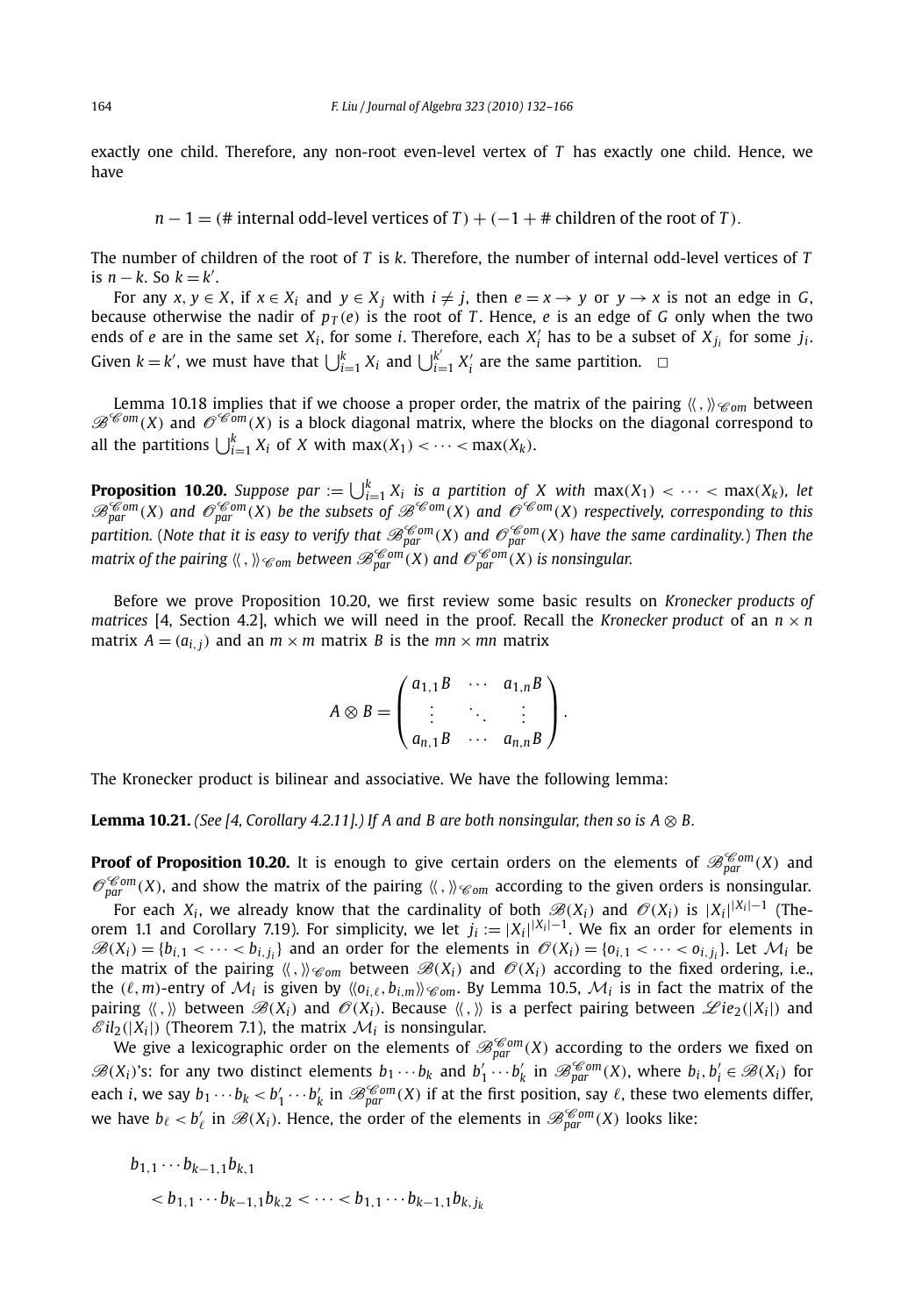$$
\langle b_{1,1} \cdots b_{k-2,1} b_{k-1,2} b_{k,1} \langle b_{1,1} \cdots b_{k-2,1} b_{k-1,2} b_{k,2} \langle \cdots \langle b_{1,1} \cdots b_{k-2,1} b_{k-1,2} b_{k,1} \rangle
$$
  
 
$$
\vdots
$$
  
 
$$
\langle b_{1,j_1} \cdots b_{k-1,j_{k-1}} b_{k,1} \langle b_{1,j_1} \cdots b_{k-1,j_{k-1}} b_{k,2} \langle \cdots \langle b_{1,j_1} \cdots b_{k-1,j_{k-1}} b_{k,j_k} \rangle
$$

Similarly, we give a lexicographic order on the elements of  $\mathscr{O}_{par}^{\mathscr{C}om}(X)$  according to the orders we fixed on  $\mathcal{O}(X_i)$ 's. Let M be the matrix of the pairing  $\langle\langle,\,\rangle\rangle_{\mathscr{C}om}$  between  $\mathscr{B}^{\mathscr{C}om}_{par}(X)$  and  $\mathscr{O}^{\mathscr{C}om}_{par}(X)$  according the two orders we just defined. One can check that M is the Kronecker products of  $M_1, \ldots, M_k$ :

$$
\mathcal{M} = \mathcal{M}_1 \otimes \cdots \otimes \mathcal{M}_k.
$$

Since all of  $M_1, \ldots, M_k$  are nonsingular, by using Lemma 10.21  $k - 1$  times, we conclude that M is nonsingular.  $\Box$ 

Propositions 9.1 and 10.14 follow from Proposition 10.20 and Lemma 10.18. We can also conclude:

**Theorem 10.22.** The pairing  $\langle \zeta, \zeta \rangle_{\mathscr{C}om}$  between  $\mathscr{P}_2(n)$  and  $\mathscr{Q}_2(n)$  is perfect.

#### **11. Further discussion and questions**

One notices that for all the relations (S1), (S2), (J1), (J2) and (MJ) we have in  $\mathscr{L}ie_2(n)$ , the elements in each of them has exactly the same number of  $[\cdot, \cdot]$ 's and  $\langle \cdot, \cdot \rangle$ 's. Therefore, it is natural to consider the following submodules of  $\mathscr{L}ie_2(n)$ :

**Definition 11.1.** For any  $i = 0, 1, \ldots, n-1$ , we define  $\mathcal{L}ie_2(n,i)$  to be the submodule of  $\mathcal{L}ie_2(n)$  that is generated by all the monomials in  $\mathcal{L}ie_2(n)$  with exactly *i* [·,·]'s (and  $n-1-i$  ·/··}'s).

It is clear that we can write  $\mathcal{L}ie_2(n)$  as the direct sum of *n* submodules:

#### **Lemma 11.2.**

$$
\mathscr{L}ie_2(n) = \bigoplus_{i=0}^{n-1} \mathscr{L}ie_2(n,i).
$$

 $\mathcal{B}_n(X) = \{b_G \mid G \in \overline{\mathcal{G}}_n = \mathcal{R}_n\}$  is a basis for  $\mathcal{L}ie_2(n)$ , and for any  $G \in \overline{\mathcal{G}}_n$ , the number of  $[\cdot, \cdot]$ 's in  $b_G$ is equal to the number of red edges in *G*, or equivalently, the number of increasing edges in *G* when considering *G* as a rooted tree. Thus, we obtain the bases for  $\mathscr{L}ie_2(n, i)$ 's.

**Proposition 11.3.** The set  $\mathcal{B}_{n,i}(X) := \{b_G \mid G \in \overline{\mathcal{G}}_n \text{ has } i \text{ red edges}\} = \{b_G \mid G \in \mathcal{R}_n \text{ has } i \text{ increasing edges}\}\$ is *a basis for*  $\mathscr{L}ie_2(n, i)$ *.* 

*Hence, the rank of*  $\mathscr{L}ie_2(n, i)$  *equals to the number of rooted trees on n vertices with i increasing edges.* 

Noting that  $\mathscr{L}ie(n) \cong \mathscr{L}ie_2(n, n-1)$ , we recover the formulas for the rank of  $\mathscr{L}ie(n)$ .

**Corollary 11.4.**  $\mathscr{L}ie(n)$  is free of rank  $(n-1)!$ .

**Proof.** The rank of  $\mathscr{L}ie(n)$  equals to the rank of  $\mathscr{L}ie_2(n, n-1)$ . By Proposition 11.3, the rank is the number of increasing trees on *n* vertices. (Here by increasing trees, we mean rooted trees with all the edges being increasing edges.) However, it is well known [5, p. 82] that the number of increasing trees on *n* vertices is  $(n - 1)!$ .  $\Box$